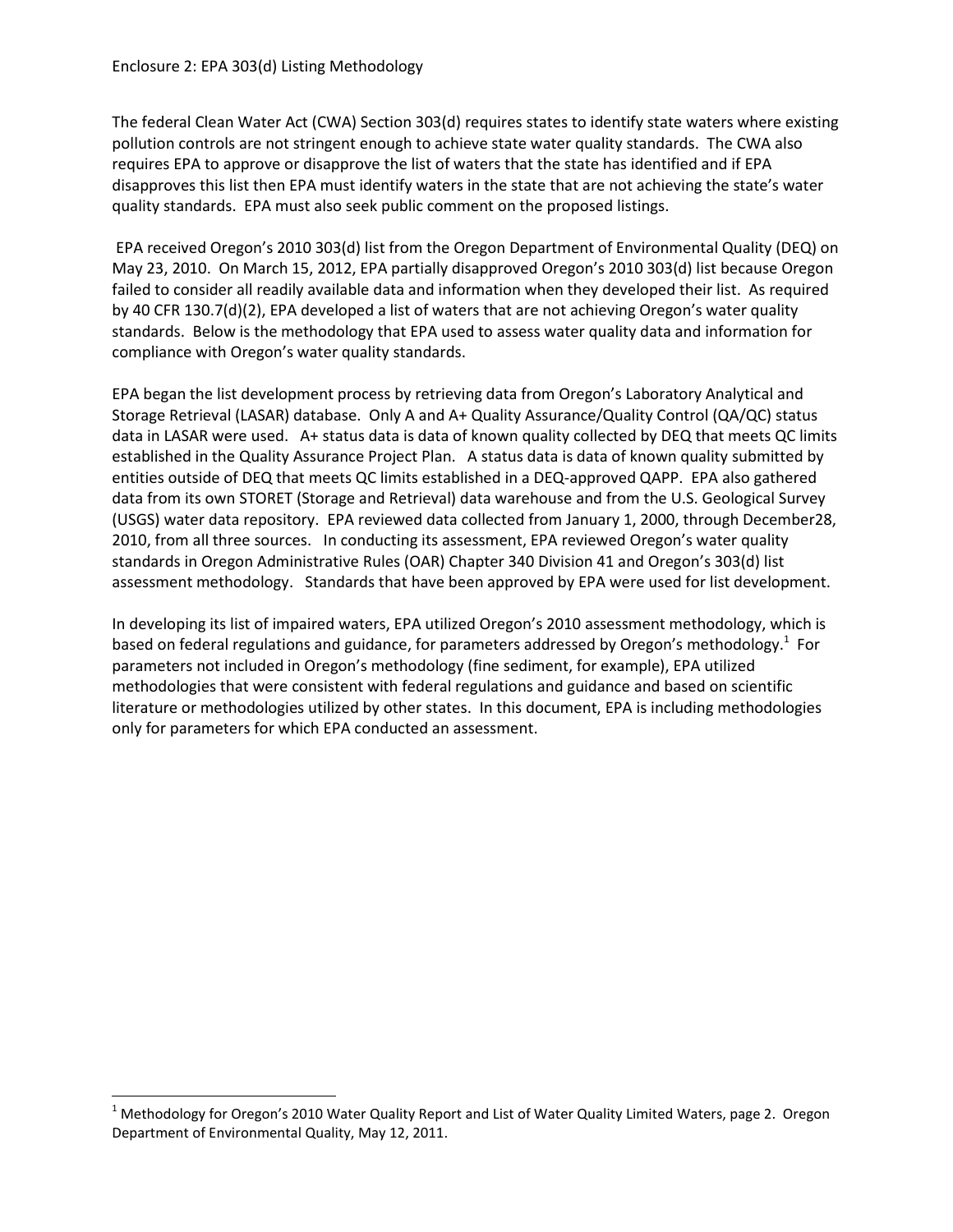## EPA's Assessment Methodology by Parameter

| Parameter:                       | Bacteria – E. coli (Escherichia coli)                                                                                                                                           |
|----------------------------------|---------------------------------------------------------------------------------------------------------------------------------------------------------------------------------|
| <b>Beneficial Uses Affected:</b> | Water contact recreation                                                                                                                                                        |
| <b>Narrative Criterion:</b>      | OAR 340-041-0009(4) (See Appendix B)                                                                                                                                            |
| <b>Numeric Criterion:</b>        | OAR 340-041-009(1)(a) (See Appendix B)                                                                                                                                          |
| <b>Data Requirements:</b>        | A minimum of 5 representative data points available per site collected on<br>contrate days for each time period of interest Where there were 2 or more data points nor day. EDA |

separate days for each time period of interest. Where there were 2 or more data points per day, EPA only used the highest value. Data were analyzed seasonally as noted in the Time Period section.

| <b>Assessment Methodology:</b>    | Category 5: Water Quality Limited (303(d) list)<br>A 30-day log mean greater than 126 E. coli organisms per 100 ml based<br>on a minimum of five samples or more than 10% of the samples exceed<br>405 E. coli organisms per 100 ml, with a minimum of at least two<br>exceedances. |
|-----------------------------------|-------------------------------------------------------------------------------------------------------------------------------------------------------------------------------------------------------------------------------------------------------------------------------------|
| <b>Summary of data evaluated:</b> |                                                                                                                                                                                                                                                                                     |
| <b>DATA SOURCE:</b>               | DEQ - LASAR                                                                                                                                                                                                                                                                         |
| <b>DATA PULLED:</b>               | 12/28/2010                                                                                                                                                                                                                                                                          |
| <b>DATA RANGE:</b>                | 1/1/2000 - 12/28/2010                                                                                                                                                                                                                                                               |
| <b>COMMENTS:</b>                  | Only A+ and A QA/QC status data                                                                                                                                                                                                                                                     |
| <b>DATA EVALUATED:</b>            | 771 surface water sites                                                                                                                                                                                                                                                             |
|                                   | 25538 individual measurements at 771 sites (station IDs)                                                                                                                                                                                                                            |
| # OF SAMPLE SITES                 |                                                                                                                                                                                                                                                                                     |
| <b>IMPAIRED:</b>                  | 373 individual measurements at 271 sites (station IDs)                                                                                                                                                                                                                              |
| <b>DATA SOURCE:</b>               | <b>STORET</b>                                                                                                                                                                                                                                                                       |
| <b>DATA PULLED:</b>               | 12/28/2010                                                                                                                                                                                                                                                                          |
| <b>DATA RANGE:</b>                | 1/1/2000 - 12/28/2010                                                                                                                                                                                                                                                               |
| <b>COMMENTS:</b>                  | METADATA IN DOCUMENT CALLED STORET_ECOLIMETADATA                                                                                                                                                                                                                                    |
| <b>DATA EVALUATED:</b>            | 4209 individual measurements at 95 sites (station IDs)                                                                                                                                                                                                                              |
| # OF SAMPLE SITES                 |                                                                                                                                                                                                                                                                                     |
| <b>IMPAIRED:</b>                  | 53 individual measurements at 33 sites (station IDs)                                                                                                                                                                                                                                |
| <b>DATA SOURCE:</b>               | <b>USGS</b>                                                                                                                                                                                                                                                                         |
| <b>DATA PULLED:</b>               | 12/28/2010                                                                                                                                                                                                                                                                          |
| <b>DATA RANGE:</b>                | 1/1/2000 - 12/28/2010                                                                                                                                                                                                                                                               |
| <b>COMMENTS:</b>                  | Surface water quality data only, parameter code: 31648                                                                                                                                                                                                                              |
| <b>DATA EVALUATED:</b>            | 608 individual measurements from 3 sites (station IDs)                                                                                                                                                                                                                              |
| # OF SAMPLE SITES                 | 2 individual measurements from 1 site                                                                                                                                                                                                                                               |
|                                   |                                                                                                                                                                                                                                                                                     |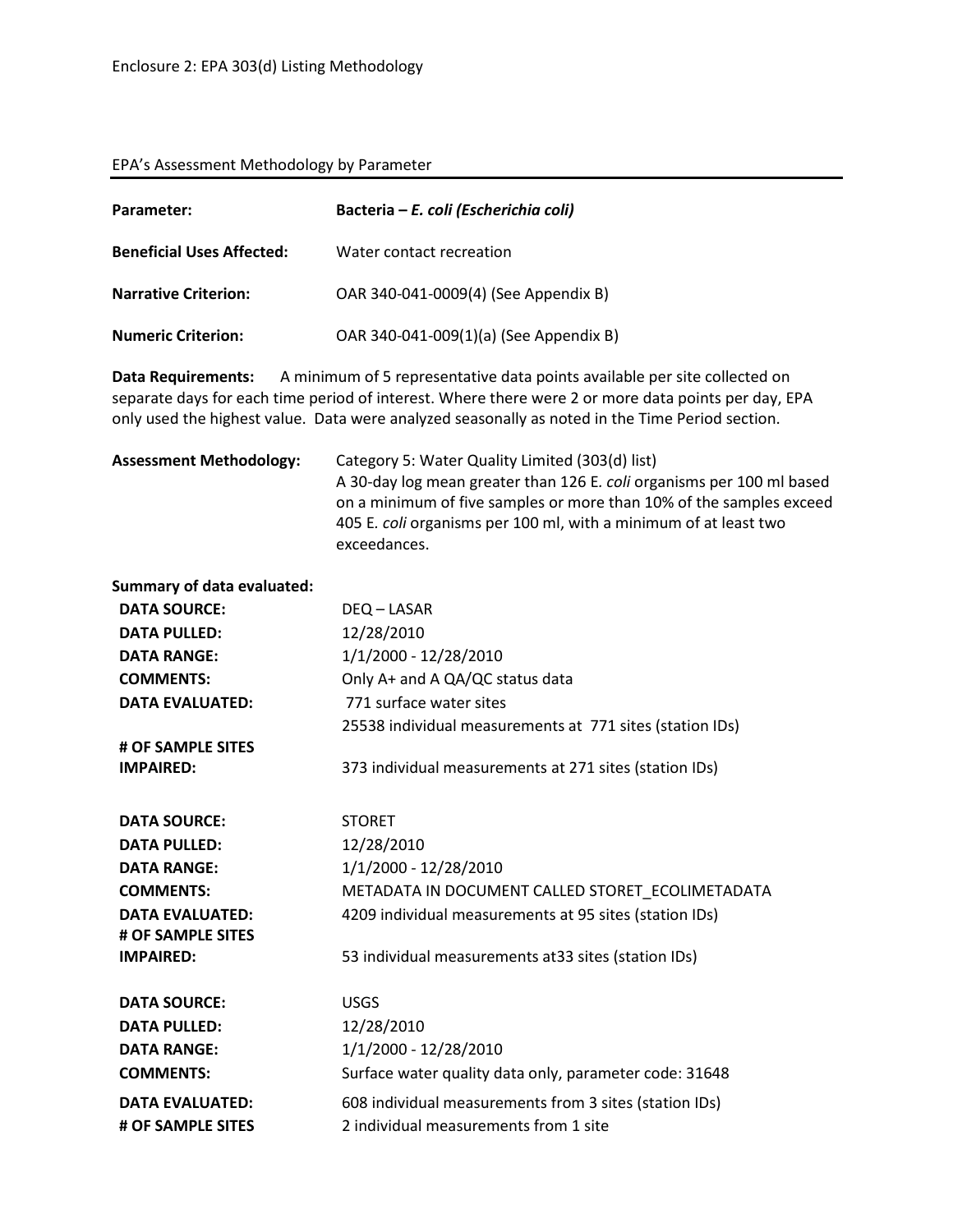#### **IMPAIRED:**

#### **Summary of new listings:**

After evaluating all readily available data and information, EPA is proposing to add 137 new e*. coli* listings to Oregon's 303(d) list. The total number of new listings differs from the number of sample sites impaired because there is overlap in the locations between the three data sets and many of the sites were located within the same LLID (Longitude/Latitude ID, which is the system used by Oregon to identify streams and lakes) or because the site was previously listed. The evaluation of *E. coli* data is found in Appendix A.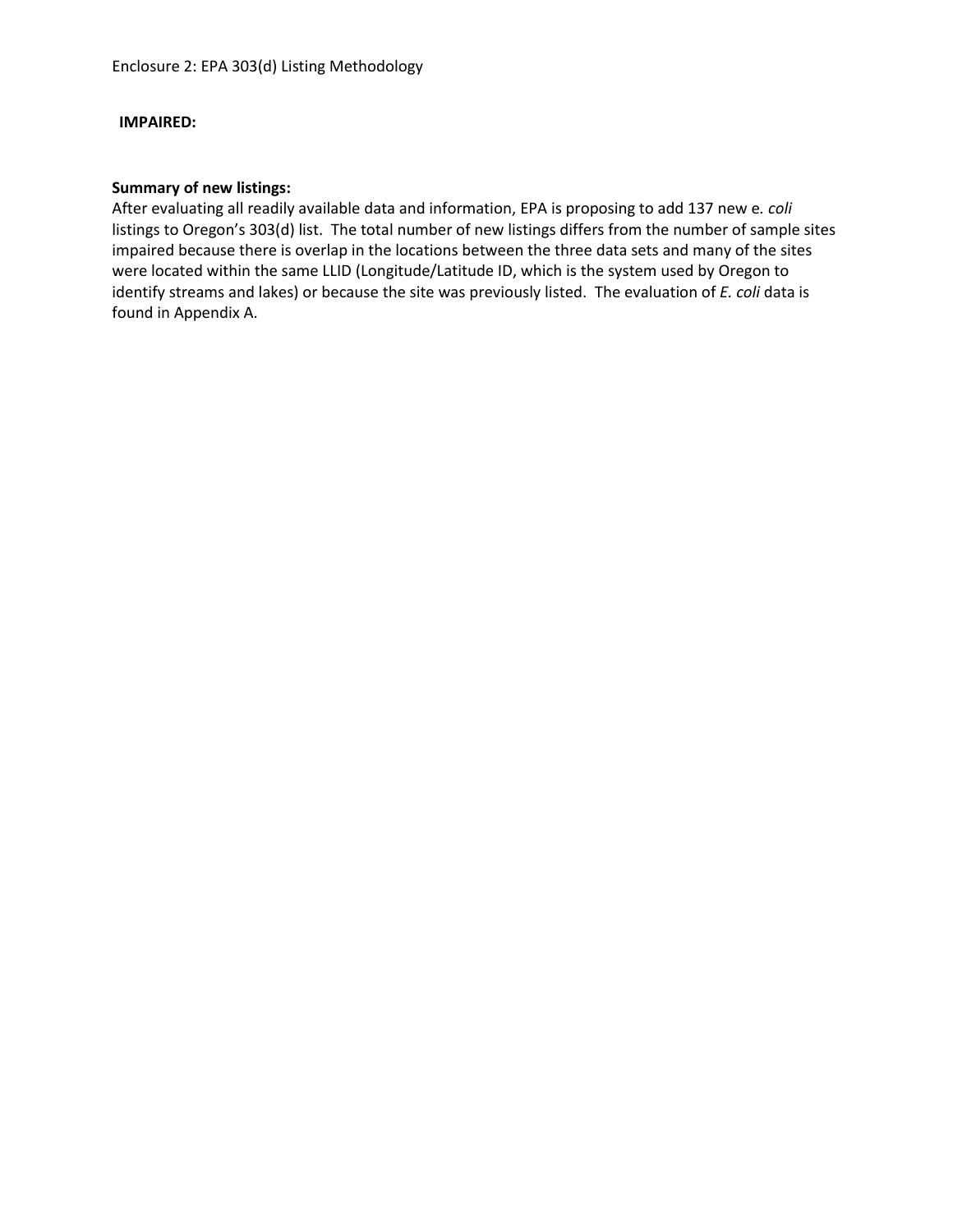| Parameter:                       | <b>Bacteria - Fecal Coliform</b>                                                                                                                                                                                                                                                                                                                            |
|----------------------------------|-------------------------------------------------------------------------------------------------------------------------------------------------------------------------------------------------------------------------------------------------------------------------------------------------------------------------------------------------------------|
| <b>Beneficial Uses Affected:</b> | <b>Shellfish Growing</b><br><b>Water Contact Recreation</b>                                                                                                                                                                                                                                                                                                 |
| <b>Narrative Criterion:</b>      | OAR-340-041-0007(11) and<br>OAR-340-041-0009(4) (See Appendix B)                                                                                                                                                                                                                                                                                            |
| <b>Numeric Criterion:</b>        | OAR-340-041-009(1)(b) (See Appendix B)                                                                                                                                                                                                                                                                                                                      |
| <b>Data Requirements:</b>        | A minimum of 5 representative samples per site collected on separate<br>days. Where there were 2 or more data points per day, EPA only used<br>the highest value. The numeric value of results reported at the<br>Minimum Reporting Level (MRL) was used to calculate the median<br>concentration. Data evaluated for marine and estuarine waters.          |
| <b>Assessment Methodology:</b>   | Category 5: Water Quality Limited (303(d) list)<br>For datasets of less than 30 samples, a minimum of 2 exceedences of 43<br>organisms/100 ml. For datasets with greater than 30 samples, 10% of<br>the samples must exceed 43 organisms/100 ml.<br>Or<br>For datasets with a minimum of 5 samples the median value is greater<br>than 14 organisms/100 ml. |

| <b>Summary of Data Evaluated:</b> |                                    |
|-----------------------------------|------------------------------------|
| <b>DATA SOURCE:</b>               | DEQ - LASAR                        |
| <b>DATA PULLED:</b>               | 6/23/2011                          |
| <b>DATA RANGE:</b>                | 1/1/2000 - 12/31/2010              |
| <b>COMMENTS:</b>                  | Only A+ and A QA/QC status<br>data |
| <b>DATA EVALUATED:</b>            | 6713 individual measurements       |
| # OF SAMPLE SITES IMPAIRED:       | 117                                |
| <b>CRITERIA:</b>                  | 43 organisms/100 ml                |

#### **Summary of new listings:**

After evaluating all readily available data and information, EPA is proposing to add 17 new fecal coliform listings to Oregon's 303(d) list. The total number of new listings differs from the number of sample sites impaired because there is overlap in the locations between the three data sets and many of the sites were located within the same LLID (Longitude/Latitude ID, which is the system used by Oregon to identify streams and lakes) or because the site was previously listed. The evaluation of fecal coliform data is found in Appendix A.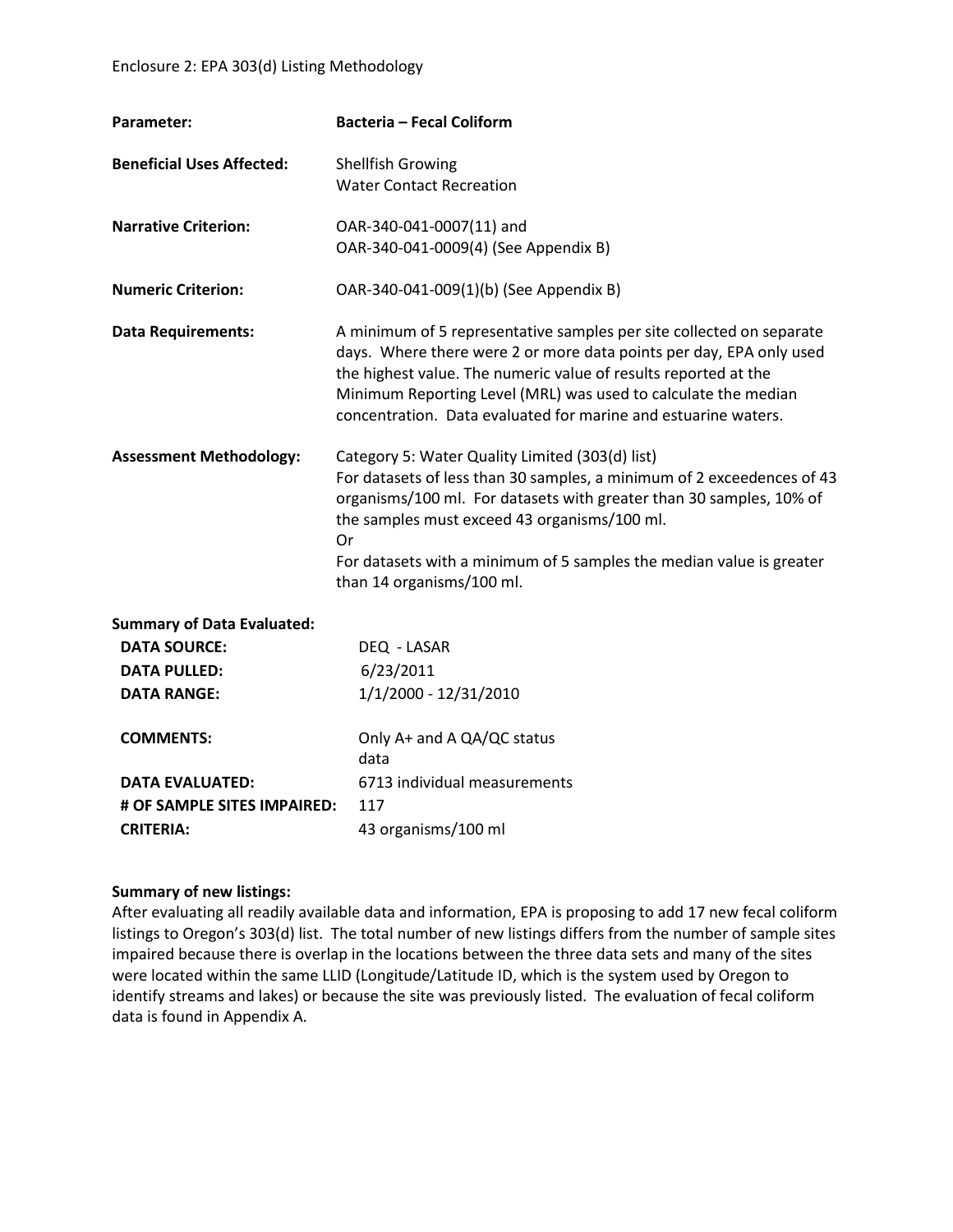| Parameter:                                                                                                                                                                                  | Chlorophyll a                                                                                                                                                                                                                                                                                                               |  |  |  |  |
|---------------------------------------------------------------------------------------------------------------------------------------------------------------------------------------------|-----------------------------------------------------------------------------------------------------------------------------------------------------------------------------------------------------------------------------------------------------------------------------------------------------------------------------|--|--|--|--|
| <b>Beneficial Uses Affected:</b>                                                                                                                                                            | Water contact recreation<br>Aesthetics<br>Fishing<br><b>Water Supply</b><br>Livestock Watering                                                                                                                                                                                                                              |  |  |  |  |
| <b>Numeric Criterion:</b>                                                                                                                                                                   | OAR-340-041-0019 (See Appendix B)                                                                                                                                                                                                                                                                                           |  |  |  |  |
| <b>Data Requirements:</b>                                                                                                                                                                   | A minimum of three samples collected over any three consecutive<br>months (at least one per month) at a minimum of one representative<br>location.                                                                                                                                                                          |  |  |  |  |
| <b>Assessment Methodology:</b>                                                                                                                                                              | Category 5: Water Quality Limited (303(d) list)<br>The average chlorophyll a value over three consecutive months exceeds<br>the value referenced in the rule. The average must be calculated with<br>at least one sample in each month. Where there were 2 or more data<br>points per day, EPA only used the highest value. |  |  |  |  |
| <b>Summary of data evaluated:</b><br><b>DATA SOURCE:</b><br><b>DATA PULLED:</b><br><b>DATA RANGE:</b><br><b>COMMENTS:</b><br><b>DATA EVALUTED:</b><br># of SAMPLE SITES<br><b>IMPAIRED:</b> | <b>DEQ - LASAR</b><br>12/28/2010<br>1/1/2000 - 12/28/2010<br>Only A and A+ QA/QC Status Data<br>875 sites - 6529 individual measurements from 875 sites<br>19                                                                                                                                                               |  |  |  |  |
| <b>DATA SOURCE:</b><br><b>DATA PULLED:</b><br><b>DATA RANGE:</b><br><b>COMMENTS:</b><br><b>DATA EVALUTED:</b><br># of SAMPLE SITES<br><b>IMPAIRED:</b>                                      | <b>STORET</b><br>12/28/2010<br>1/1/2000 - 12/28/2010<br>Metadata in document called STORET_CHLAMetadata<br>374 individual measurements from 36 sites<br>1                                                                                                                                                                   |  |  |  |  |
| <b>DATA SOURCE:</b><br><b>DATA PULLED:</b><br><b>DATA RANGE:</b><br><b>COMMENTS:</b><br><b>DATA EVALUTED:</b>                                                                               | <b>USGS</b><br>12/28/2010<br>1/1/2000 - 12/28/2010<br>Surface water quality data only, parameter code: 32209<br>parameter code 32209 defined as: Chlorophyll a, water, fluorometric<br>method, corrected, micrograms per liter<br>808 individual measurements at 3 sites                                                    |  |  |  |  |
| # of SAMPLE SITES<br><b>IMPAIRED:</b>                                                                                                                                                       | 6 (3 sites, 2 seasons each)                                                                                                                                                                                                                                                                                                 |  |  |  |  |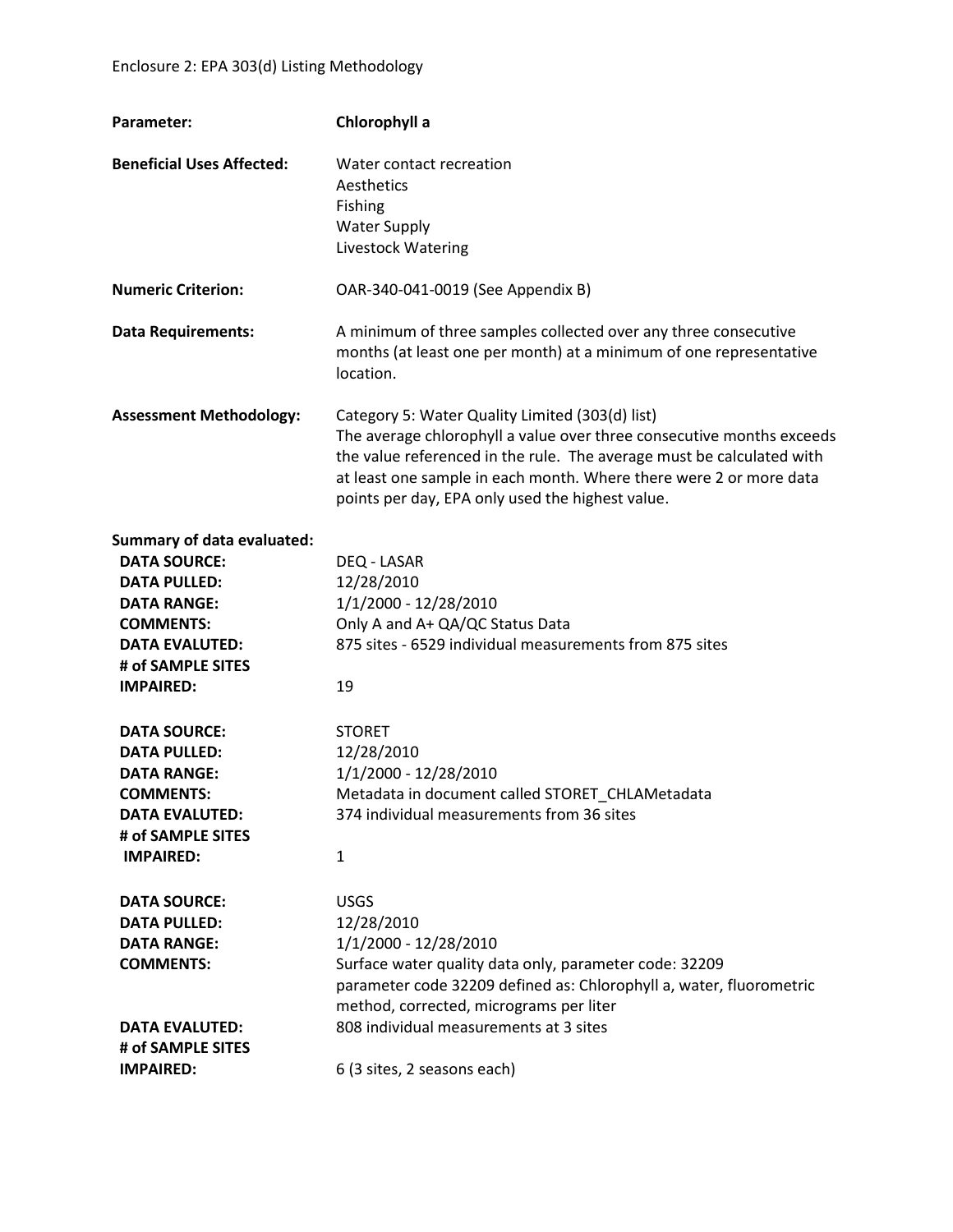| <b>DATA SOURCE:</b>   | <b>USGS</b>                                                                                                                                                                      |
|-----------------------|----------------------------------------------------------------------------------------------------------------------------------------------------------------------------------|
| <b>DATA PULLED:</b>   | 12/28/2010                                                                                                                                                                       |
| <b>DATA RANGE:</b>    | 1/1/2000 - 12/28/2010                                                                                                                                                            |
| <b>COMMENTS:</b>      | Surface water quality data only, parameter code: 32211<br>parameter code 32211 defined as: Chlorophyll a, phytoplankton,<br>spectrophotometric acid method, micrograms per liter |
| <b>DATA EVALUTED:</b> | 125 individual measurements from 2 sites                                                                                                                                         |
| # of SAMPLE SITES     |                                                                                                                                                                                  |
| <b>IMPAIRED:</b>      | 2 (1 site, 2 seasons)                                                                                                                                                            |
| <b>DATA SOURCE:</b>   | <b>USGS</b>                                                                                                                                                                      |
| <b>DATA PULLED:</b>   | 12/28/2010                                                                                                                                                                       |
| <b>DATA RANGE:</b>    | 1/1/2000 - 12/28/2010                                                                                                                                                            |
| <b>COMMENTS:</b>      | Surface water quality data only, parameter code: 32217<br>parameter code 32217 defined as: Chlorophyll a, fluorometric method,<br>uncorrected, micrograms per liter              |
| <b>DATA EVALUTED:</b> | 808 individual measurements from 3 sites                                                                                                                                         |
| # of SAMPLE SITES     |                                                                                                                                                                                  |
| <b>IMPAIRED:</b>      | 6 sites (3 sites, each for 2 seasons)                                                                                                                                            |

#### **Summary of new listings:**

After evaluating all readily available data and information, EPA is proposing to add 8 new Chlorophyll a listings to Oregon's 303(d). The total number of new listings differs from the number of sample sites impaired because there is overlap in the locations between the three data sets and many of the sites were located within the same LLID (Longitude/Latitude ID, which is the system used by Oregon to identify streams and lakes) or because the site was previously listed. The evaluation of chlorophyll a data is found in Appendix A.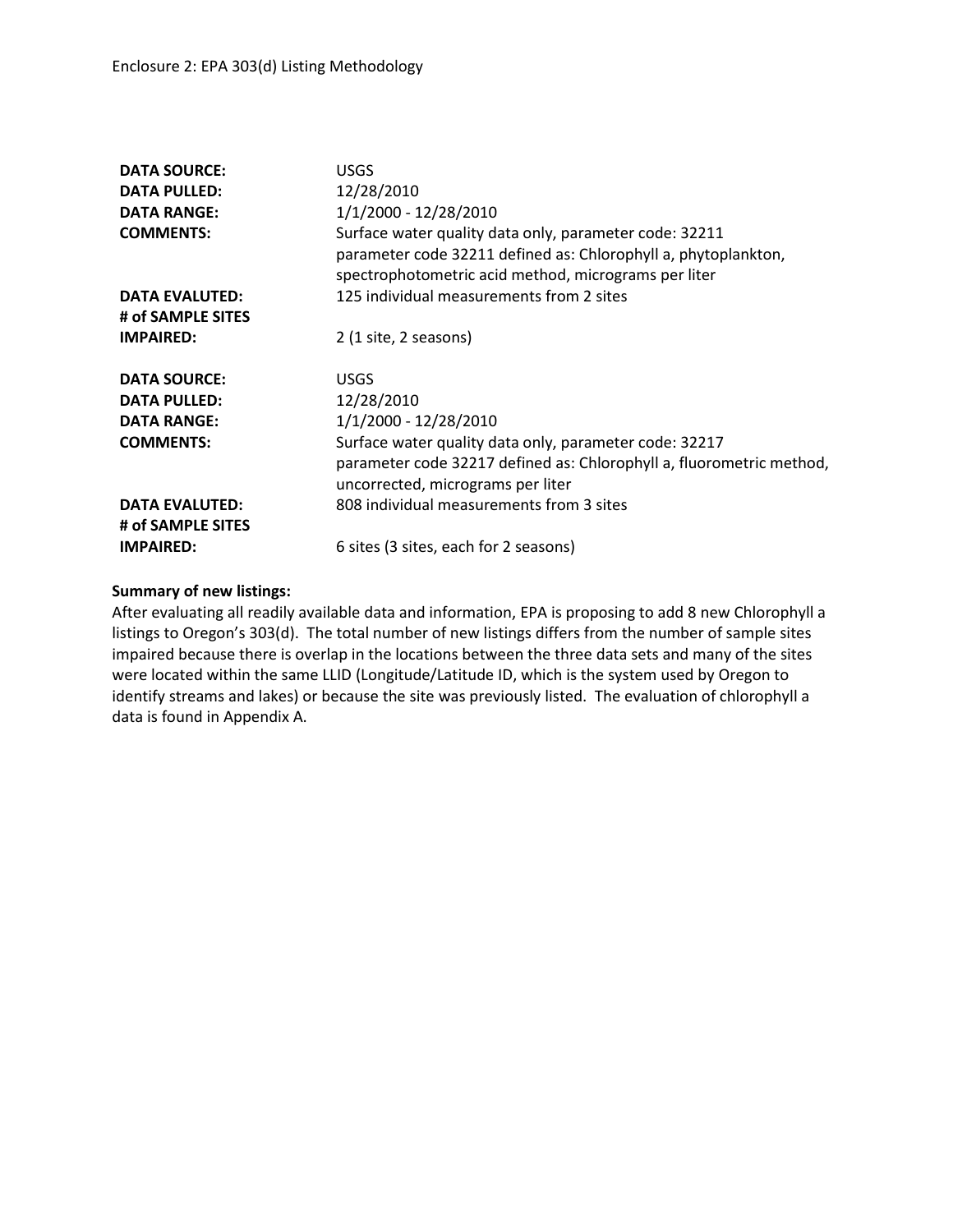| Parameter:                                | <b>Dissolved Oxygen</b>                                                                                                                                                                                                                                                                                                      |  |  |  |  |  |
|-------------------------------------------|------------------------------------------------------------------------------------------------------------------------------------------------------------------------------------------------------------------------------------------------------------------------------------------------------------------------------|--|--|--|--|--|
| <b>Beneficial Uses Affected:</b>          | Fish and Aquatic Life<br>Salmon and Steelhead Spawning<br><b>Resident Trout Spawning</b><br>Cold-Water Aquatic Life<br>Cool-Water Aquatic Life<br>Warm-Water Aquatic Life<br><b>Estuarine Water</b>                                                                                                                          |  |  |  |  |  |
| <b>Numeric Criterion:</b>                 | OAR-340-041-0016 (See Appendix B)                                                                                                                                                                                                                                                                                            |  |  |  |  |  |
| <b>Data Requirements:</b>                 | A minimum of 5 representative data points available per site collected<br>on separate days per applicable time period. The daily mean of<br>continuous dissolved oxygen data is calculated and represents on data<br>point. Any combination of 5 days of continuous or grab sample data in<br>the time period is acceptable. |  |  |  |  |  |
| <b>Assessment Methodology:</b><br>NIOTEC. | Category 5: Water Quality Limited (303(d) list)<br>Greater than 10 percent of samples exceed the appropriate criterion<br>and a minimum of at least two exceedances of the criterion for the time<br>period of interest.                                                                                                     |  |  |  |  |  |

#### **NOTES:**

#### **Cold or Cool Water Criteria:**

During non-spawning time periods, cold water criteria for dissolved oxygen are applied in areas designated for core cold water fish use in tables and figures referenced in OAR 340-041-0101 through OAR 340-041-0340.

Cold water criteria are also applied in designated bull trout spawning and rearing areas in non-spawning time periods.

Cool water criteria for dissolved oxygen are applied in areas designated specifically for cool water species fish use in tables and figures referenced in OAR 340-041-0101 through OAR 340-041-0340. Cool water criteria for dissolved oxygen are also applied in non-spawning time periods in areas designated as salmon and trout migration corridors (no rearing) on tables and figures referenced in OAR 340-041-0101 through OAR 340-041-0340.

In non-spawning time periods where the designated fish use is "salmon and trout rearing and migration" or "redband and Lahontan cutthroat trout", the cold or cool water criteria apply based on the ecoregion where the sampling site is located. This policy is described in a June 22, 1998 letter from DEQ to EPA, Region X (Appendix 3). The ecoregions are described in: Omernik, J. and Gallant, A., 1986, Ecoregions of the Pacific Northwest, EPA/600/3-86/033.

## **Warm Water Criteria:**

The warm water criteria are applied to waters identified in OAR 340-041 Table 190B as supporting borax lake chub.

#### **Lakes:**

Unless designated as salmon and steelhead spawning areas, natural lakes and reservoirs are not considered spawning habitat. The applicable cold or cool water criteria are applied year round.

#### **Estuarine Criteria:**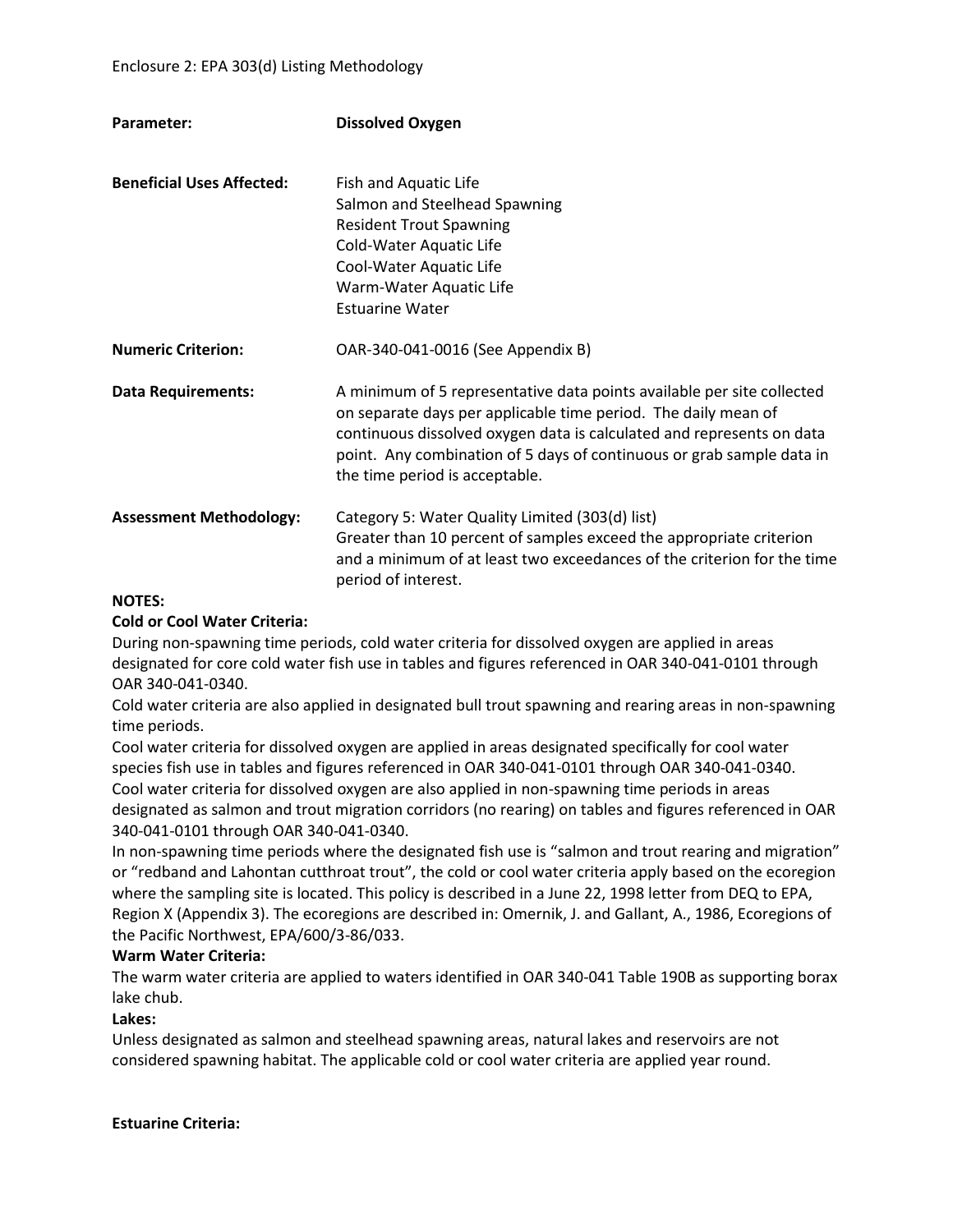The estuarine water criterion for dissolved oxygen applies for samples taken in estuarine conditions. The spawning criteria is not applied for resident trout, but is applied for designated salmon and steelhead spawning periods. EPA used specific conductivity measurements as an indicator for estuarine conditions, where simultaneous data was available. If the recorded specific conductivity was greater than 200 uS/cm, the estuarine dissolved oxygen criterion of 6.5 mg/L was applied. If the recorded specific conductivity was less than 200 uS/cm, the appropriate freshwater criteria were applied. Data collected in non-coastal waters was evaluated using the appropriate freshwater criteria. The spawning criterion during assumed resident trout spawning time periods was not applied in sections of a water body where data indicated estuarine conditions.

**Summary of data evaluated:**

| <b>DATA SOURCE:</b>         | DEQ - LASAR                                  |
|-----------------------------|----------------------------------------------|
|                             | Data was downloaded 6/28/2011 and (the       |
| <b>DATA PULLED:</b>         | Middle Willamette subbasin) 8/1/11           |
| <b>DATA RANGE:</b>          | $1/1/1999 - 4/14/11$                         |
| <b>COMMENTS:</b>            | Only A+ and A QA/QC status data              |
| <b>DATA EVALUATED:</b>      | 784 surface water sites                      |
|                             | 147,376 individual measurements at 784 sites |
|                             | (station IDs)                                |
| # OF SAMPLE SITES           |                                              |
| <b>IMPAIRED:</b>            | 260 at 217 sites (station IDs)               |
|                             |                                              |
| <b>DATA SOURCE:</b>         | <b>STORET</b>                                |
| <b>DATA PULLED:</b>         | 06/02/2011                                   |
| <b>DATA RANGE:</b>          | 01/01/1999 - 10/27/2010                      |
|                             | <b>METADATA IN DOCUMENT CALLED</b>           |
| <b>COMMENTS:</b>            | STORET DOMETADATA                            |
|                             | 222 surface water sites 3623 individual      |
| <b>DATA EVALUATED:</b>      | measurements at 222 sites                    |
| # OF SAMPLE SITES IMPAIRED: | 26 (from 33 sites/site ids)                  |
|                             |                                              |
| <b>DATA SOURCE:</b>         | <b>USGS</b>                                  |
| <b>DATA PULLED:</b>         | 06/02.2011                                   |
| <b>DATA RANGE:</b>          | $01/01/1999 - 05/19/2011$                    |
|                             | Surface water quality data only, parameter   |
|                             | codes: 00300 (dissolved oxygen (mg/l)) and   |
| <b>COMMENTS:</b>            | 00301 (percent oxygen saturation)            |
| <b>DATA EVALUATED:</b>      | 555 sites                                    |
|                             | 17693 individual measurements from 555 sites |
|                             | 71 individual measurements from 63 sites     |
| # OF SAMPLE SITES IMPAIRED: | (station IDs)                                |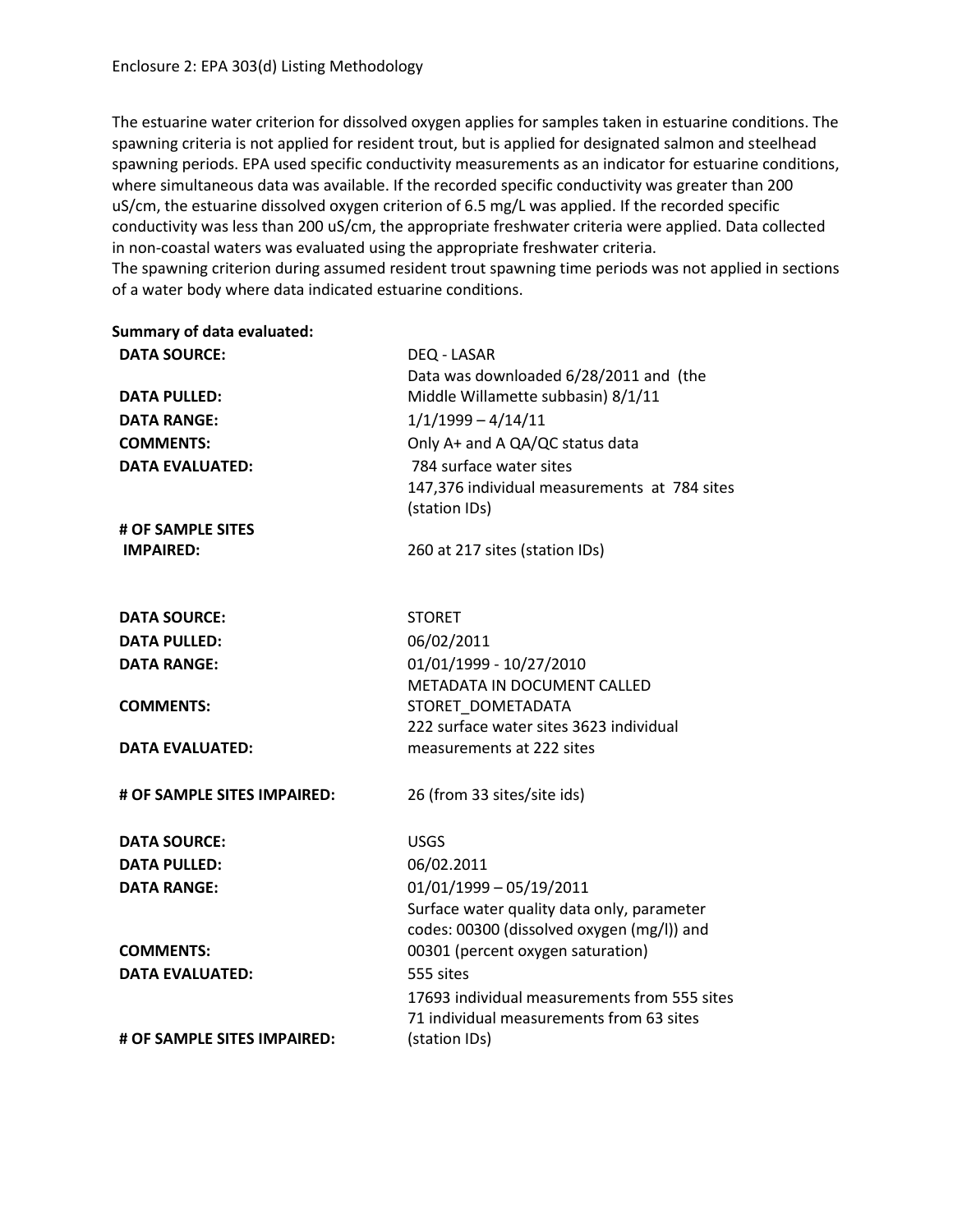### **Summary of new listings:**

After evaluating all readily available data and information, EPA is proposing to add 235 new dissolved oxygen listings to Oregon's 303(d) list. The total number of new listings differs from the number of sample sites impaired because there is overlap in the locations between the three data sets and many of the sites were located within the same LLID (Longitude/Latitude ID, which is the system used by Oregon to identify streams and lakes). The evaluation of dissolved oxygen data is found in Appendix A.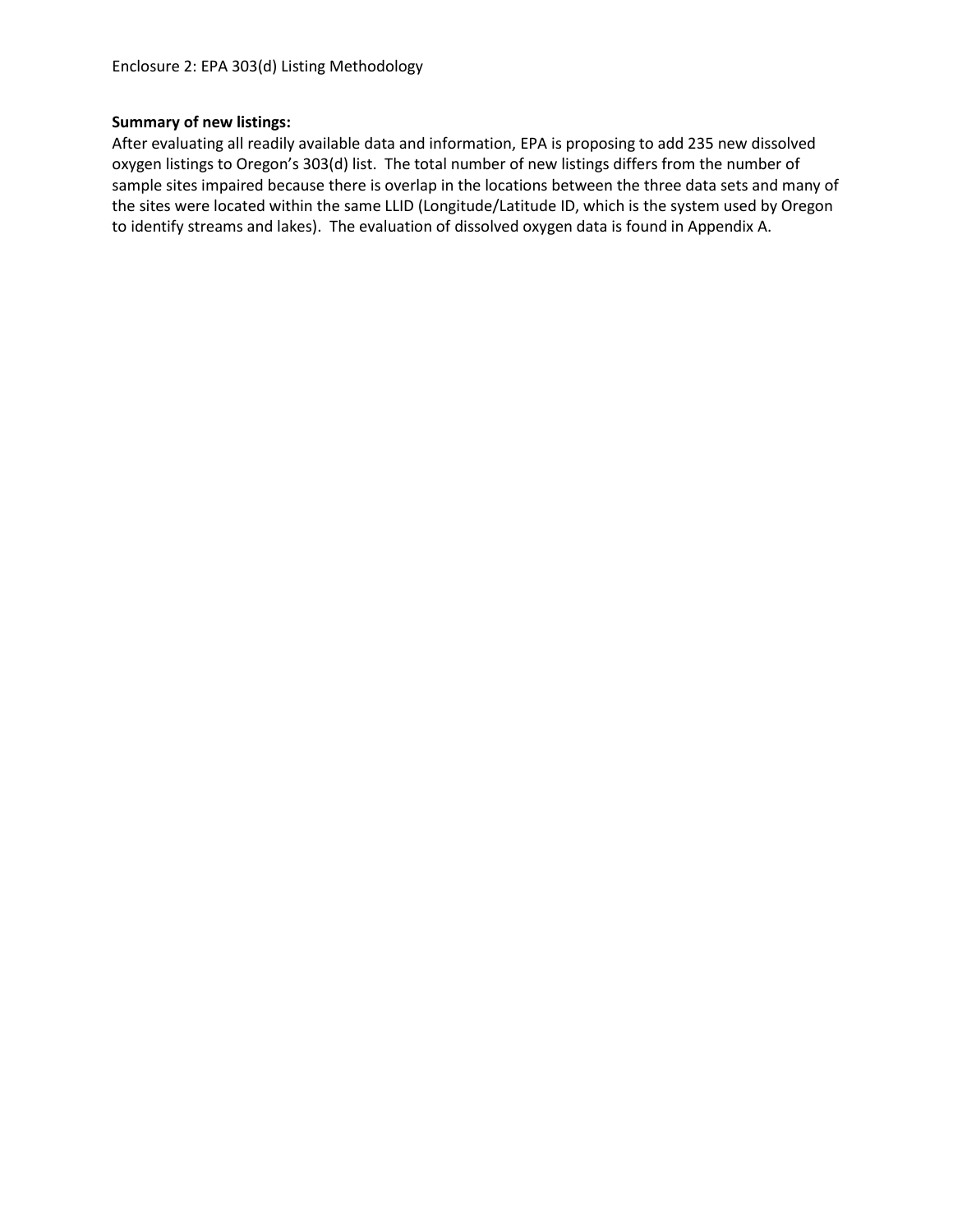| Parameter:                        | pH                                                                                                                                                                                                                                                                                                                                                              |  |  |  |  |  |
|-----------------------------------|-----------------------------------------------------------------------------------------------------------------------------------------------------------------------------------------------------------------------------------------------------------------------------------------------------------------------------------------------------------------|--|--|--|--|--|
| <b>Beneficial Uses Affected:</b>  | Resident Fish and Aquatic Life<br><b>Water Contact Recreation</b>                                                                                                                                                                                                                                                                                               |  |  |  |  |  |
| <b>Narrative Criterion:</b>       | OAR-340-041-0021(2) (See Appendix B)                                                                                                                                                                                                                                                                                                                            |  |  |  |  |  |
| <b>Numeric Criterion:</b>         | Statewide: OAR 340-041-0021 (See Appendix B)<br>Basin-Specific: OAR 340 041-0101 through OAR 340-410350 (See<br>Appendix B)                                                                                                                                                                                                                                     |  |  |  |  |  |
| <b>Data Requirements:</b>         | A minimum of 5 representative data points available per site collected<br>on separate days for each time period of interest.                                                                                                                                                                                                                                    |  |  |  |  |  |
| <b>Assessment Methodology:</b>    | Category 5: Water Quality Limited (303(d) list)<br>Greater than 10 percent of the samples are outside the range of the<br>appropriate criterion and a minimum of at least two samples outside<br>the range of the appropriate criterion for the time period of interest.<br>Where there were 2 or more data points per day, EPA only used the<br>highest value. |  |  |  |  |  |
| <b>Summary of data evaluated:</b> |                                                                                                                                                                                                                                                                                                                                                                 |  |  |  |  |  |
| <b>DATA SOURCE:</b>               | DEQ LASAR - ph(SU)                                                                                                                                                                                                                                                                                                                                              |  |  |  |  |  |
| <b>DATA RANGE:</b>                | 1/1/2000 - 12/7/2010                                                                                                                                                                                                                                                                                                                                            |  |  |  |  |  |
| <b>COMMENTS:</b>                  | Only A+ and A QA/QC Status data. Freshwater sites only.                                                                                                                                                                                                                                                                                                         |  |  |  |  |  |
| <b>DATA EVALUTED:</b>             | 1963 individual measurements from the 450 sites                                                                                                                                                                                                                                                                                                                 |  |  |  |  |  |
| # OF SAMPLE SITES                 |                                                                                                                                                                                                                                                                                                                                                                 |  |  |  |  |  |
| <b>IMPAIRED:</b>                  | 4                                                                                                                                                                                                                                                                                                                                                               |  |  |  |  |  |
| <b>DATA SOURCE:</b>               | LASAR - Field ph(SU)                                                                                                                                                                                                                                                                                                                                            |  |  |  |  |  |
| <b>DATA RANGE:</b>                | 1/1/2000 - 12/7/2010                                                                                                                                                                                                                                                                                                                                            |  |  |  |  |  |
| <b>COMMENTS:</b>                  | Only A+ and A QA/QC Status data. Freshwater sites only.                                                                                                                                                                                                                                                                                                         |  |  |  |  |  |
| <b>DATA EVALUTED:</b>             | 50666 individual measurements                                                                                                                                                                                                                                                                                                                                   |  |  |  |  |  |
| # OF SAMPLE SITES                 |                                                                                                                                                                                                                                                                                                                                                                 |  |  |  |  |  |
| <b>IMPAIRED:</b>                  | 45                                                                                                                                                                                                                                                                                                                                                              |  |  |  |  |  |
| <b>DATA SOURCE:</b>               | <b>STORET</b>                                                                                                                                                                                                                                                                                                                                                   |  |  |  |  |  |
| <b>DATA PULLED:</b>               | 12/7/2010                                                                                                                                                                                                                                                                                                                                                       |  |  |  |  |  |
| <b>DATA RANGE:</b>                | 1/1/2000 - 12/7/2010                                                                                                                                                                                                                                                                                                                                            |  |  |  |  |  |
| <b>COMMENTS:</b>                  | METADATA IN DOCUMENT CALLED STORET_PHMETADATA                                                                                                                                                                                                                                                                                                                   |  |  |  |  |  |
| <b>DATA EVALUTED:</b>             | 236 surface water sites                                                                                                                                                                                                                                                                                                                                         |  |  |  |  |  |
|                                   | 1352 individual measurements from the 236 surface water sites                                                                                                                                                                                                                                                                                                   |  |  |  |  |  |
| # OF SAMPLE SITES                 | 4                                                                                                                                                                                                                                                                                                                                                               |  |  |  |  |  |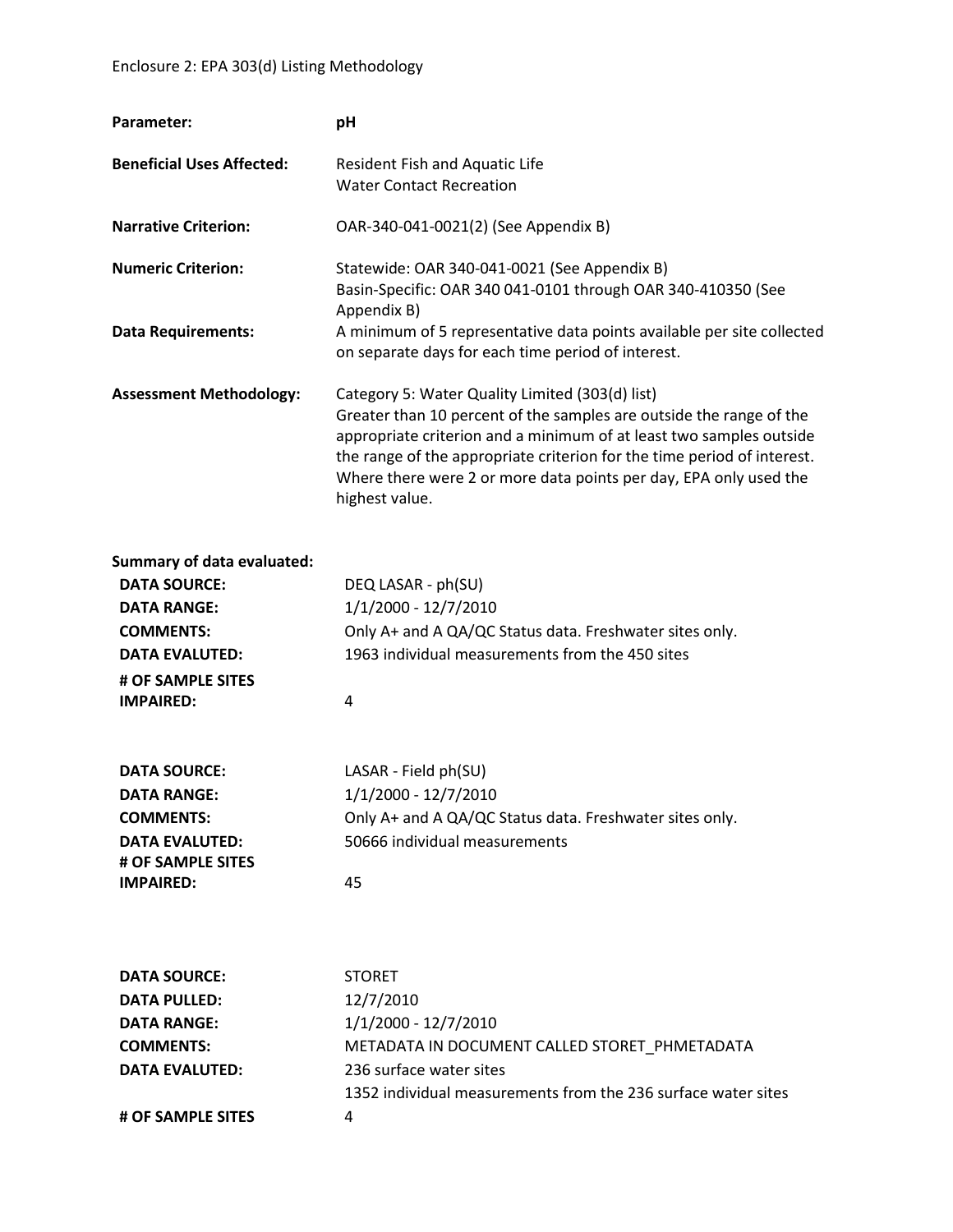**IMPAIRED:**

| <b>DATA SOURCE:</b>                                                    | <b>USGS</b>                                                                                                                                                                                                                                         |  |  |  |  |
|------------------------------------------------------------------------|-----------------------------------------------------------------------------------------------------------------------------------------------------------------------------------------------------------------------------------------------------|--|--|--|--|
| <b>DATA PULLED:</b>                                                    | 12/8/2010                                                                                                                                                                                                                                           |  |  |  |  |
| <b>DATA RANGE:</b>                                                     | 1/1/2000 - 12/7/2010<br>Surface water quality data only, parameter code: 00400<br>parameter code 00400 defined as: pH, water, unfiltered, field,<br>standard units.<br>Ponds, wetlands, waterbodies without names or location info. not<br>included |  |  |  |  |
| <b>COMMENTS:</b>                                                       |                                                                                                                                                                                                                                                     |  |  |  |  |
| <b>DATA EVALUTED:</b>                                                  | 205 surface water sites out of a total of 483 sites                                                                                                                                                                                                 |  |  |  |  |
|                                                                        | 6105 individual measurements from the 205 surface water sites                                                                                                                                                                                       |  |  |  |  |
| # OF SAMPLE SITES                                                      |                                                                                                                                                                                                                                                     |  |  |  |  |
| <b>IMPAIRED:</b>                                                       | 10                                                                                                                                                                                                                                                  |  |  |  |  |
| <b>DATA SOURCE:</b>                                                    | <b>USGS</b>                                                                                                                                                                                                                                         |  |  |  |  |
| <b>DATA PULLED:</b>                                                    | 12/8/2010                                                                                                                                                                                                                                           |  |  |  |  |
| <b>DATA RANGE:</b>                                                     | 1/1/2000 - 12/7/2010                                                                                                                                                                                                                                |  |  |  |  |
| <b>COMMENTS:</b>                                                       | Surface water quality data only, parameter code: 00403<br>parameter code 00403 defined as: pH, water, unfiltered, laboratory,<br>standard units<br>Ponds, wetlands, waterbodies without names or location info. not<br>included                     |  |  |  |  |
| <b>DATA EVALUTED:</b><br># OF SAMPLE SITES                             | 1369 individual measurements from the 161 surface water sites                                                                                                                                                                                       |  |  |  |  |
| <b>IMPAIRED:</b>                                                       | $\mathbf{1}$                                                                                                                                                                                                                                        |  |  |  |  |
|                                                                        |                                                                                                                                                                                                                                                     |  |  |  |  |
| <b>DATA SOURCE:</b>                                                    | DEQ - LASAR                                                                                                                                                                                                                                         |  |  |  |  |
| <b>DATA PULLED:</b>                                                    | 6/20/2011                                                                                                                                                                                                                                           |  |  |  |  |
| <b>DATA RANGE:</b>                                                     | 1/1/2000 - 12/7/2010                                                                                                                                                                                                                                |  |  |  |  |
| <b>COMMENTS:</b>                                                       | Only A+ and A QA/QC Status data. Bay/Estuary/Ocean data only.                                                                                                                                                                                       |  |  |  |  |
| <b>DATA EVALUTED:</b><br># OF SAMPLE SITES                             | 5751 Bay/Estuary/Ocean data points evaluated                                                                                                                                                                                                        |  |  |  |  |
| <b>IMPAIRED:</b>                                                       | 3                                                                                                                                                                                                                                                   |  |  |  |  |
|                                                                        |                                                                                                                                                                                                                                                     |  |  |  |  |
| <b>DATA SOURCE:</b><br><b>DATA PULLED:</b>                             | EPA Office of Research & Development<br>6/20/2011                                                                                                                                                                                                   |  |  |  |  |
| <b>DATA RANGE:</b>                                                     | 5/1/2004 - 9/23/2010                                                                                                                                                                                                                                |  |  |  |  |
| <b>COMMENTS:</b>                                                       | Collected using an approved QAPP                                                                                                                                                                                                                    |  |  |  |  |
| 77693 Bay/Estuary/Ocean data points evaluated<br><b>DATA EVALUTED:</b> |                                                                                                                                                                                                                                                     |  |  |  |  |
| # OF SAMPLE SITES<br><b>IMPAIRED:</b>                                  | 0                                                                                                                                                                                                                                                   |  |  |  |  |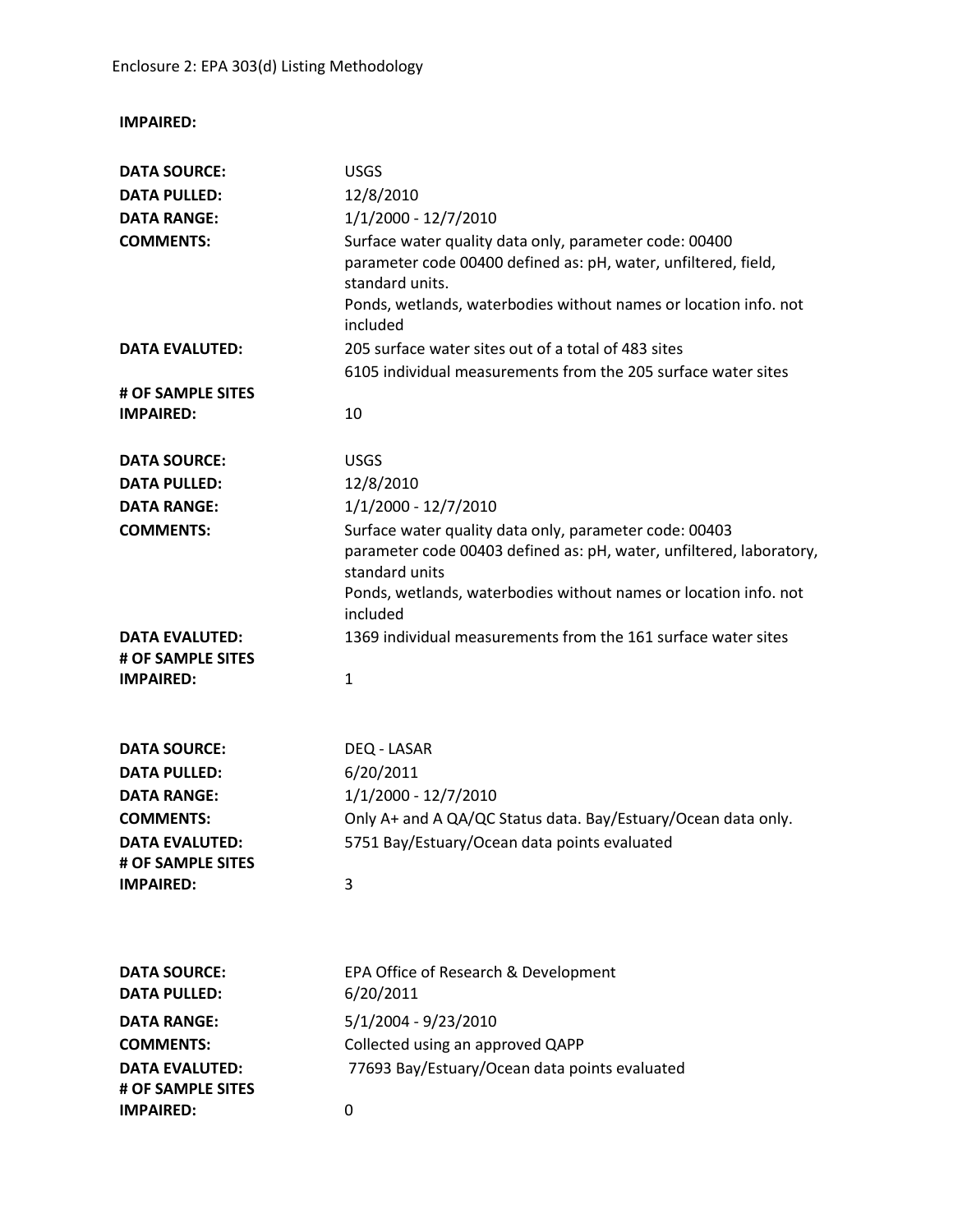#### **Summary of new listings:**

After evaluating all readily available data and information, EPA is proposing to add 34 new pH listings to Oregon's 303(d). The total number of new listings differs from the number of sample sites impaired because there is overlap in the locations between the three data sets and many of the sites were located within the same LLID (Longitude/Latitude ID, which is the system used by Oregon to identify streams and lakes) or because the site was previously listed. The evaluation of pH data is found in Appendix A.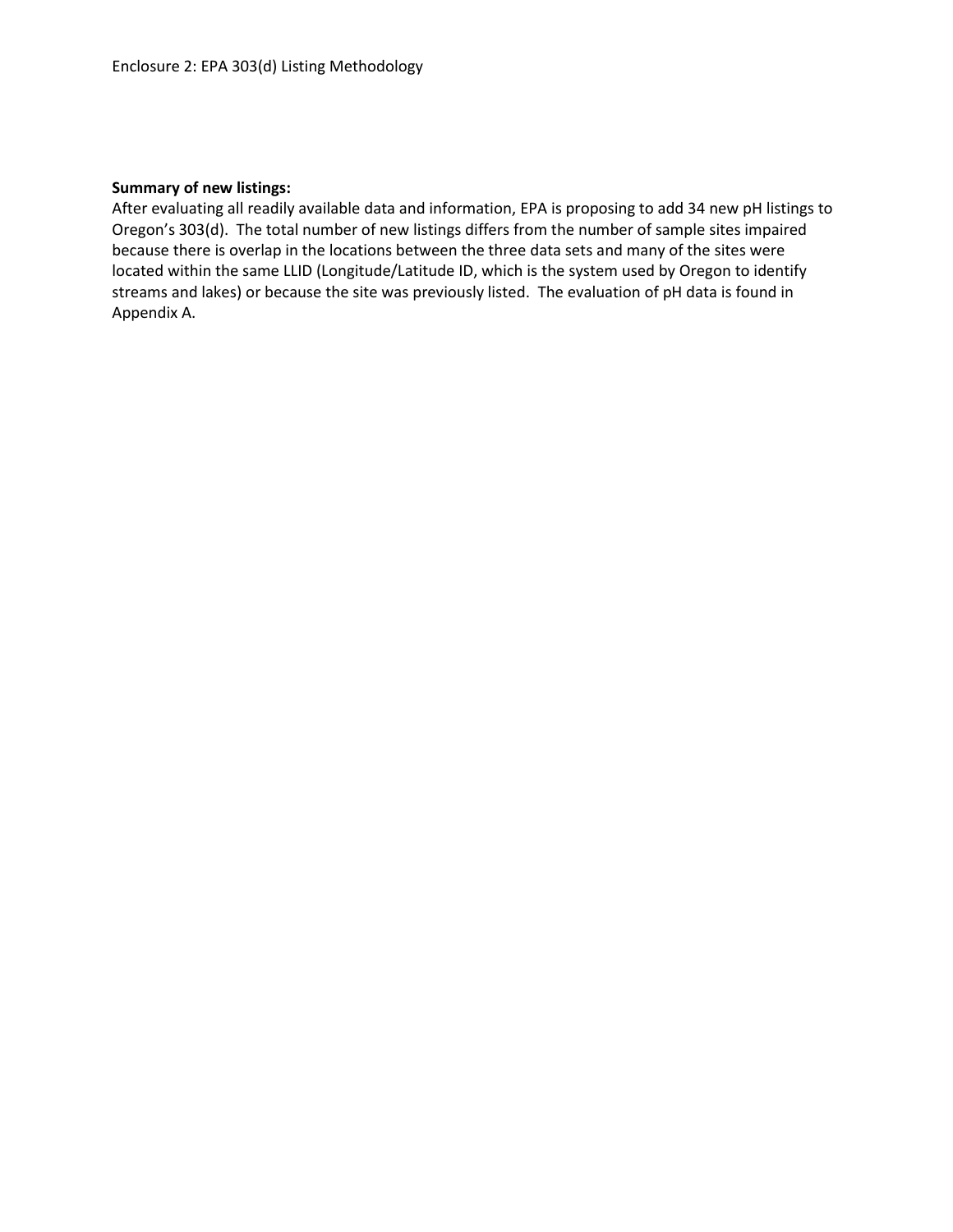| Parameter:                       | Sedimentation                                                        |  |  |  |  |
|----------------------------------|----------------------------------------------------------------------|--|--|--|--|
| <b>Beneficial Uses Affected:</b> | Resident Fish and Aquatic Life<br>Salmonid Fish Spawning and Rearing |  |  |  |  |
| <b>Narrative Criterion:</b>      | OAR 340-041-0007(12) (See Appendix B)                                |  |  |  |  |
| <b>Assessment Methodology:</b>   | Category 5: Water Quality Limited (303(d) list)                      |  |  |  |  |

EPA interpretation of Oregon's Narrative Criterion:

#### **Background:**

Substrate is an important feature of stream habitat. It provides cover and protection for juvenile fish, habitat for macroinvertebrates and habitat for spawning salmon. Natural levels of sediment inputs create important habitat features and maintain the dynamic equilibrium of streams. However, excess supplies of fine sediments can decrease both the abundance and quality of this habitat by filling spaces between gravels, cobbles and boulders. Negative effects to the habitat of fish and other aquatic organisms from the deposition of fine sediment are well known (Waters 1995 and Chapman 1988). Human activities that increase fine sediment inputs to stream include erosion from forestry, mining, roads, agriculture, urbanization, stream channel alterations, and dredging.

Oregon's narrative water quality standard prohibits bottom deposits, including excessive fine sediment conditions, that are deleterious to fish or other aquatic life. Oregon does not have a numeric criterion for excess fine sediment in streams. Sediments cannot be treated as introduced pollutants such as pesticides or toxics, because they are not uniquely generated through human input or disturbance. Rather, sediments are components of natural systems that are present even in the most pristine settings.

To interpret and assess fine sediment data, it must be compared to a benchmark or estimate of what one would expect to find under natural conditions. EPA evaluated a number of benchmarks for fine sediments for use in conducting its listing assessments. For example, the National Marine Fisheries Service (NMFS) (NMFS, 1996), in connection with recovery of species listed under the Endangered Species Act, developed benchmarks for assessing the effect for individual or grouped actions at the watershed scale. The NMFS document includes a Matrix of Pathways and Indicators (MPI), which used as a benchmark percent fines (< 0.85 mm) with a target of < 12%. However, this value was developed principally for use with higher gradient, more mountainous streams and was intended to be used in concert with other indicators for Salmon recovery planning purposes (NMFS, 1996). EPA wanted benchmarks that could be applied across the entire state of Oregon.

Another benchmark developed by Tetra Tech Inc., (Jessup, 2009), proposed benchmarks for the wadeable streams in Oregon, based on both stream power and lithology. However, EPA did not have the site specific information on stream power and lithology to stratify sites according to these variables. Therefore, EPA used the benchmarks that were developed by Oregon DEQ (2007) for wadeable streams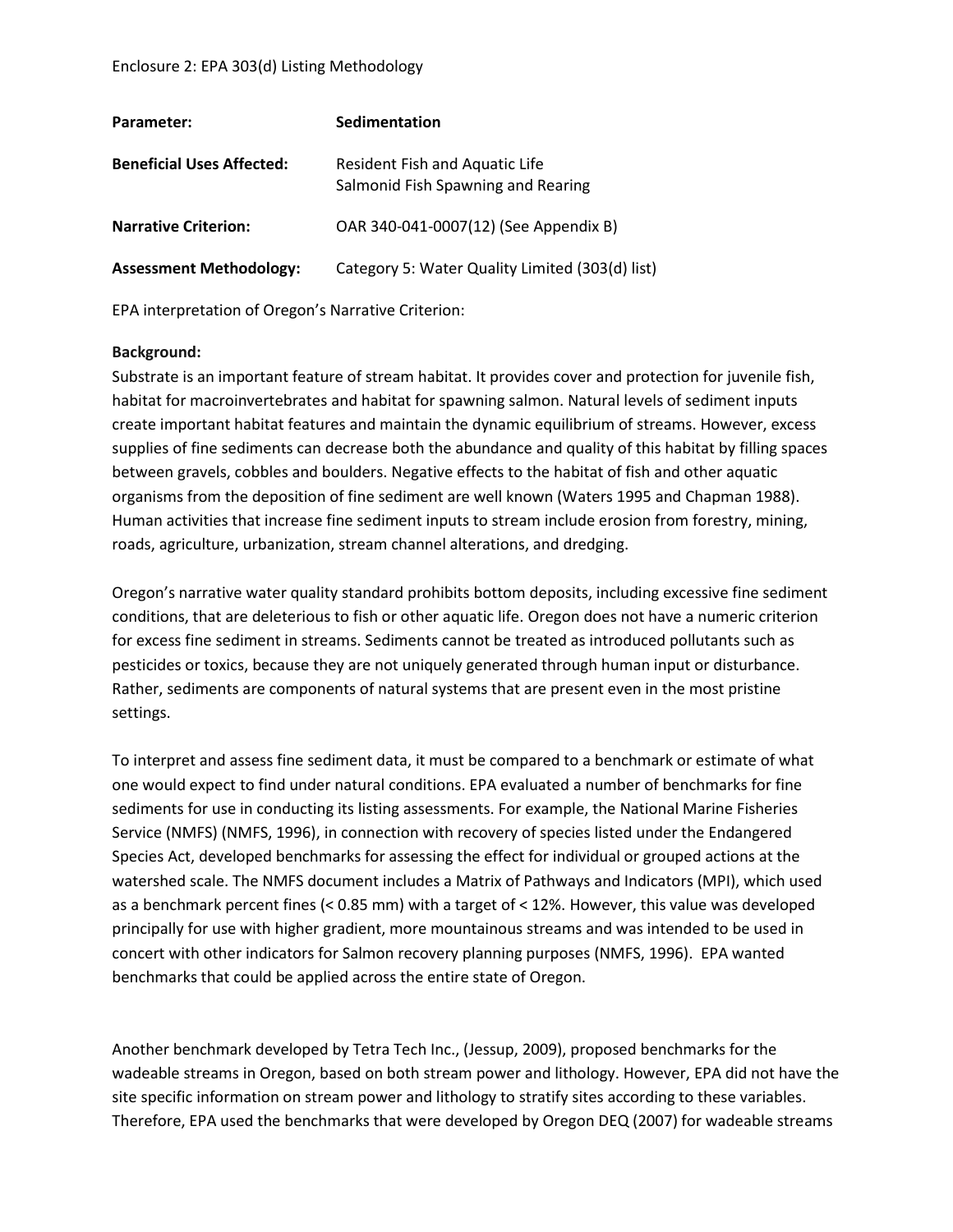across the entire State. These benchmarks were very similar to those used by EPA when reporting on streams of the interior Columbia basin streams (Herger, et al, 2007). The benchmarks developed by Oregon DEQ (2007) were developed on a statewide basis and used readily available data. However, EPA fully expects that DEQ will continue to refine and re-evaluate these benchmarks in the future with additional data.

The Oregon DEQ (2007) benchmarks that EPA used were based on the reference condition approach. Reference conditions are based on the characteristics of the indicators, such as fine sediment, as measured at reference sites. Reference sites are those sites with minimal human disturbance. In this approach, existing fine sediment data is compared to the reference conditions.

The benchmark values used by EPA were for two measures of sedimentation that were used by Oregon DEQ (2007). First, fine sediment was assessed as the percentage of substrate composed of particles smaller than 2mm in diameter; the combination of "fines" (particles smaller than 0.6mm in diameter) and "sand" (particles between 0.6 and 2mm) categories. Second, EPA assessed Relative Bed Stability (RBS) which evaluates the ability of a stream of a particular size, steepness, discharge and roughness to move substrate downstream. Values less than zero indicate that the stream has a higher level of fine sediment than expected (Kaufmann, 1999).

In order for a site to be considered impaired for fine sediment it had to fail both tests. It had to have a RBS value that was less than the predicted value and it had to exceed its expected percent of sand and fines (Kaufmann, 1999).

## **Data Evaluated:**

EPA only assessed data from wadeable streams because the benchmarks only apply to wadeable streams. EPA used data that was collected for the past 10 years, using Environment Monitoring and Assessment Program (EMAP) physical habitat protocols. Detailed descriptions of field methods are listed in Peck et al. (2006) and habitat metric calculations are shown in Kaufmann et al. (1999).

## **BENCHMARKS:**

The table below shows the benchmarks that EPA used for relative bed stability and percent sand/fines.

| Ecoregion                                  | Coast<br>Range | Willamette<br>Valley +<br>Puget<br><b>Lowlands</b> | <b>Cascades</b> | East<br><b>Cascades</b> | <b>Blue</b><br><b>Mountains</b> | <b>Klamath</b><br><b>Mountains</b> | Columbia<br>Plateau +<br><b>Northern</b><br><b>Basin and</b><br>Range + Snake<br><b>River Plains</b> |
|--------------------------------------------|----------------|----------------------------------------------------|-----------------|-------------------------|---------------------------------|------------------------------------|------------------------------------------------------------------------------------------------------|
| Relative<br><b>Bed</b><br><b>Stability</b> | $< -1.8$       | $<-0.7$                                            | $< -1.7$        | $<-1.8$                 | $< -1.5$                        | $<-0.6$                            | $<-2.9$                                                                                              |
| Percent<br>Sand/Fines                      | >45            | > 50                                               | >45             | >44                     | > 31                            | > 31                               | > 71                                                                                                 |

**Summary of New Listings:**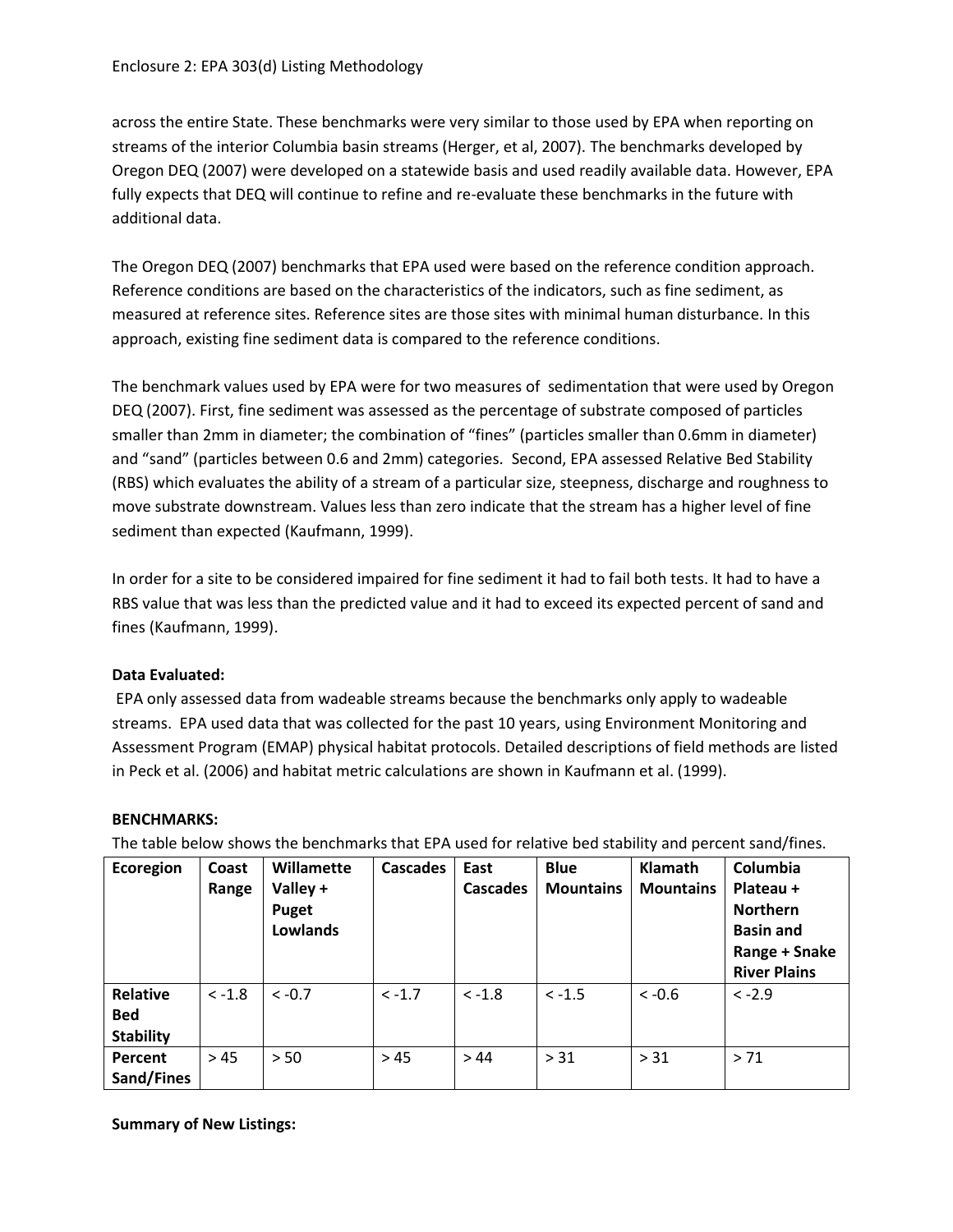After evaluating all readily available data and information, EPA is proposing to add 31 new sedimentation listings to Oregon's 303(d). The total number of new listings differs from the number of sample sites impaired because there is overlap in the locations between the three data sets and many of the sites were located within the same LLID (Longitude/Latitude ID, which is the system used by Oregon to identify streams and lakes) or because the site was previously listed. The evaluation of sedimentation data is found in Appendix A.

### **Sediment References:**

Chapman, D. W. (1988). "Critical review of variables used to defined effects of fines in redds of large salmonids." Transactions of the American Fisheries Society 117: 1-21.

Herger, L.G., G.A. Hayslip, and P.T. Leinenbach. 2007. Ecological Condition of Wadeable Streams of the Interior Columbia River Basin. EPA-910-R-07-005. U.S. Environmental Protection Agency, Region 10, Seattle, Washington.

Jessup, B. 2009. Development of Bedded Sediment Benchmarks for Oregon Streams. Prepared by Tetra Tech, Inc. for: Oregon Department of Environmental Quality and U.S. EPA Region 10. Final Report. April 15, 2009.

Kaufmann, P. R., P. Levine, et al. 1999. Quantifying physical habitat in wadeable streams. EPA/620/R-99/003. U.S. Environmental Protection Agency. Washington, D.C.

National Marine Fisheries Service. 1996. Making ESA determinations of effect for individual or grouped actions at the watershed scale. Environmental and Technical Services Division, Habitat Conservation Branch, Portland, OR.

Oregon DEQ. 2007. Wadeable Stream Conditions in Oregon. Oregon Department of Environmental Quality Laboratory Division—Watershed Assessment Section. DEQ07-LAB-0081-TR.

Peck, D. V., A. T. Herlihy, B. H. Hill, R. M. Hughes, P. R. Kaufmann, D. Klemm, J. M. Lazorchak, F. H. McCormick, S. A. Peterson, P. L. Ringold, T. Magee, and M. Cappaert. 2006. Environmental Monitoring and Assessment Program-Surface Waters Western Pilot Study: Field Operations Manual for Wadeable Streams. EPA/620/R-06/003. U.S. Environmental Protection Agency, Washington, D.C.,

Waters, T. F. 1995. Sediment in streams: sources, biological effects, and control. American Fisheries Society. Bethesda, Maryland.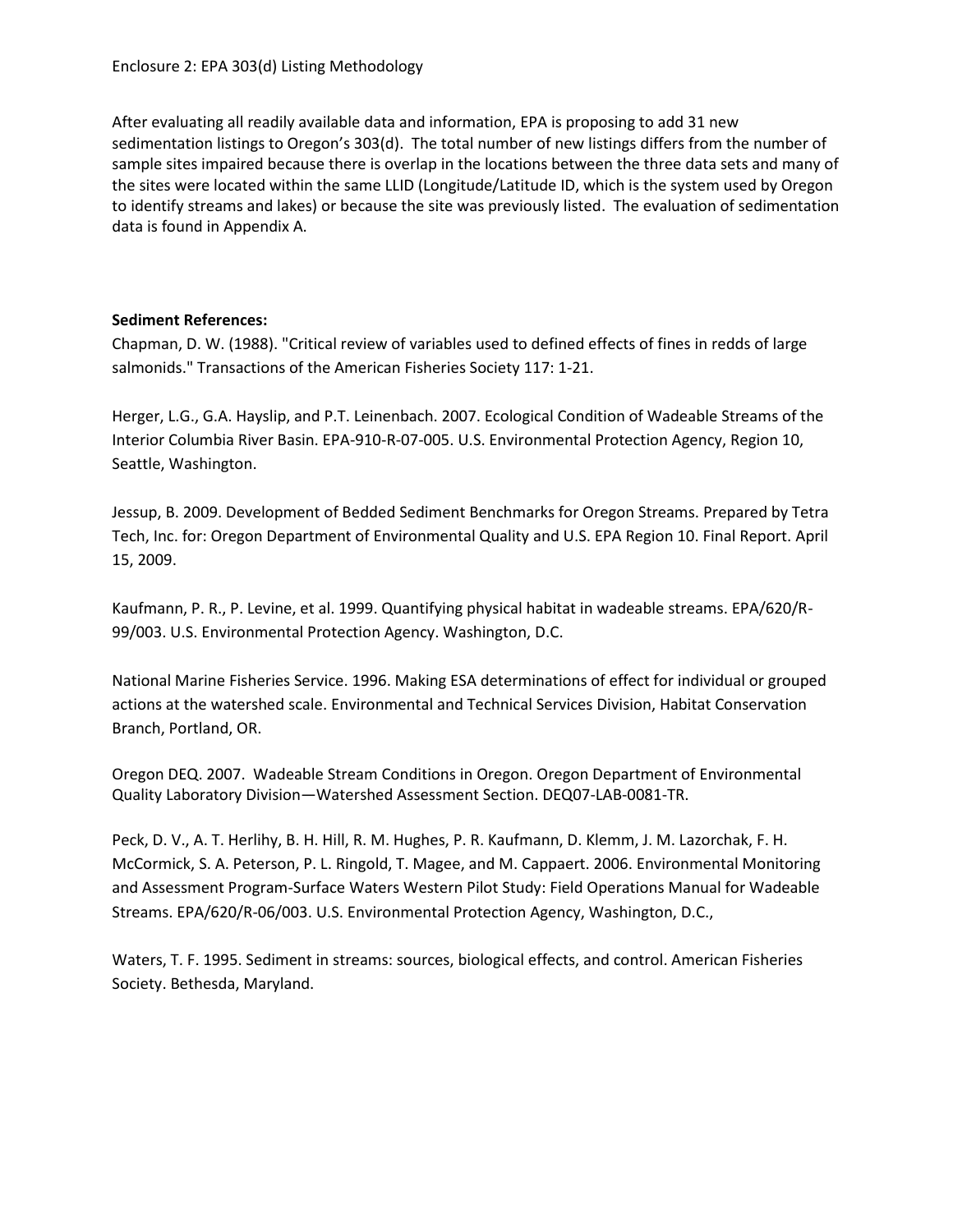| Parameter:                       | <b>Temperature</b>                                                                                                                                                                                                                                                                                                                                          |
|----------------------------------|-------------------------------------------------------------------------------------------------------------------------------------------------------------------------------------------------------------------------------------------------------------------------------------------------------------------------------------------------------------|
| <b>Beneficial Uses Affected:</b> | Salmon and Steelhead Spawning<br>Core Cold Water Habitat<br>Salmon and Trout Rearing and Migration<br>Salmon and Steelhead Migration Corridor<br>Lohontan Cutthroat Trout or Redband Trout<br><b>Bull Trout Spawning and Juvenile Rearing</b>                                                                                                               |
| <b>Narrative Criterion:</b>      | OAR 340-041-0028 (See Appendix B)                                                                                                                                                                                                                                                                                                                           |
| <b>Numeric Criterion:</b>        | OAR 340-041-0028 (4) (See Appendix B)                                                                                                                                                                                                                                                                                                                       |
| <b>Data Requirements:</b>        | Continuous temperature data collected since 2003 for the time period<br>of interest. "Grab" temperature readings will not be evaluated and<br>"grab" data included in prior assessments were not re-evaluated.                                                                                                                                              |
| <b>Assessment Methodology:</b>   | Category 5: Water Quality Limited (303(d) list)<br>Where continuous temperature data are collected, the seven-day<br>average maximum temperature exceeds the applicable criterion.<br>Seven-day average maximum temperature means a calculation of the<br>average of the daily maximum temperatures from seven consecutive<br>days made on a rolling basis. |

EPA's evaluation of temperature data:

EPA reviewed all readily available temperature data only for the subbasins that are not currently covered by a subbasin temperature TMDL.

Water temperature data from the following Subbasins or HUCs were downloaded. ODEQ has not issued basin wide temperature TMDLs for these areas:

| <b>HUC</b> | <b>Subbasin</b>     | <b>STORET</b>                         | <b>LASAR</b>       | <b>NWIS</b>   |
|------------|---------------------|---------------------------------------|--------------------|---------------|
| 16040201   | <b>Upper Quinn</b>  | 25                                    | No Continuous data |               |
| 16040204   | Massacre Lake       | 14                                    | No Continuous data | No Continuous |
| 16040205   | Thousand-Virgin     | 15                                    | No Continuous data | data          |
| 17050103   | Middle Snake-Succor | 263 (no continuous<br>data in Oregon) | No Continuous data |               |
| 17050105   | South Fork Owyhee   | 97                                    | No Continuous data |               |
| 17050106   | East Little Owyhee  | 0                                     | No Continuous data |               |
| 17050107   | Middle Owyhee       | 0                                     | No Continuous data |               |
| 17050108   | Jordan              | 0                                     | No Continuous data |               |
| 17050109   | Crooked-Rattlesnake | 0                                     | No Continuous data |               |
| 17050110   | Lower Owyhee        | 242 (no continuous<br>data)           | No Continuous data |               |
| 17050201   | Brownlee Reservoir  | 6                                     | No Continuous data |               |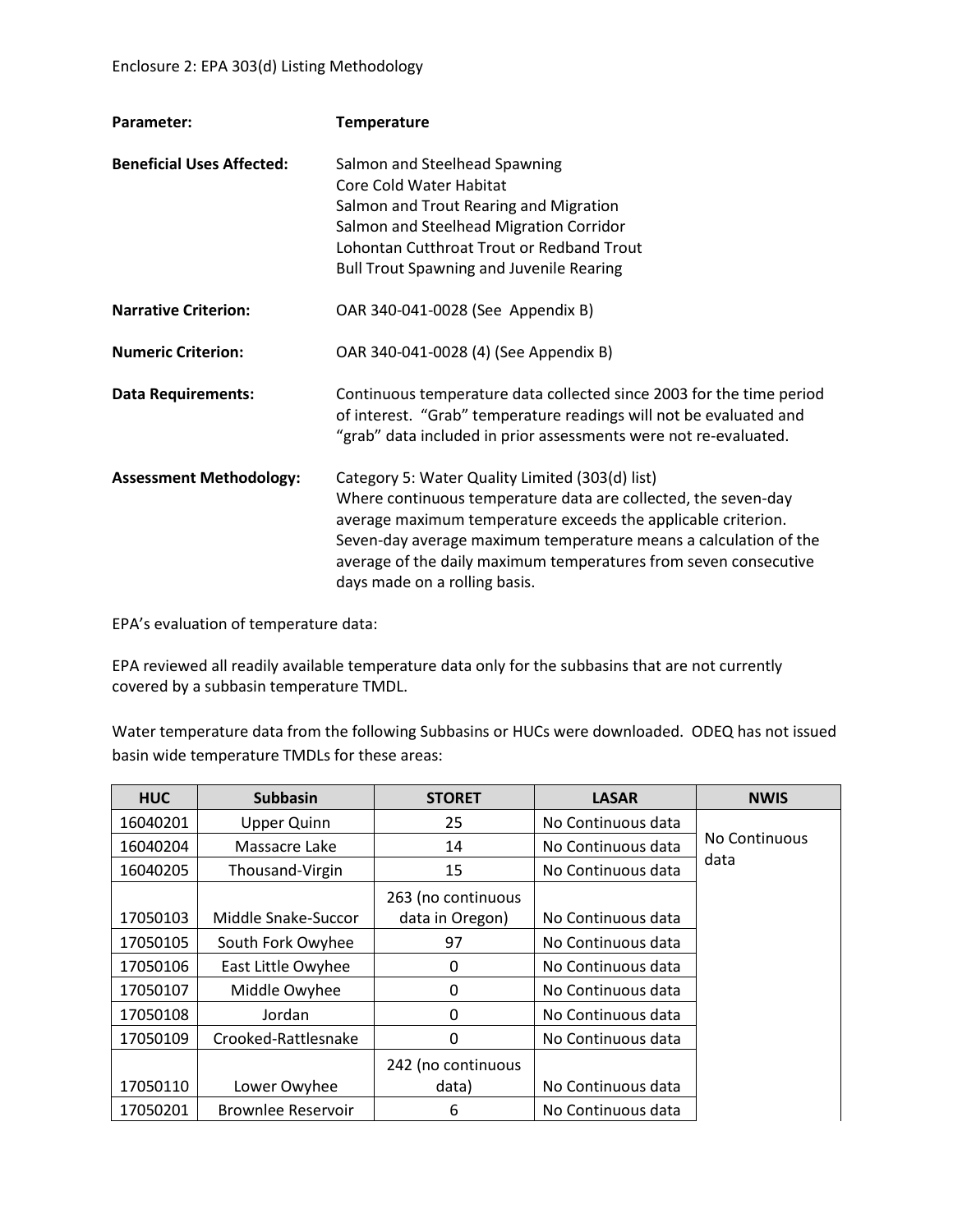| <b>HUC</b> | Subbasin               | <b>STORET</b>      | <b>LASAR</b>       | <b>NWIS</b> |
|------------|------------------------|--------------------|--------------------|-------------|
|            |                        |                    | 1,974 continuous   |             |
| 17050202   | <b>Burnt</b>           | 49                 | data               |             |
|            |                        | 188 (no continuous |                    |             |
| 17050203   | Powder                 | data)              | No Continuous data |             |
|            |                        |                    | 7,144 continuous   |             |
| 17060101   | Hells Canyon           | $\overline{2}$     | data               |             |
| 17060103   | Lower Snake-Asotin     | $\overline{7}$     | No Continuous data |             |
|            | Middle Columbia-Lake   |                    |                    |             |
| 17070101   | Wallula                | 28                 | No Continuous data |             |
|            |                        | 238 (no continuous | 86,498 continuous  |             |
| 17070301   | <b>Upper Deschutes</b> | data)              | data               |             |
|            |                        |                    | 20,509 continuous  |             |
| 17070302   | Little Deschutes       | 54                 | data               |             |
| 17070303   | Beaver-South Fork      | $\overline{2}$     | No Continuous data |             |
|            |                        | 355 (no continuous | 1,629 continuous   |             |
| 17070304   | <b>Upper Crooked</b>   | data)              | data               |             |
|            |                        |                    | 67,215 continuous  |             |
| 17070305   | Lower Crooked          | 66                 | data               |             |
| 17070306   | Lower Deschutes        | 112                | No Continuous data |             |
| 17070307   | Trout                  | $\mathbf{1}$       | No Continuous data |             |
|            |                        |                    | 186,774 continuous |             |
| 17090008   | Yamhill                | $\mathbf{1}$       | data               |             |
|            |                        |                    | 375,733 continuous |             |
| 17100204   | Siletz-Yaquina         | 8                  | data               |             |
|            |                        |                    | 378,217 continuous |             |
| 17100205   | Alsea                  | 3                  | data               |             |
|            |                        |                    | 15,143 continuous  |             |
| 17100206   | Siuslaw                | 32                 | data               |             |
|            |                        |                    | 22,512 continuous  |             |
| 17100207   | Siltcoos               | $\overline{2}$     | data               |             |
|            |                        |                    | 227,036 continuous |             |
| 17100304   | Coos                   | 67                 | data               |             |
|            |                        |                    | 218,419 continuous |             |
| 17100305   | Coquille               | 12                 | data               |             |
|            |                        |                    | 572,439 continuous |             |
| 17100306   | <b>Sixes</b>           | 0                  | data               |             |
|            |                        | 296 (no Continuous | 356,445 continuous |             |
| 17100312   | Chetco                 | data in Oregon)    | data               |             |
|            |                        |                    | 101,142 continuous |             |
| 17120001   | Harney-Malheur Lakes   | $\pmb{0}$          | data               |             |
|            |                        |                    | 18,545 continuous  |             |
| 17120002   | Silvies                | $\mathbf{1}$       | data               |             |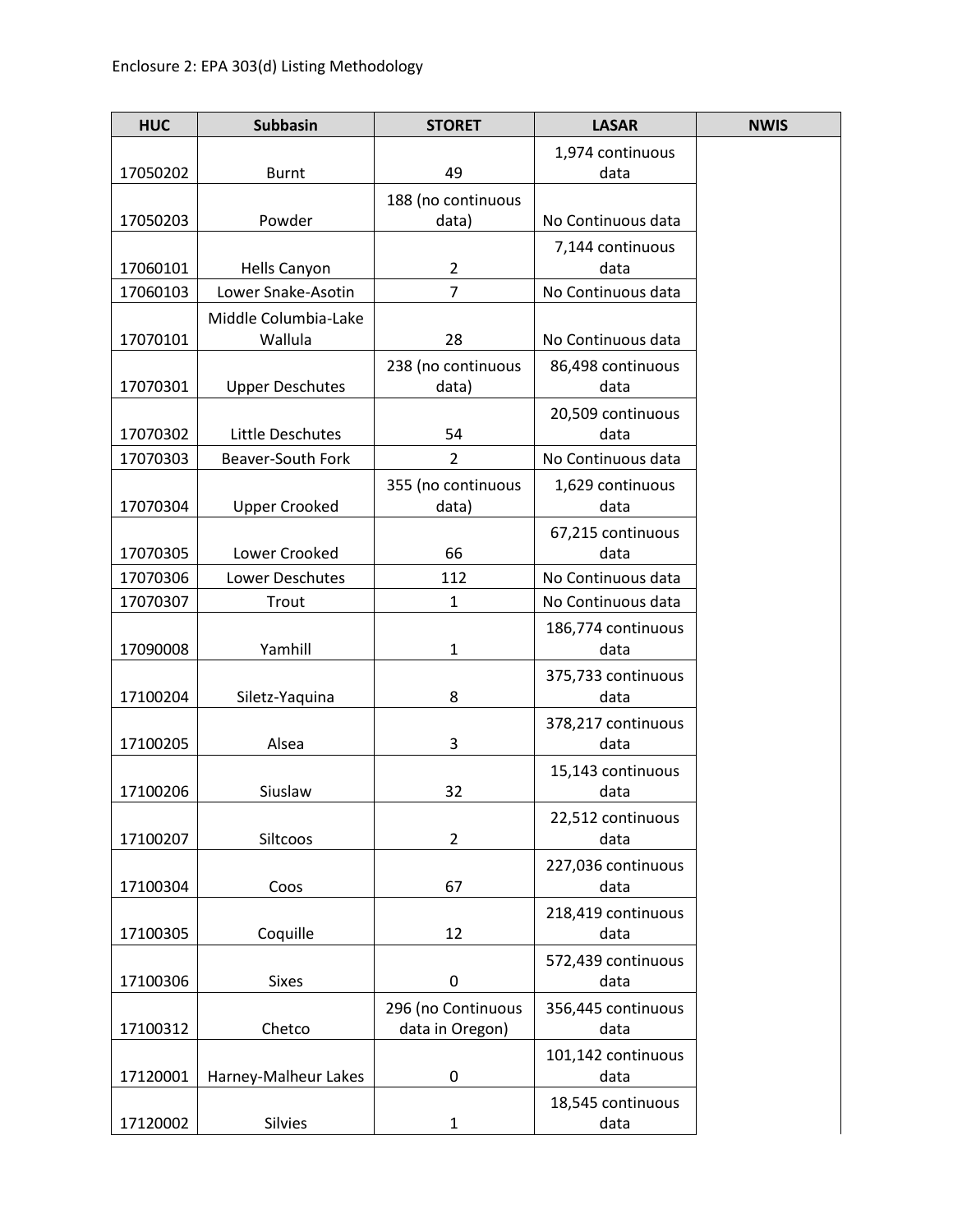| <b>HUC</b> | <b>Subbasin</b>     | <b>STORET</b>               | <b>LASAR</b>              | <b>NWIS</b> |
|------------|---------------------|-----------------------------|---------------------------|-------------|
| 17120003   | Donner Und Blitzen  | 11                          | 26,080 continuous<br>data |             |
| 17120004   | Silver              | 3                           | No Continuous data        |             |
| 17120005   | Summer Lake         | 2                           | No Continuous data        |             |
| 17120006   | Lake Abert          | 2                           | No Continuous data        |             |
| 17120007   | <b>Warner Lakes</b> | 4                           | 724 continuous data       |             |
| 17120008   | Guano               | 11                          | 1,366 continuous<br>data  |             |
| 18010101   | Smith               | 1005 (all in CA)            | No Continuous data        |             |
| 18010204   | Lost                | 0                           | 24,507 continuous<br>data |             |
| 18010205   | <b>Butte</b>        | 6                           | No Continuous data        |             |
| 18010206   | Upper Klamath       | 527 (no continuous<br>data) | 22,784 continuous<br>data |             |
| 18010209   | Lower Klamath       | 15913 (all in CA)           | No Continuous data        |             |
| 18020001   | Goose Lake          | 9                           | No Continuous data        |             |

Only continuous data is used to determine compliance with the water quality standard in Oregon consistent with Oregon DEQ's assessment methodology dating back as far as 1998 (citations: Methodology for Oregon's 2010 Water Quality Report and List of Water Quality Limited Waters, ODEQ, [http://www.deq.state.or.us/wq/assessment/docs/2010AssessmentMethodology.pdf;](http://www.deq.state.or.us/wq/assessment/docs/2010AssessmentMethodology.pdf) Assessment Methodology for Oregon's 2004/2006 Integrated Report on Water Quality Status, ODEQ, [http://www.deq.state.or.us/wq/assessment/docs/methodology0406.pdf;](http://www.deq.state.or.us/wq/assessment/docs/methodology0406.pdf) Consolidated Assessment and Listing Methodology for Oregon's 2002 303(d) List of Water Quality Limited Waterbodies and Integrated 305(b) Report, ODEQ[, http://www.deq.state.or.us/wq/assessment/docs/methodology02.pdf;](http://www.deq.state.or.us/wq/assessment/docs/methodology02.pdf) Final 1998 Oregon Section 303(d) List Matrix, ODEQ,

http://www.deq.state.or.us/wq/assessment/docs/matrix98.pdf).

Data was downloaded by Hydrologic Unit Code (HUC): geographic unit based on hydrology delineated by USGS; also called "subbasins"). If any HUC that had less than 168 data points (the minimum for one week of continuous data) in the STORET or NWIS (National Water Information System: USGS's database for water monitoring information) databases, that data was not downloaded. Sites were only analyzed for locations and seasons which are not currently listed as impaired for temperature.

Data analysis for compliance with the 7 day average daily maximum temperature was accomplished using a Microsoft Excel-based macro (computer program) obtained from Oregon DEQ entitled : "7 day\_\_MACRO\_Bloom\_v2.xls".

| Summary of data evaluated: |                                                                     |
|----------------------------|---------------------------------------------------------------------|
| <b>DATA SOURCE:</b>        | DEO - LASAR                                                         |
|                            | Data was downloaded 3/17/2011 for all the subbasins of interest and |
| <b>DATA PULLED:</b>        | additional data was downloaded between 8/9/11 and 8/30/11 for the   |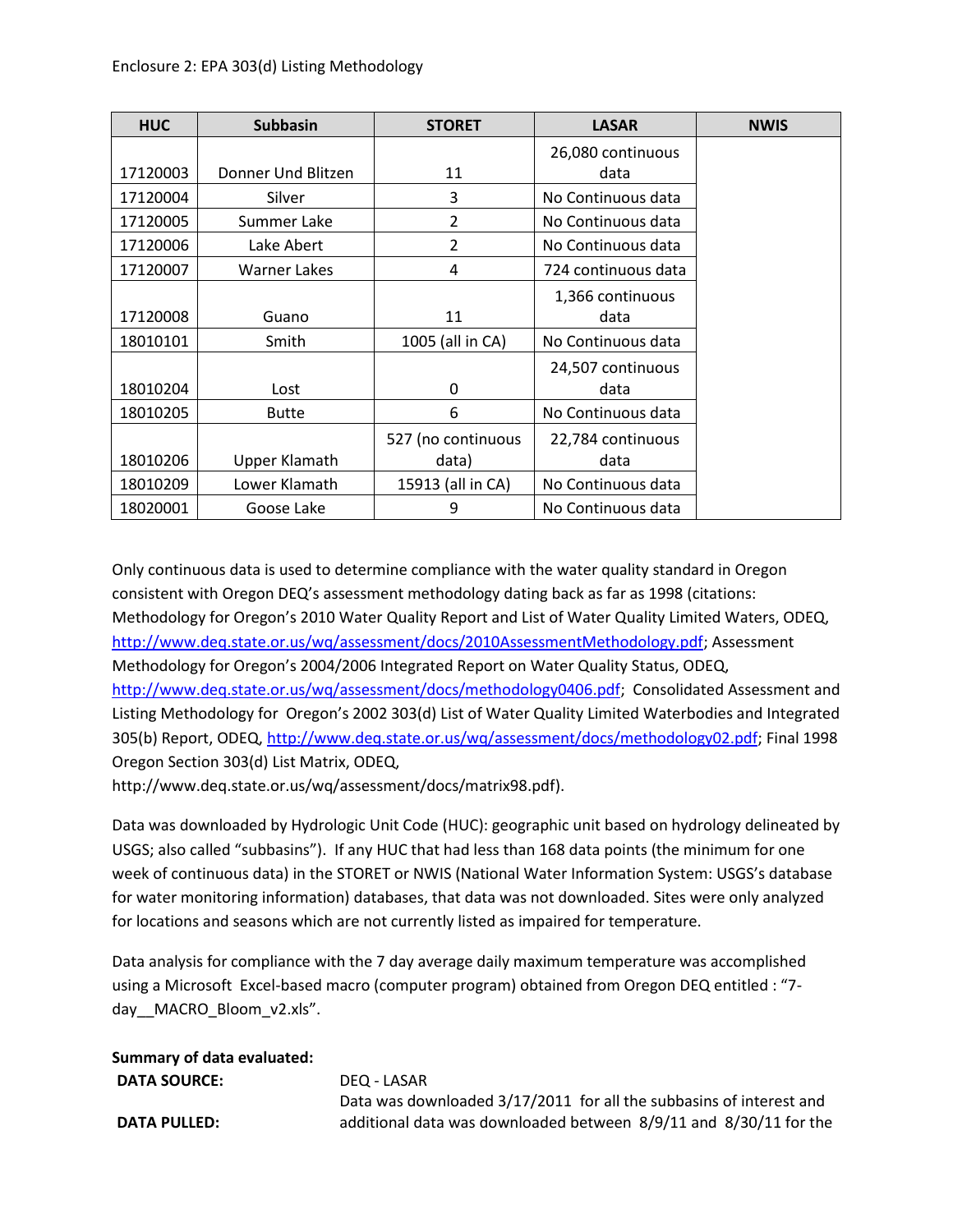|                        | Coos, Chetco, Alsea, Coquille, Sixes, Yamhill, Upper Deschutes and Lower<br>Crooked Subbasins. |
|------------------------|------------------------------------------------------------------------------------------------|
| <b>DATA RANGE:</b>     | $1/1/1999 - 4/14/11$                                                                           |
| <b>COMMENTS:</b>       | Only A+ and A QA/QC status data                                                                |
| <b>DATA EVALUATED:</b> | 598 surface water sites                                                                        |
|                        | 2,742,497 individual measurements at 598 sites (station IDs)                                   |
| # OF SAMPLE SITES      |                                                                                                |
| <b>IMPAIRED:</b>       | 195 impairments at 185 sites (station IDs); 123 proposed new listings                          |
| <b>DATA SOURCE:</b>    | <b>STORET</b>                                                                                  |
| <b>DATA PULLED:</b>    | 08/02/2011                                                                                     |
| <b>DATA RANGE:</b>     | $01/01/1999 - 8/2/11$                                                                          |
| <b>COMMENTS:</b>       |                                                                                                |
| <b>DATA EVALUATED:</b> | None - No station had a week of continuous sampling data                                       |
| # OF SAMPLE SITES      |                                                                                                |
| <b>IMPAIRED:</b>       | 0 (from 0 sites/site ids)                                                                      |
| <b>DATA SOURCE:</b>    | USGS - NWIS data base - online water quality data                                              |
| <b>DATA PULLED:</b>    | 09/14/2011                                                                                     |
| <b>DATA RANGE:</b>     | $01/01/1999 - 9/14/2011$                                                                       |
|                        | Surface water quality data only, parameter codes: 00011 (water temperature -                   |
| <b>COMMENTS:</b>       | degrees Fahrenheit) and 00010 (water temperature - degrees Celsius)                            |
| <b>DATA EVALUATED:</b> | The response to the queries are copied below<br>0 sites                                        |
|                        | 0 individual measurements from 0 sites                                                         |
| # OF SAMPLE SITES      |                                                                                                |
| <b>IMPAIRED:</b>       | 0 impairments (0 sites)                                                                        |
|                        |                                                                                                |

## **Search Results -- No sites found**

No sites were found for water quality samples using your search criteria.

The sites you requested may be available offline. For more information, contact Oregon Water Data [Inquiries](http://nwis.waterdata.usgs.gov/or/nwis/feedback/?to=Oregon%20Water%20Data%20Inquiries) .

**Parameter codes =** 00010

**Parameter code operator =** AND

**Hydrologic unit =** 17100205 or 17120009 or 17070303 or 17050201 or 17050202 or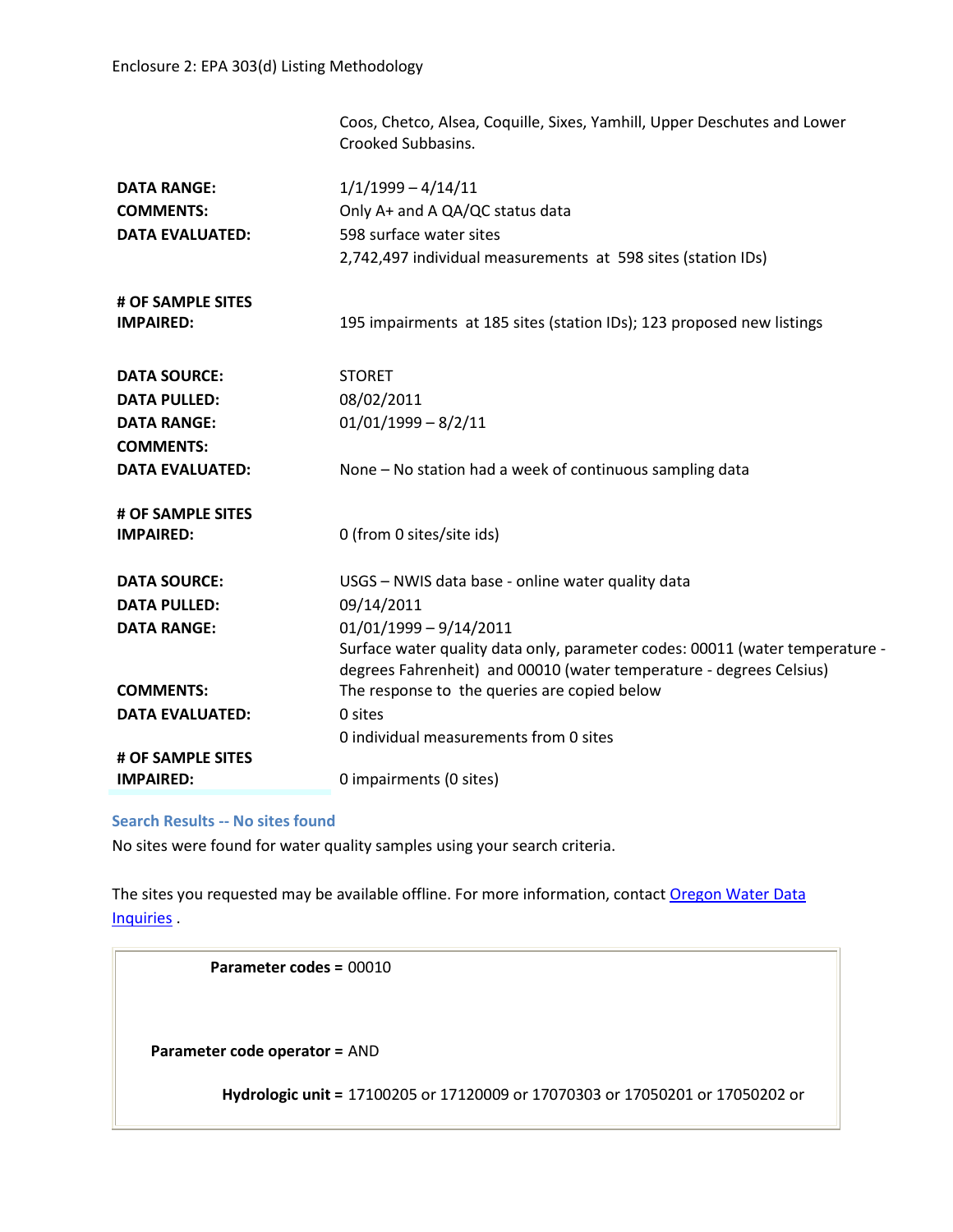18010205 or 17100312 or 17100304 or 17100305 or 17050109 or 17120003 or 17050106 or 18020001 or 17120008 or 17120001 or 17060101 or 17050108 or 17120006 or 17070302 or 18010204 or 17070305 or 17070306 or 18010209 or 17050110 or 17060103 or 17070101 or 17050107 or 17050103 or 17050203 or 17100204 or 17100207 or 17120004 or 17120002 or 17100206 or 17100306 or 18010101 or 17050105 or 17120005 or 16040205 or 17070307 or 17070304 or 17070301 or 18010206 or 16040201 or 17120007 or 17090008

**Sample medium =** [WS] Surface water

**Minimum number of samples =** 168

**Date range =** 01/01/1999 . 09/14/2011

**Period of record =** 1999-01-01 to 2011-09-14

#### **Search Results -- No sites found**

No sites were found for water quality samples using your search criteria.

The sites you requested may be available offline. For more information, contact Oregon Water Data [Inquiries](http://nwis.waterdata.usgs.gov/or/nwis/feedback/?to=Oregon%20Water%20Data%20Inquiries) .

| Parameter codes = $00011$                 |                                                                               |
|-------------------------------------------|-------------------------------------------------------------------------------|
| Parameter code operator = AND             |                                                                               |
|                                           | Hydrologic unit = 17100205 or 17120009 or 17070303 or 17050201 or 17050202 or |
|                                           | 18010205 or 17100312 or 17100304 or 17100305 or 17050109 or                   |
|                                           | 17120003 or 17050106 or 18020001 or 17120008 or 17120001 or                   |
|                                           | 17060101 or 17050108 or 17120006 or 17070302 or 18010204 or                   |
|                                           | 17070305 or 17070306 or 18010209 or 17050110 or 17060103 or                   |
|                                           | 17070101 or 17050107 or 17050103 or 17050203 or 17100204 or                   |
|                                           | 17100207 or 17120004 or 17120002 or 17100206 or 17100306 or                   |
|                                           | 18010101 or 17050105 or 17120005 or 16040205 or 17070307 or                   |
|                                           | 17070304 or 17070301 or 18010206 or 16040201 or 17120007 or                   |
| 17090008                                  |                                                                               |
| <b>Sample medium = [WS] Surface water</b> |                                                                               |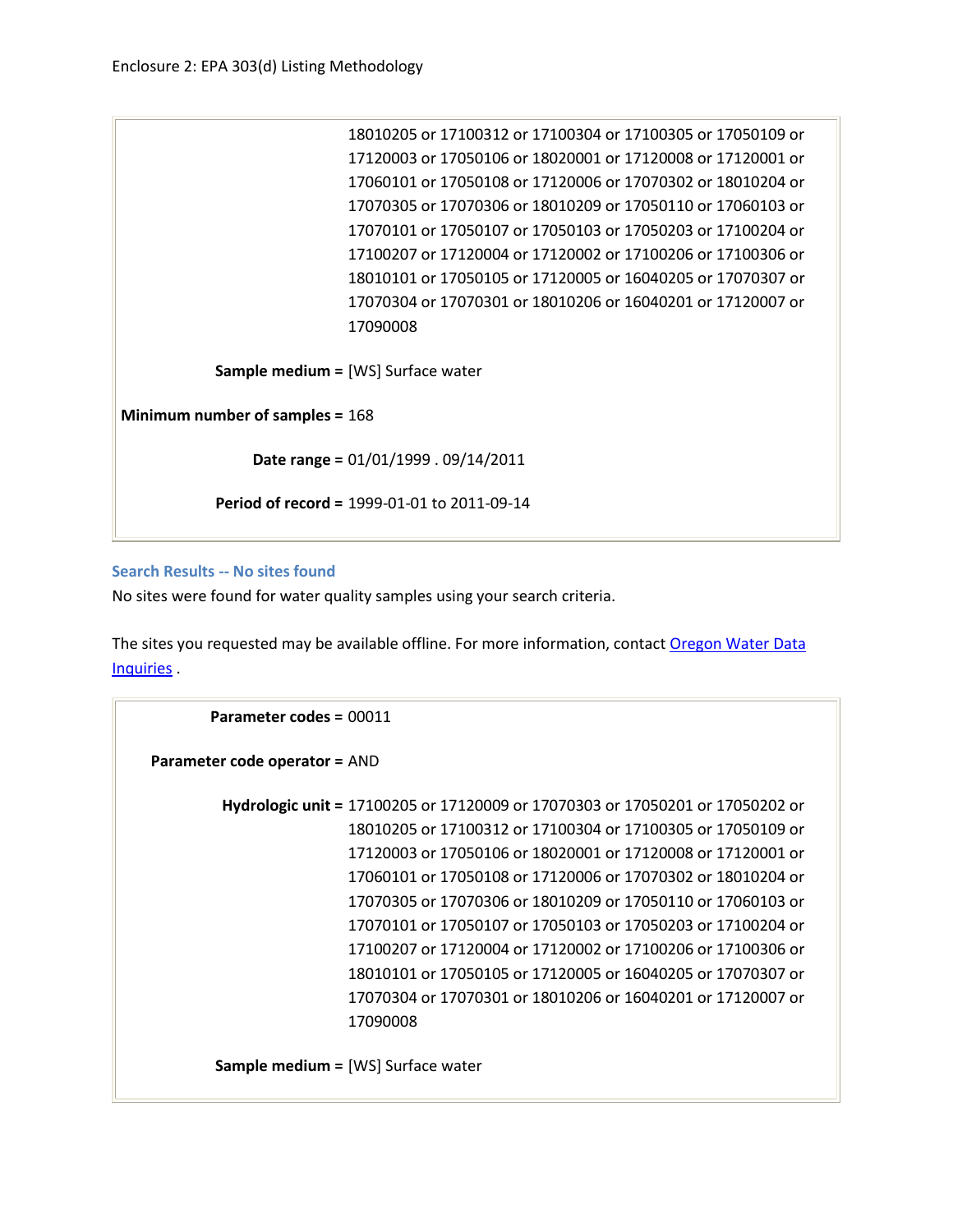**Minimum number of samples =** 168

**Date range =** 01/01/1999 . 09/14/2011

**Period of record =** 1999-01-01 to 2011-09-14

#### **Summary of New Listings:**

After evaluating all readily available data and information, EPA is proposing to add 122 new temperature listings to Oregon's 303(d). The total number of new listings differs from the number of sample sites impaired because there is overlap in the locations between the three data sets and many of the sites were located within the same LLID (Longitude/Latitude ID, which is the system used by Oregon to identify streams and lakes) or because the site was previously listed. The evaluation of temperature data is found in Appendix A.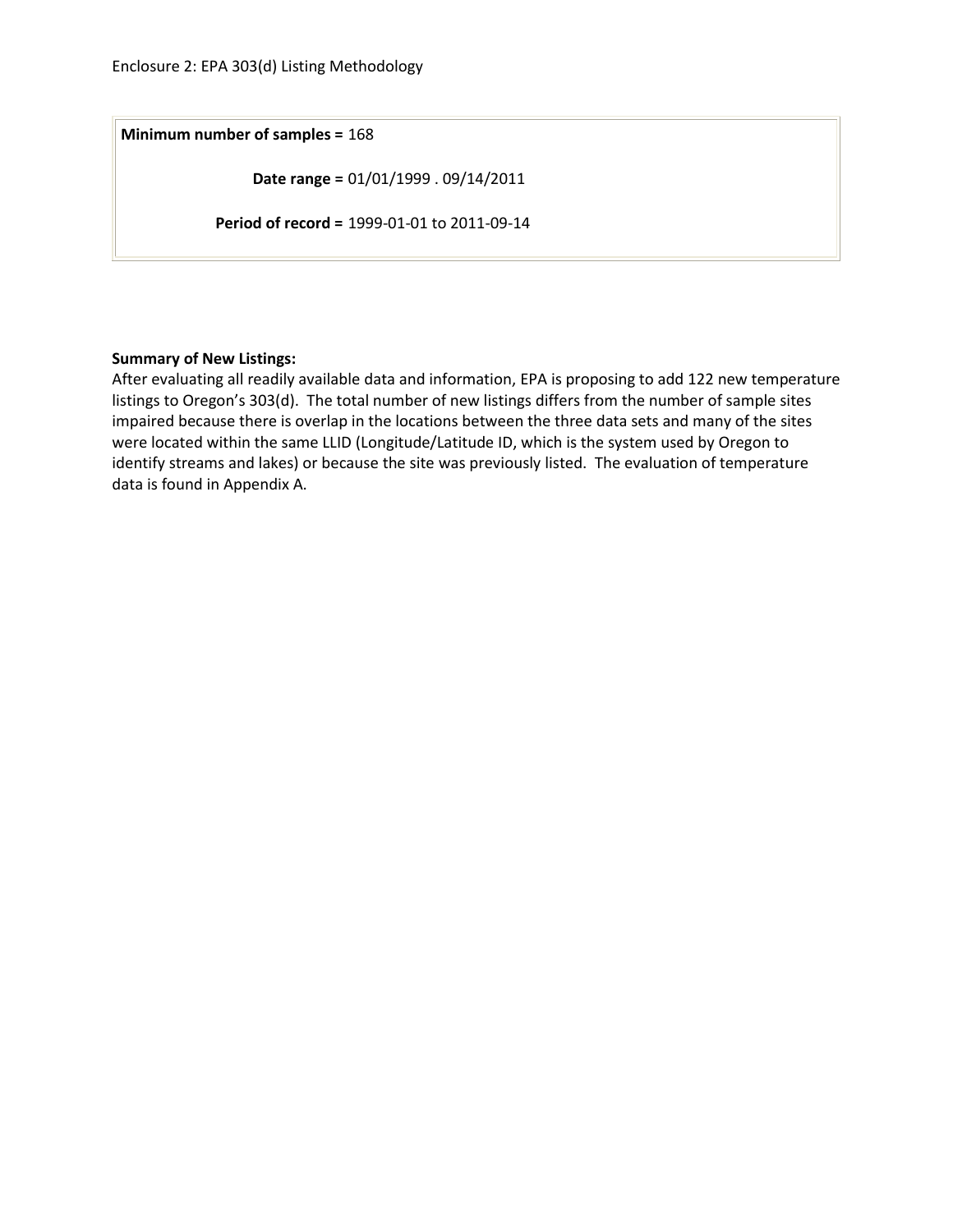| Parameter:                       | <b>Total Dissolved Gas</b>                                                                                                                                                                                                                                                                         |
|----------------------------------|----------------------------------------------------------------------------------------------------------------------------------------------------------------------------------------------------------------------------------------------------------------------------------------------------|
| <b>Beneficial Uses Affected:</b> | Resident Fish and Aquatic Life                                                                                                                                                                                                                                                                     |
| <b>Narrative Criterion:</b>      | OAR 340-041-0031(1) (See Appendix B)                                                                                                                                                                                                                                                               |
| <b>Numeric Criterion:</b>        | OAR 340-041-0031(2) (See Appendix B)                                                                                                                                                                                                                                                               |
| <b>Assessment Methodology:</b>   | Category 5: Water Quality Limited (303(d) list)<br>More than 10 percent of the samples exceed standard and a minimum<br>of at least two exceedences of the standard, or a survey that identifies<br>beneficial use impairment due to total dissolved gas such as assessment<br>of fish conditions. |

EPA's review of total dissolved gas (TDG) data:

EPA reviewed all readily available TDG data and information in LASAR, STORET and USGS and found no exceedences of Oregon's water quality standards.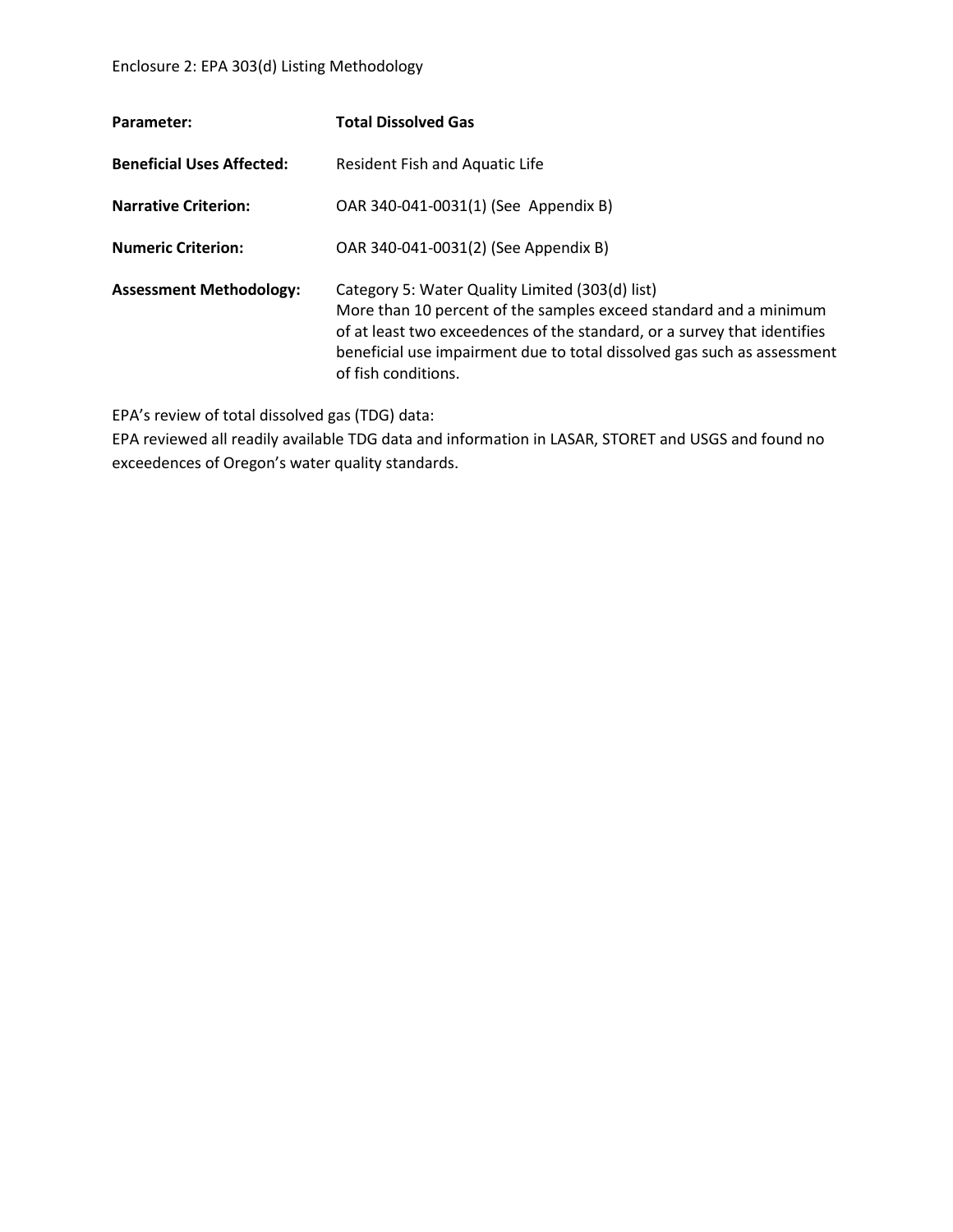| Parameter:                       | <b>Toxics</b>                                                                                                                                                                                                |
|----------------------------------|--------------------------------------------------------------------------------------------------------------------------------------------------------------------------------------------------------------|
| <b>Beneficial Uses Affected:</b> | Aquatic Life – Fresh Water and Marine Water<br>Human Health - Water and Fish Ingestion, Fish Consumption and<br><b>Drinking Water</b>                                                                        |
| <b>Narrative Criterion:</b>      | OAR 340-041-0033(See Appendix B)                                                                                                                                                                             |
| <b>Numeric Criterion:</b>        | OAR 340-041-0033 (See Appendix B)                                                                                                                                                                            |
| <b>Data Requirements:</b>        | Data collected since 1999.                                                                                                                                                                                   |
| <b>Assessment Methodology:</b>   | Category 5: Water Quality Limited (303(d) list)<br>Two or more valid results not meeting the most stringent applicable<br>criterion for concentrations of a specific toxic substance in the water<br>column. |

#### EPA's review of toxics data:

EPA used values from Oregon DEQ Table 20: Aquatic Life Water Quality Criteria Summary, dated October 7, 2011 and Table 40: Human Health Water Quality Criteria for Toxic Pollutants, effective October 17, 2011. In cases where a particular toxic parameter is not listed, it is because EPA did not find detected values of that parameter in LASAR, STORET or USGS databases. Where there were 2 or more data points per day, EPA only used the highest value.

| $1,2-$<br>Diphenylhydrazine |                                                           |
|-----------------------------|-----------------------------------------------------------|
| <b>DATA SOURCE:</b>         | <b>EPA Portland Harbor</b>                                |
| <b>DATA RANGE:</b>          | 1/1/2000 - 12/31/2010                                     |
| <b>COMMENTS:</b>            | Surface water quality data only                           |
|                             | water column data only                                    |
| <b>DATA EVALUATED:</b>      | 24,830                                                    |
| # OF IMPAIRED SITES:        | $\mathbf{1}$                                              |
| <b>CRITERIA:</b>            | $0.014$ ug/L                                              |
|                             |                                                           |
| 2,4,6-Trichlorophenol       |                                                           |
| <b>DATA SOURCE:</b>         | <b>EPA Portland Harbor</b>                                |
| <b>DATA RANGE:</b>          | 1/1/2000 - 12/31/2010                                     |
| <b>COMMENTS:</b>            | Surface water quality data only<br>water column data only |
| <b>DATA EVALUATED:</b>      | 24,830                                                    |
| # OF IMPAIRED SITES:        | $\mathbf{1}$                                              |
| <b>CRITERIA:</b>            | $0.23$ ug/L                                               |
|                             |                                                           |
| 2,4-Dinitrotoluene          |                                                           |
| <b>DATA SOURCE:</b>         | <b>EPA Portland Harbor</b>                                |
| <b>DATA RANGE:</b>          | 1/1/2000 - 12/31/2010                                     |
| <b>COMMENTS:</b>            | Surface water quality data only                           |
|                             | water column data only                                    |
|                             |                                                           |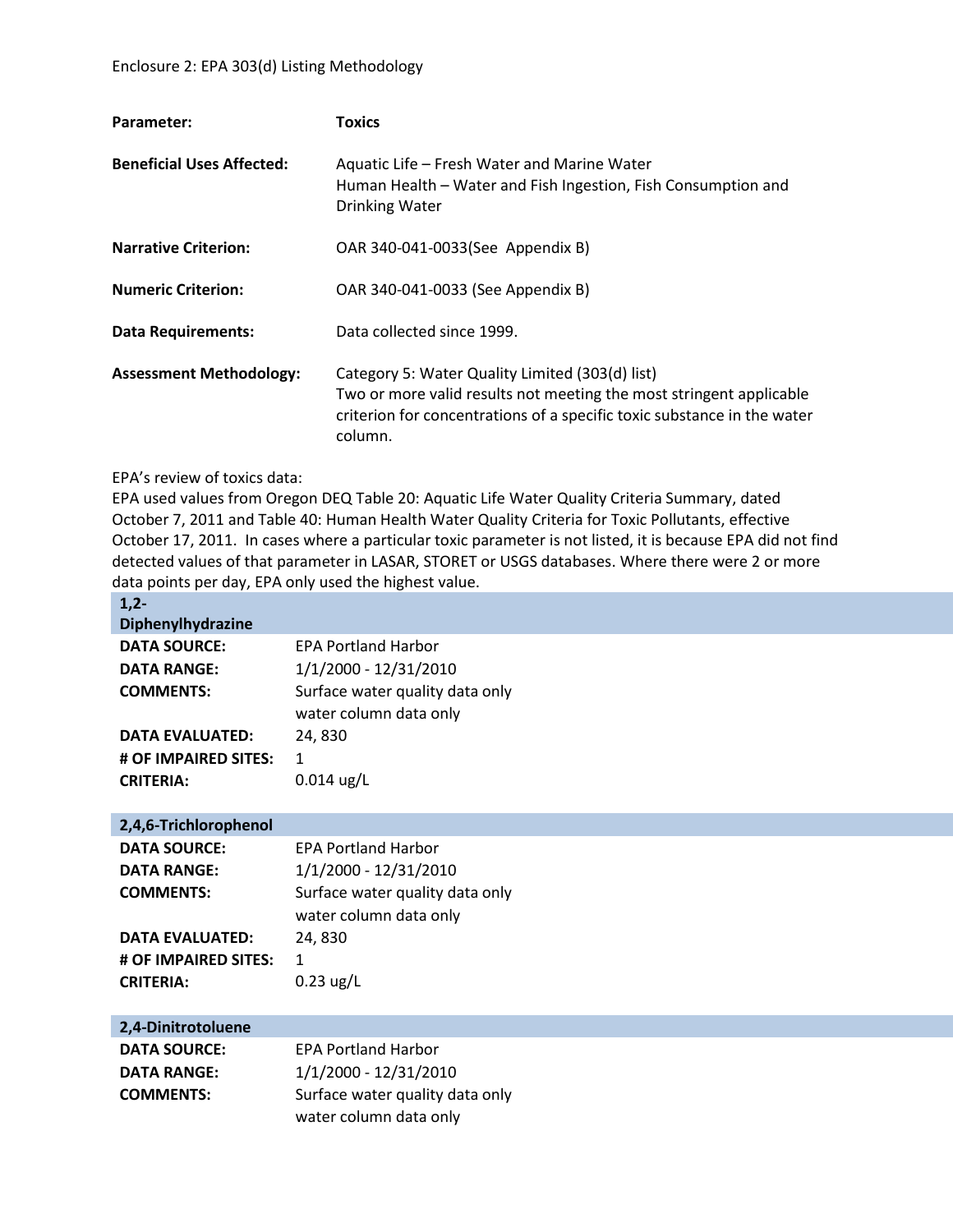| DATA EVALUATED:      | 24,830       |
|----------------------|--------------|
| # OF IMPAIRED SITES: |              |
| <b>CRITERIA:</b>     | $0.084$ ug/L |

| $3,3'-$                  |                                                                                                |
|--------------------------|------------------------------------------------------------------------------------------------|
| <b>Dichlorobenzidine</b> |                                                                                                |
| <b>DATA SOURCE:</b>      | <b>EPA Portland Harbor</b>                                                                     |
| <b>DATA RANGE:</b>       | 1/1/2000 - 12/31/2010                                                                          |
| <b>COMMENTS:</b>         | Surface water quality data only                                                                |
|                          | water column data only                                                                         |
| <b>DATA EVALUATED:</b>   | 24,830                                                                                         |
| # OF IMPAIRED SITES:     | $\mathbf{1}$                                                                                   |
| <b>CRITERIA:</b>         | 0.0027 ug/L                                                                                    |
|                          |                                                                                                |
| <b>Arsenic</b>           |                                                                                                |
| <b>DATA SOURCE:</b>      | LASAR                                                                                          |
| <b>DATA PULLED:</b>      | 1/24/2011                                                                                      |
|                          |                                                                                                |
| <b>DATA RANGE:</b>       | 1/1/2000 - 12/31/2010                                                                          |
| <b>COMMENTS:</b>         | Surface water quality data only                                                                |
|                          | water column data only                                                                         |
| <b>DATA EVALUATED:</b>   | 1449 individual measurements                                                                   |
| # OF IMPAIRED SITES:     | 24                                                                                             |
| <b>CRITERIA:</b>         | $2.1 \text{ ug/L}$                                                                             |
|                          | $0.0021$ mg/l                                                                                  |
|                          |                                                                                                |
| <b>DATA SOURCE:</b>      | <b>STORET</b>                                                                                  |
| <b>DATA PULLED:</b>      | 1/25/2011                                                                                      |
| <b>DATA RANGE:</b>       | 1/1/2000 - 12/28/2010                                                                          |
| <b>COMMENTS:</b>         | METADATA IN DOCUMENT CALLED STORET_ARSENICMETADATA                                             |
| <b>DATA EVALUATED:</b>   | 188 individual measurements                                                                    |
|                          | surface water column data only                                                                 |
| # OF IMPAIRED SITES:     | $\overline{7}$                                                                                 |
| <b>CRITERIA:</b>         | $2.1 \text{ ug/L}$                                                                             |
|                          | $0.0021$ mg/l                                                                                  |
|                          |                                                                                                |
| <b>DATA SOURCE:</b>      | <b>USGS</b>                                                                                    |
| <b>DATA PULLED:</b>      | 1/24/2011                                                                                      |
| <b>DATA RANGE:</b>       | 1/1/2000 - 12/31/2010                                                                          |
| <b>COMMENTS:</b>         | Surface water quality data only - Parameter Code: 01000 - Arsenic, water, filtered, micrograms |
|                          | water column data only                                                                         |
| <b>DATA EVALUATED:</b>   | 386 individual measurements                                                                    |
|                          |                                                                                                |
| # OF IMPAIRED SITES:     | 1                                                                                              |
| <b>CRITERIA:</b>         | $2.1 \text{ ug/L}$                                                                             |
|                          | $0.0021$ mg/l                                                                                  |
|                          |                                                                                                |
| <b>DATA SOURCE:</b>      | <b>USGS</b>                                                                                    |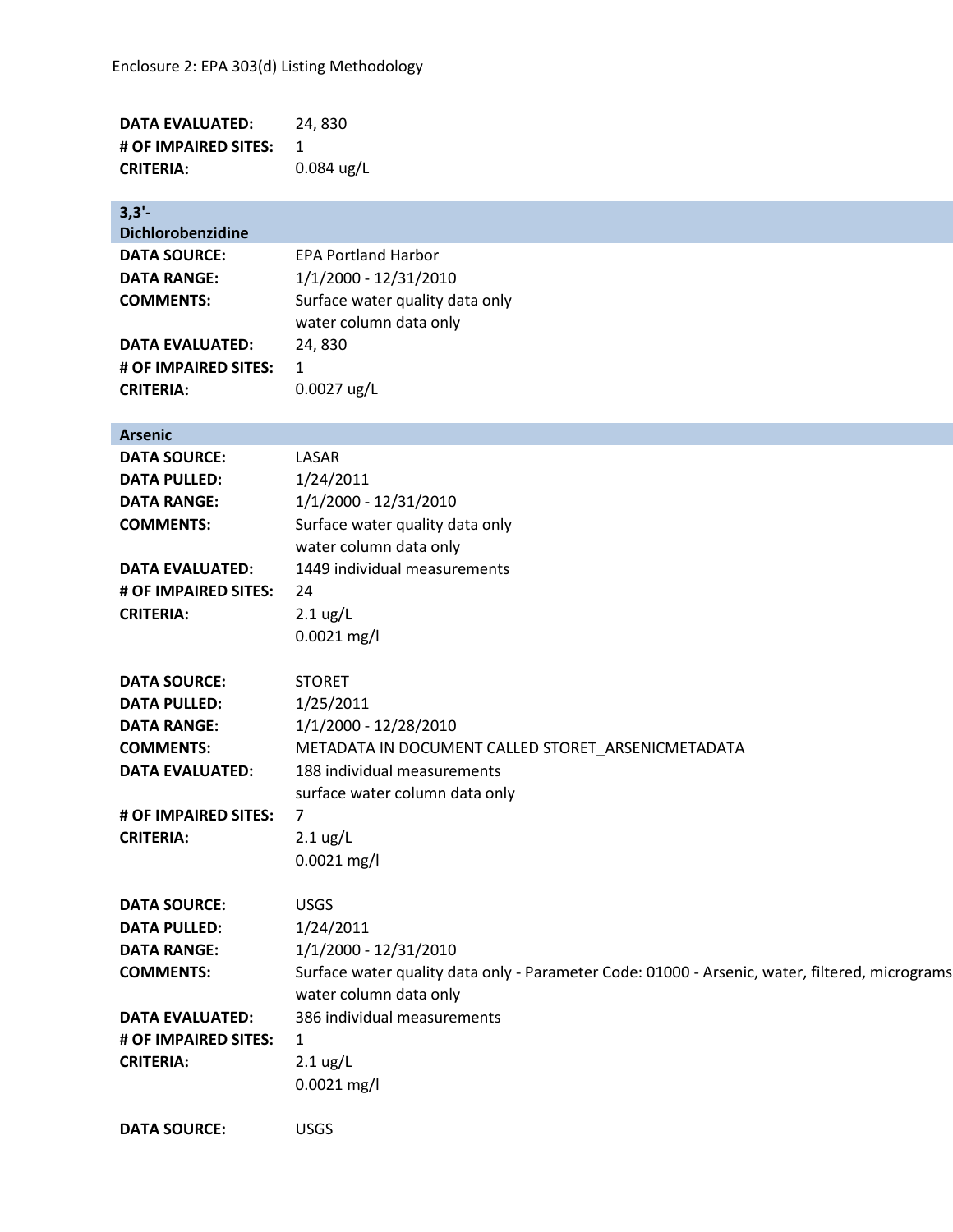| <b>DATA PULLED:</b>    | 1/24/2011                                                                                       |
|------------------------|-------------------------------------------------------------------------------------------------|
| <b>DATA RANGE:</b>     | 1/1/2000 - 12/31/2010                                                                           |
|                        | Surface water quality data only - Parameter code: 01002 - Arsenic, water, unfiltered, micrograr |
| <b>COMMENTS:</b>       | liter                                                                                           |
|                        | water column data only                                                                          |
| <b>DATA EVALUATED:</b> | 236 individual measurements                                                                     |
| # OF IMPAIRED SITES:   |                                                                                                 |
| <b>CRITERIA:</b>       | $2.1 \text{ ug/L}$                                                                              |
|                        | $0.0021$ mg/l                                                                                   |
|                        |                                                                                                 |

| <b>Benzene</b>         |                                                                                       |  |  |
|------------------------|---------------------------------------------------------------------------------------|--|--|
| <b>DATA SOURCE:</b>    | <b>EPA Portland Harbor</b>                                                            |  |  |
| <b>DATA RANGE:</b>     | 1/1/2000 - 12/31/2010                                                                 |  |  |
| <b>COMMENTS:</b>       | Surface water quality data only                                                       |  |  |
|                        | water column data only                                                                |  |  |
| <b>DATA EVALUATED:</b> | 24,830                                                                                |  |  |
| # OF IMPAIRED SITES:   | 1                                                                                     |  |  |
| <b>CRITERIA:</b>       | $0.44$ ug/L                                                                           |  |  |
| <b>DATA SOURCE:</b>    | LASAR                                                                                 |  |  |
| <b>DATA PULLED:</b>    | 1/26/2011                                                                             |  |  |
| <b>DATA RANGE:</b>     | 1/1/2000 - 12/31/2010                                                                 |  |  |
| <b>COMMENTS:</b>       | Surface water quality data only                                                       |  |  |
| <b>DATA EVALUATED:</b> | 131 individual measurements                                                           |  |  |
|                        | No Benzene data for Oregon in Storet                                                  |  |  |
| # OF IMPAIRED SITES:   | 0                                                                                     |  |  |
| <b>CRITERIA:</b>       | $0.44$ ug/L                                                                           |  |  |
| <b>DATA SOURCE:</b>    | <b>USGS</b>                                                                           |  |  |
| <b>DATA PULLED:</b>    | 1/26/2011                                                                             |  |  |
| <b>DATA RANGE:</b>     | 1/1/2000 - 12/31/2010                                                                 |  |  |
| <b>COMMENTS:</b>       | Surface water quality data only                                                       |  |  |
|                        | Parameter code: 34030 - Benzene, water, unfiltered, recoverable, micrograms per liter |  |  |
| <b>DATA EVALUATED:</b> | 67 individual measurements                                                            |  |  |
| # OF IMPAIRED SITES:   | 0                                                                                     |  |  |
| <b>CRITERIA:</b>       | $0.44$ ug/L                                                                           |  |  |

| Bis(2-chloroethyl)<br>ether |                                                           |
|-----------------------------|-----------------------------------------------------------|
| <b>DATA SOURCE:</b>         | <b>EPA Portland Harbor</b>                                |
| <b>DATA RANGE:</b>          | 1/1/2000 - 12/31/2010                                     |
| <b>COMMENTS:</b>            | Surface water quality data only<br>water column data only |
| <b>DATA EVALUATED:</b>      | 24,830                                                    |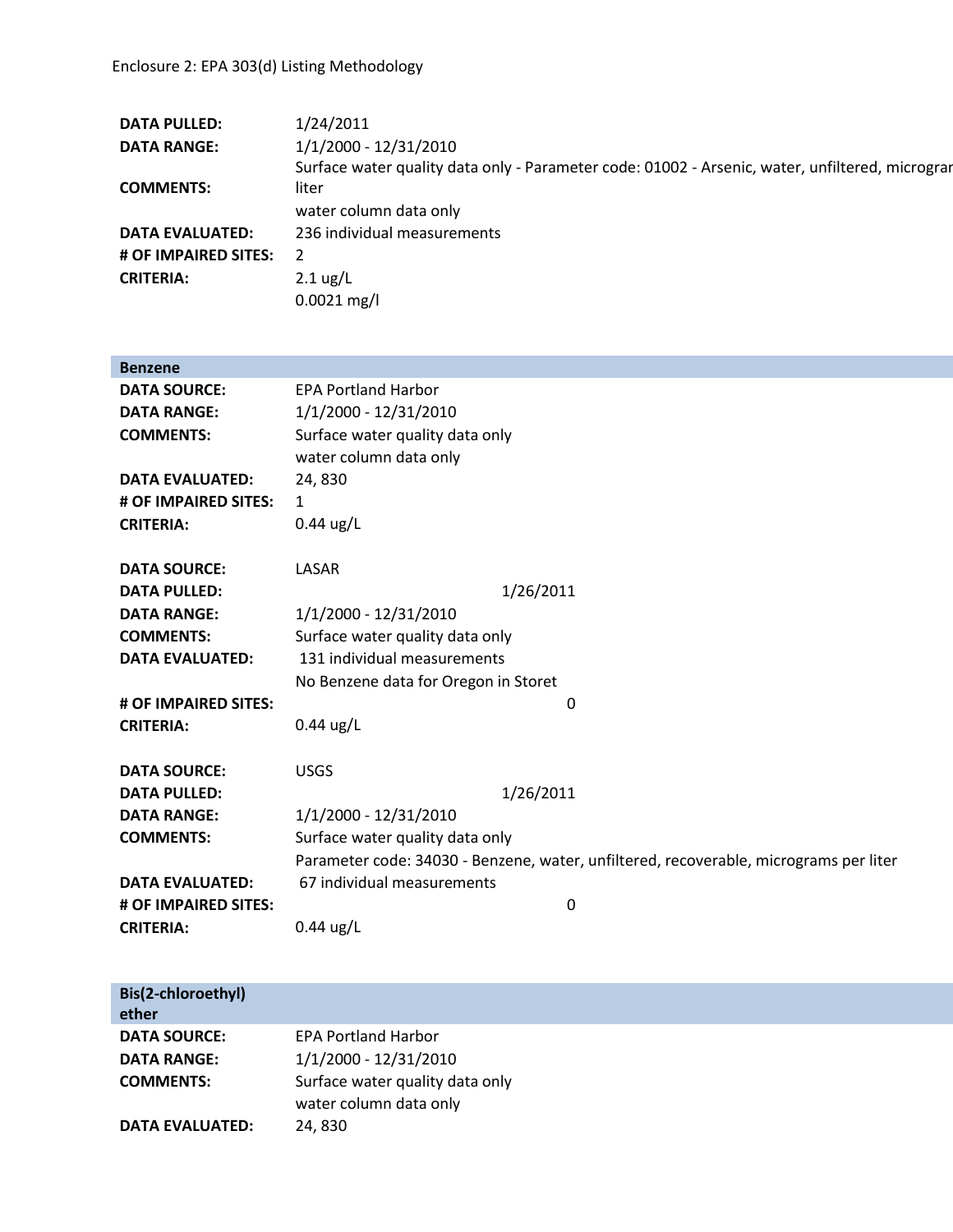| # OF IMPAIRED SITES:<br><b>CRITERIA:</b> | 1<br>$0.02$ ug/L                                                                                                                             |
|------------------------------------------|----------------------------------------------------------------------------------------------------------------------------------------------|
| <b>Chlordane</b>                         |                                                                                                                                              |
| <b>DATA SOURCE:</b>                      | <b>EPA Portland Harbor</b>                                                                                                                   |
| <b>DATA RANGE:</b>                       | 1/1/2000 - 12/31/2010                                                                                                                        |
| <b>COMMENTS:</b>                         | Surface water quality data only                                                                                                              |
|                                          | water column data only                                                                                                                       |
| <b>DATA EVALUATED:</b>                   | 24,830                                                                                                                                       |
| # OF IMPAIRED SITES:                     | $\mathbf{1}$                                                                                                                                 |
| <b>CRITERIA:</b>                         | 0.000081 ug/L                                                                                                                                |
|                                          |                                                                                                                                              |
| <b>DATA SOURCE:</b>                      | <b>USGS</b>                                                                                                                                  |
| <b>DATA PULLED:</b>                      | 1/27/2011                                                                                                                                    |
| <b>DATA RANGE:</b><br><b>COMMENTS:</b>   | 1/1/2000 - 12/31/2010                                                                                                                        |
|                                          | Surface water quality data only - CHLORDANE<br>water column data only-Parameter code: 39350 - Chlordane (technical), water, unfiltered, reco |
|                                          | micrograms per liter                                                                                                                         |
| <b>DATA EVALUATED:</b>                   | 37 individual measurements, all non-detects                                                                                                  |
| # OF IMPAIRED SITES:                     | 0                                                                                                                                            |
| <b>CRITERIA:</b>                         | 0.000081 ug/L                                                                                                                                |
|                                          |                                                                                                                                              |
| <b>Chlorpyrifos</b>                      |                                                                                                                                              |
| <b>DATA SOURCE:</b>                      | LASAR                                                                                                                                        |
| <b>DATA PULLED:</b>                      | 1/31/2011                                                                                                                                    |
| <b>DATA RANGE:</b>                       | 1/1/2000 - 12/31/2010                                                                                                                        |
| <b>COMMENTS:</b>                         | Surface water quality data only - chlorpyrifos                                                                                               |
|                                          | water column data only                                                                                                                       |
|                                          | No chlorpyrifos water column data found in Storet                                                                                            |
| <b>DATA EVALUATED:</b>                   | 2161 individual measurements                                                                                                                 |
| # OF IMPAIRED SITES:                     | 18                                                                                                                                           |
| <b>CRITERIA:</b>                         | .041 ug/L                                                                                                                                    |
| <b>DATA SOURCE:</b>                      | <b>USGS</b>                                                                                                                                  |
| <b>DATA PULLED:</b>                      | 1/31/2011                                                                                                                                    |
| <b>DATA RANGE:</b>                       | 1/1/2000 - 12/31/2010                                                                                                                        |
| <b>COMMENTS:</b>                         | Surface water quality data only - chlorpyrifos                                                                                               |
|                                          | water column data only - Parameter code: 38933 - Chlorpyrifos, water, filtered, recoverable,                                                 |
|                                          | micrograms per liter                                                                                                                         |
| <b>DATA EVALUATED:</b>                   | 839 Individual measurements                                                                                                                  |
| # OF IMPAIRED SITES:                     | 1                                                                                                                                            |
| <b>CRITERIA:</b>                         | .041 $\frac{\text{u}}{\text{u}}$                                                                                                             |
| Cyanide                                  |                                                                                                                                              |
| <b>DATA SOURCE:</b>                      | <b>EPA Portland Harbor</b>                                                                                                                   |
| <b>DATA RANGE:</b>                       | 1/1/2000 - 12/31/2010                                                                                                                        |
|                                          |                                                                                                                                              |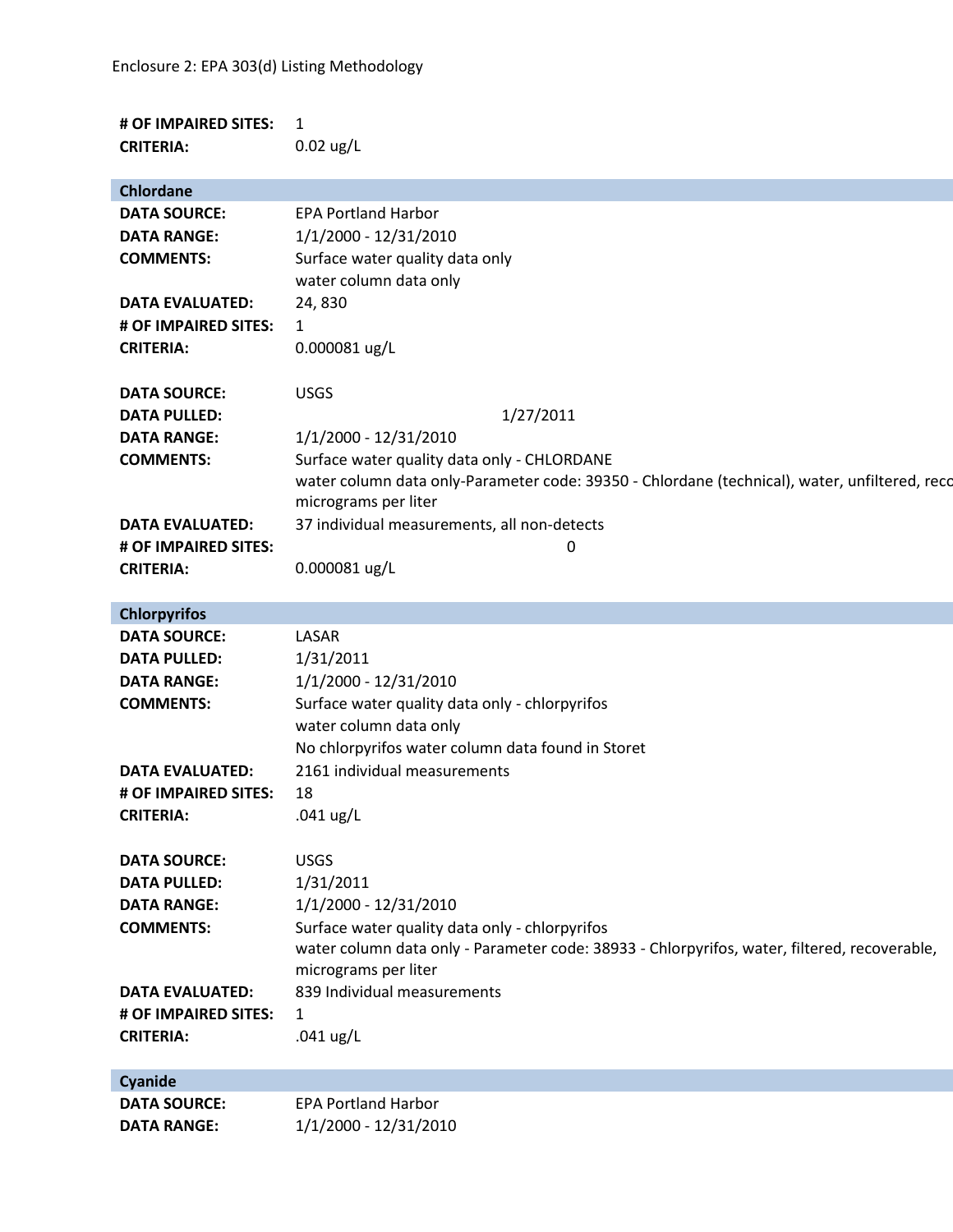| <b>COMMENTS:</b>       | Surface water quality data only                                              |  |  |
|------------------------|------------------------------------------------------------------------------|--|--|
|                        | water column data only                                                       |  |  |
| <b>DATA EVALUATED:</b> | 24,830                                                                       |  |  |
| # OF IMPAIRED SITES:   | $\mathbf{1}$                                                                 |  |  |
| <b>CRITERIA:</b>       | 5.2 $\frac{1}{2}$ L                                                          |  |  |
|                        |                                                                              |  |  |
| <b>DDD</b>             |                                                                              |  |  |
| <b>DATA SOURCE:</b>    | LASAR                                                                        |  |  |
| <b>DATA PULLED:</b>    | 12/28/2011                                                                   |  |  |
| <b>DATA RANGE:</b>     | 1/1/2000 - 12/31/2010                                                        |  |  |
| <b>COMMENTS:</b>       | Surface water quality data only - 4 4 -DDD / p p -DDD                        |  |  |
|                        | water column data only                                                       |  |  |
|                        | No data in STORET                                                            |  |  |
| <b>DATA EVALUATED:</b> | 918 individual measurements                                                  |  |  |
| # OF IMPAIRED SITES:   | $\mathbf{1}$                                                                 |  |  |
| <b>CRITERIA:</b>       | 0.000031 ug/L                                                                |  |  |
|                        |                                                                              |  |  |
| <b>DATA SOURCE:</b>    | <b>USGS</b>                                                                  |  |  |
| <b>DATA PULLED:</b>    | 12/28/2010                                                                   |  |  |
| <b>DATA RANGE:</b>     | 1/1/2000 - 12/31/2010                                                        |  |  |
| <b>COMMENTS:</b>       | Surface water quality data only                                              |  |  |
| <b>PARAMETER CODE:</b> | # P39360<br>- p,p'-DDD, water, unfiltered, recoverable, micrograms per liter |  |  |
|                        | water column data only                                                       |  |  |
| <b>DATA EVALUATED:</b> | 37 individual measurements                                                   |  |  |
| # OF IMPAIRED SITES:   | $\mathbf 0$                                                                  |  |  |
| <b>CRITERIA:</b>       | 0.000031 ug/L                                                                |  |  |
|                        |                                                                              |  |  |
| <b>DATA SOURCE:</b>    | <b>EPA Portland Harbor</b>                                                   |  |  |
| <b>DATA RANGE:</b>     | 1/1/2000 - 12/31/2010                                                        |  |  |
| <b>COMMENTS:</b>       | Surface water quality data only                                              |  |  |
|                        | water column data only                                                       |  |  |
| <b>DATA EVALUATED:</b> | 24,830                                                                       |  |  |
| # OF IMPAIRED SITES:   | 1                                                                            |  |  |
| <b>CRITERIA:</b>       | 0.000031 ug/L                                                                |  |  |
|                        |                                                                              |  |  |
| <b>DDE</b>             |                                                                              |  |  |
| <b>DATA SOURCE:</b>    | LASAR                                                                        |  |  |
| <b>DATA PULLED:</b>    | 12/28/2011                                                                   |  |  |
| <b>DATA RANGE:</b>     | 1/1/2000 - 12/31/2010                                                        |  |  |
| <b>COMMENTS:</b>       | Surface water quality data only - 4 4 '-DDE / p p `-DDE                      |  |  |
|                        | water column data only                                                       |  |  |
|                        | No data in STORET                                                            |  |  |
| <b>DATA EVALUATED:</b> | 881 individual measurements                                                  |  |  |
| # OF IMPAIRED SITES:   | $\mathbf{1}$                                                                 |  |  |
| <b>CRITERIA:</b>       | 0.000022 ug/L                                                                |  |  |
|                        |                                                                              |  |  |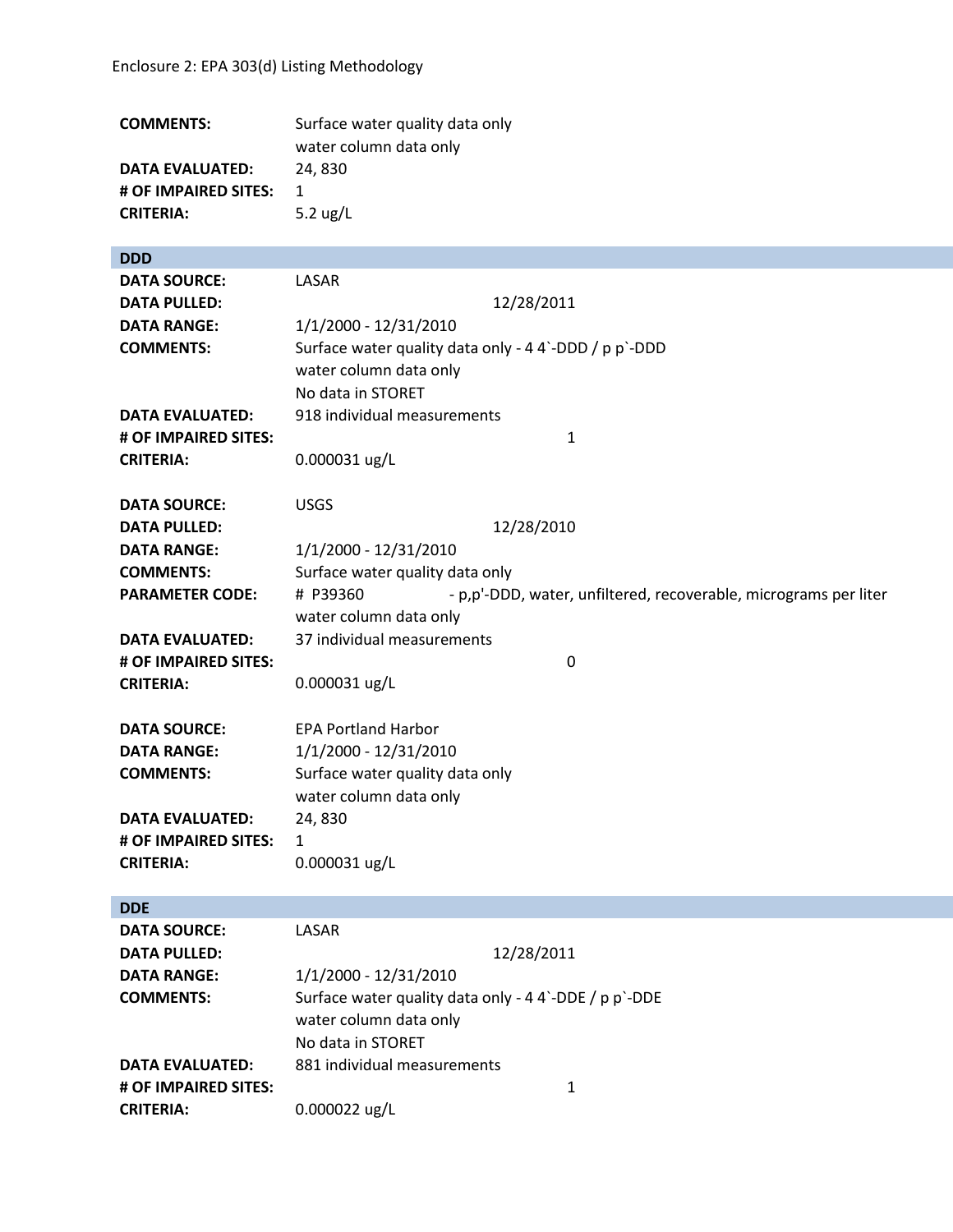|                                             | <b>DATA SOURCE:</b>     | <b>USGS</b>                                                                                   |  |  |
|---------------------------------------------|-------------------------|-----------------------------------------------------------------------------------------------|--|--|
|                                             | <b>DATA PULLED:</b>     | 12/28/2010                                                                                    |  |  |
|                                             | <b>DATA RANGE:</b>      | 1/1/2000 - 12/31/2010                                                                         |  |  |
|                                             | <b>COMMENTS:</b>        | Surface water quality data only                                                               |  |  |
|                                             | <b>PARAMETER CODES:</b> | # P34653<br>- p,p'-DDE, water, filtered, recoverable, micrograms per liter                    |  |  |
|                                             |                         | - p,p'-DDE, water, unfiltered, recoverable, micrograms per liter<br># P39365                  |  |  |
|                                             |                         | water column data only                                                                        |  |  |
|                                             | <b>DATA EVALUATED:</b>  | 491 individual measurements                                                                   |  |  |
|                                             | # OF IMPAIRED SITES:    | $\overline{2}$                                                                                |  |  |
|                                             | <b>CRITERIA:</b>        | 0.000022 ug/L                                                                                 |  |  |
|                                             |                         |                                                                                               |  |  |
|                                             | <b>DATA SOURCE:</b>     | <b>EPA Portland Harbor</b>                                                                    |  |  |
|                                             | <b>DATA RANGE:</b>      | 1/1/2000 - 12/31/2010                                                                         |  |  |
|                                             | <b>COMMENTS:</b>        | Surface water quality data only                                                               |  |  |
|                                             |                         | water column data only                                                                        |  |  |
|                                             | <b>DATA EVALUATED:</b>  | 24,830                                                                                        |  |  |
|                                             | # OF IMPAIRED SITES:    | $\mathbf{1}$                                                                                  |  |  |
|                                             | <b>CRITERIA:</b>        | 0.000022 ug/L                                                                                 |  |  |
|                                             |                         |                                                                                               |  |  |
|                                             | <b>DDT</b>              |                                                                                               |  |  |
|                                             | <b>DATA SOURCE:</b>     | LASAR                                                                                         |  |  |
|                                             | <b>DATA PULLED:</b>     | 2/1/2011                                                                                      |  |  |
| 1/1/2000 - 12/31/2010<br><b>DATA RANGE:</b> |                         |                                                                                               |  |  |
|                                             | <b>COMMENTS:</b>        | Surface water quality data only - DDT                                                         |  |  |
|                                             |                         | water column data only                                                                        |  |  |
|                                             |                         | No water column DDT data in STORET                                                            |  |  |
|                                             | <b>DATA EVALUATED:</b>  | 801 individual measurements                                                                   |  |  |
|                                             | # OF IMPAIRED SITES:    | $\overline{2}$                                                                                |  |  |
|                                             | <b>CRITERIA:</b>        | $0.000022$ ug/L                                                                               |  |  |
|                                             |                         |                                                                                               |  |  |
|                                             | <b>DATA SOURCE:</b>     | <b>USGS</b>                                                                                   |  |  |
|                                             | <b>DATA PULLED:</b>     | 2/1/2011                                                                                      |  |  |
|                                             | <b>DATA RANGE:</b>      | 1/1/2000 - 12/31/2010                                                                         |  |  |
|                                             |                         | Surface water quality data only-DDT-Parameter code: 39370 - p,p'-DDT, water, unfiltered, reco |  |  |
|                                             | <b>COMMENTS:</b>        | micrograms per liter                                                                          |  |  |
|                                             |                         | water column data only                                                                        |  |  |
|                                             | <b>DATA EVALUATED:</b>  | 37 individual measurements                                                                    |  |  |
|                                             | # OF IMPAIRED SITES:    | $\overline{2}$                                                                                |  |  |
|                                             | <b>CRITERIA:</b>        | 0.000022 ug/L                                                                                 |  |  |
|                                             |                         |                                                                                               |  |  |
|                                             | <b>DATA SOURCE:</b>     | <b>EPA Portland Harbor</b>                                                                    |  |  |
|                                             | <b>DATA RANGE:</b>      | 1/1/2000 - 12/31/2010                                                                         |  |  |
|                                             | <b>COMMENTS:</b>        | Surface water quality data only                                                               |  |  |
|                                             |                         | water column data only                                                                        |  |  |
|                                             | <b>DATA EVALUATED:</b>  | 24,830                                                                                        |  |  |
|                                             | # OF IMPAIRED SITES:    | 1                                                                                             |  |  |
|                                             |                         |                                                                                               |  |  |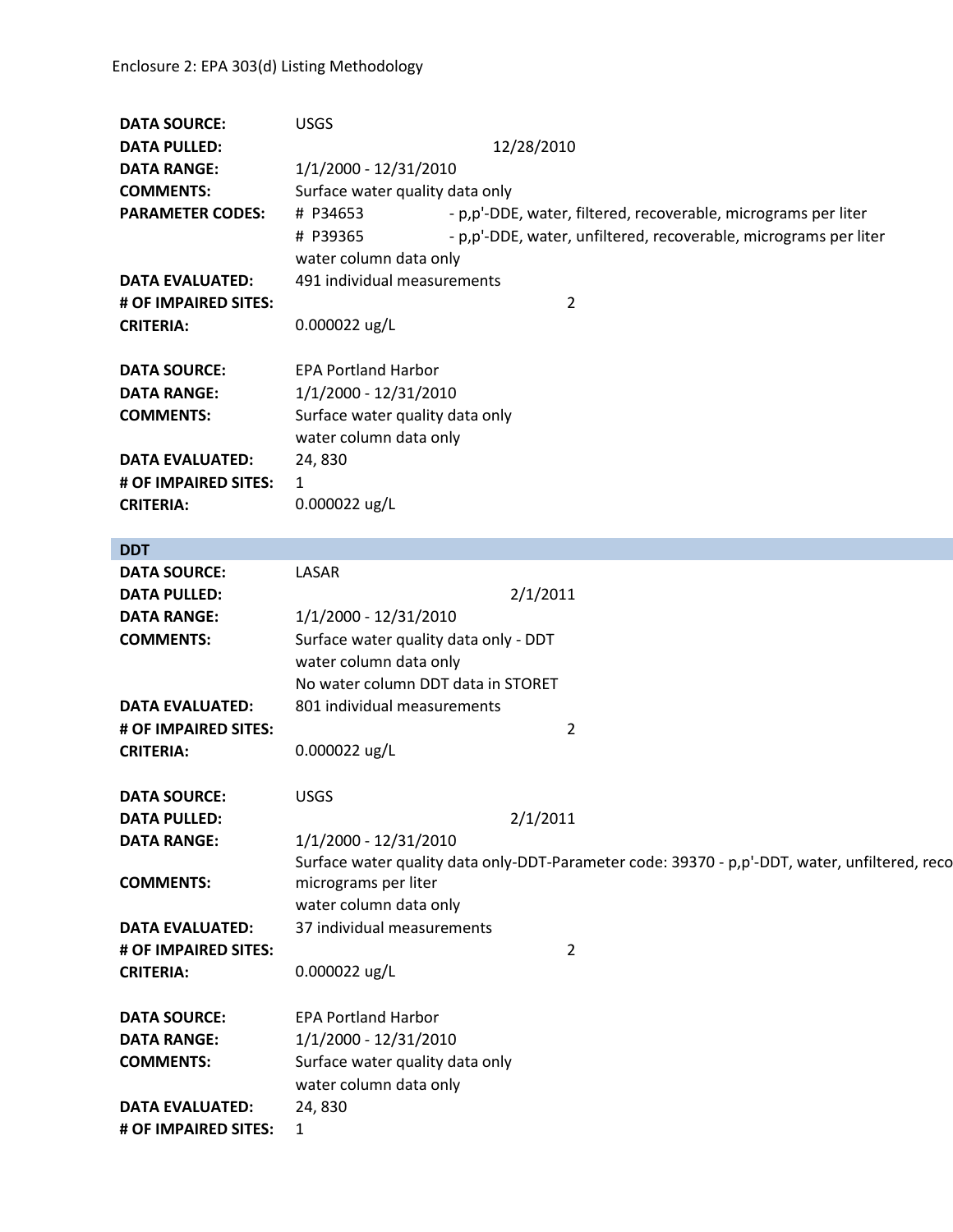| <b>CRITERIA:</b>       | 0.000022 ug/L                                                                                    |
|------------------------|--------------------------------------------------------------------------------------------------|
| <b>Dieldrin</b>        |                                                                                                  |
| <b>DATA SOURCE:</b>    | LASAR                                                                                            |
| <b>DATA PULLED:</b>    | 2/7/2011                                                                                         |
| <b>DATA RANGE:</b>     | 1/1/2000 - 12/31/2010                                                                            |
| <b>COMMENTS:</b>       | Surface water quality data only - dieldrin                                                       |
|                        | water column data only                                                                           |
|                        | No dieldrin water column data in STORET                                                          |
| <b>DATA EVALUATED:</b> | 831 individual measurements                                                                      |
| # OF IMPAIRED SITES:   | 2                                                                                                |
| <b>CRITERIA:</b>       | $0.0000053$ ug/l                                                                                 |
| <b>DATA SOURCE:</b>    | <b>USGS</b>                                                                                      |
| <b>DATA PULLED:</b>    | 2/7/2011                                                                                         |
| <b>DATA RANGE:</b>     | 1/1/2000 - 12/31/2010                                                                            |
|                        | Surface water quality data only-dieldrin-Parameter code: 39380-Dieldrin, water, unfiltered, red  |
| <b>COMMENTS:</b>       | micrograms per liter                                                                             |
|                        | water column data only                                                                           |
| <b>DATA EVALUATED:</b> | 37 individual measurements                                                                       |
| # OF IMPAIRED SITES:   | 3                                                                                                |
| <b>CRITERIA:</b>       | 0.0000053 ug/l                                                                                   |
| <b>DATA SOURCE:</b>    | <b>USGS</b>                                                                                      |
| <b>DATA PULLED:</b>    | 2/7/2011                                                                                         |
| <b>DATA RANGE:</b>     | 1/1/2000 - 12/31/2010                                                                            |
|                        | Surface water quality data only-dieldrin-Parameter code: 39381 - Dieldrin, water, filtered, reco |
| <b>COMMENTS:</b>       | micrograms per liter                                                                             |
|                        | water column data only                                                                           |
| <b>DATA EVALUATED:</b> | 839 individual measurements                                                                      |
| # OF IMPAIRED SITES:   | 1                                                                                                |
| <b>CRITERIA:</b>       | $0.0000053$ ug/l                                                                                 |
| <b>Endosulfan</b>      |                                                                                                  |
| <b>DATA SOURCE:</b>    | LASAR                                                                                            |
| <b>DATA PULLED:</b>    | 2/8/2011                                                                                         |
| <b>DATA RANGE:</b>     | 1/1/2000 - 12/31/2010                                                                            |
| <b>COMMENTS:</b>       | Surface water quality data only - endosulfan                                                     |
|                        | water column data only                                                                           |
|                        | No endosulfan water column data in STORET                                                        |
| <b>DATA EVALUATED:</b> | 940 individual measurements                                                                      |
| # OF IMPAIRED SITES:   | 1                                                                                                |
| <b>CRITERIA:</b>       | .056 $ug/L$                                                                                      |
| <b>DATA SOURCE:</b>    | <b>USGS</b>                                                                                      |
| <b>DATA PULLED:</b>    | 2/8/2011                                                                                         |
|                        |                                                                                                  |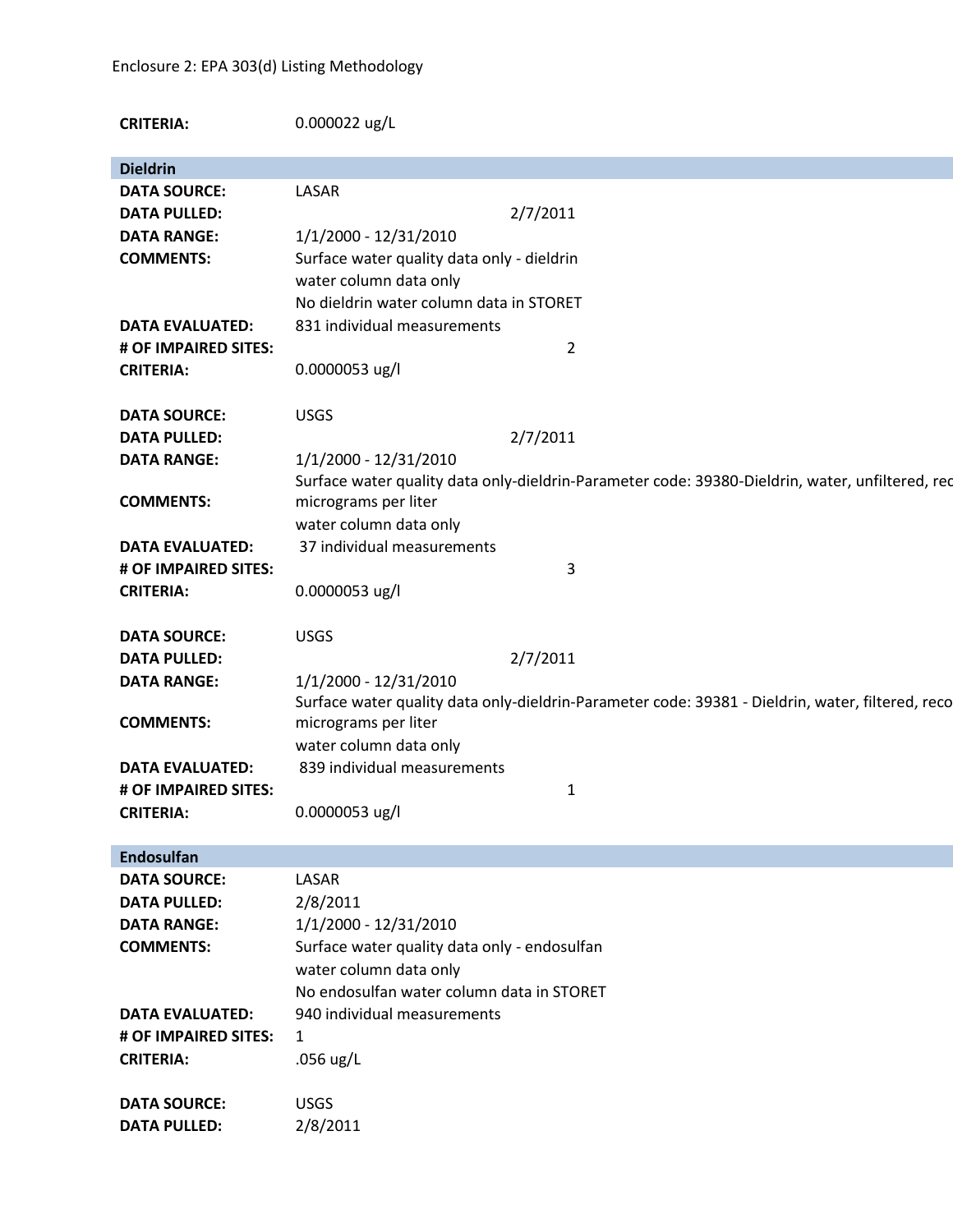| <b>DATA RANGE:</b>      | 1/1/2000 - 12/31/2010                        |                                                                          |
|-------------------------|----------------------------------------------|--------------------------------------------------------------------------|
| <b>COMMENTS:</b>        | Surface water quality data only - endosulfan |                                                                          |
|                         | water column data only                       |                                                                          |
| <b>PARAMETER CODES:</b> | 61590                                        | - Endosulfan sulfate, water, filtered, recoverable, micrograms per liter |
|                         | 34357                                        | - beta-Endosulfan, water, filtered, recoverable, micrograms per liter    |
|                         | 34362                                        | - alpha-Endosulfan, water, filtered, recoverable, micrograms per liter   |
|                         | 39388                                        | - alpha-Endosulfan, water, unfiltered, recoverable, micrograms per liter |
| <b>DATA EVALUATED:</b>  | 745 individual measurements                  |                                                                          |
| # OF IMPAIRED SITES:    | 1                                            |                                                                          |
| <b>CRITERIA:</b>        | .056 $\mu$ g/L                               |                                                                          |

| <b>Guthion</b>                                                                                                 |                                                                                                                                                                                                                                                    |
|----------------------------------------------------------------------------------------------------------------|----------------------------------------------------------------------------------------------------------------------------------------------------------------------------------------------------------------------------------------------------|
| <b>DATA SOURCE:</b><br><b>DATA PULLED:</b><br><b>DATA RANGE:</b><br><b>COMMENTS:</b>                           | LASAR<br>2/10/2011<br>1/1/2000 - 12/31/2010<br>Surface water quality data only - Guthion (Azinphosmethyl)<br>water column data only<br>No water column Guthion (Azinphosmethyl) data in STORET                                                     |
| <b>DATA EVALUATED:</b><br># OF IMPAIRED SITES:<br><b>CRITERIA:</b>                                             | 2102 individual measurements<br>20<br>.01 $\frac{u}{L}$                                                                                                                                                                                            |
| <b>DATA SOURCE:</b><br><b>DATA PULLED:</b><br><b>DATA RANGE:</b><br><b>COMMENTS:</b>                           | <b>USGS</b><br>2/10/2011<br>1/1/2000 - 12/31/2010<br>Surface water quality data only - guthion - Parameter code: 82686 recoverable, micrograms pe<br>- Azinphos-methyl, water, filtered (0.7 micron glass fiber filter),<br>water column data only |
| <b>DATA EVALUATED:</b><br># OF IMPAIRED SITES:<br><b>CRITERIA:</b>                                             | 840 individual measurements<br>0<br>.01 $\frac{ug}{L}$                                                                                                                                                                                             |
| Heptachlor                                                                                                     |                                                                                                                                                                                                                                                    |
| <b>DATA SOURCE:</b><br><b>DATA PULLED:</b><br><b>DATA RANGE:</b><br><b>COMMENTS:</b><br><b>DATA EVALUATED:</b> | LASAR<br>2/14/2011<br>1/1/2000 - 12/31/2010<br>Surface water quality data only - heptachlor<br>water column data only<br>No surface water heptachlor data in STORET<br>689 individual measurements                                                 |
| # OF IMPAIRED SITES:<br><b>CRITERIA:</b>                                                                       | $\mathbf{1}$<br>0.0000079 ug/L                                                                                                                                                                                                                     |
| <b>DATA SOURCE:</b><br><b>DATA RANGE:</b>                                                                      | <b>EPA Portland Harbor</b><br>1/1/2000 - 12/31/2010                                                                                                                                                                                                |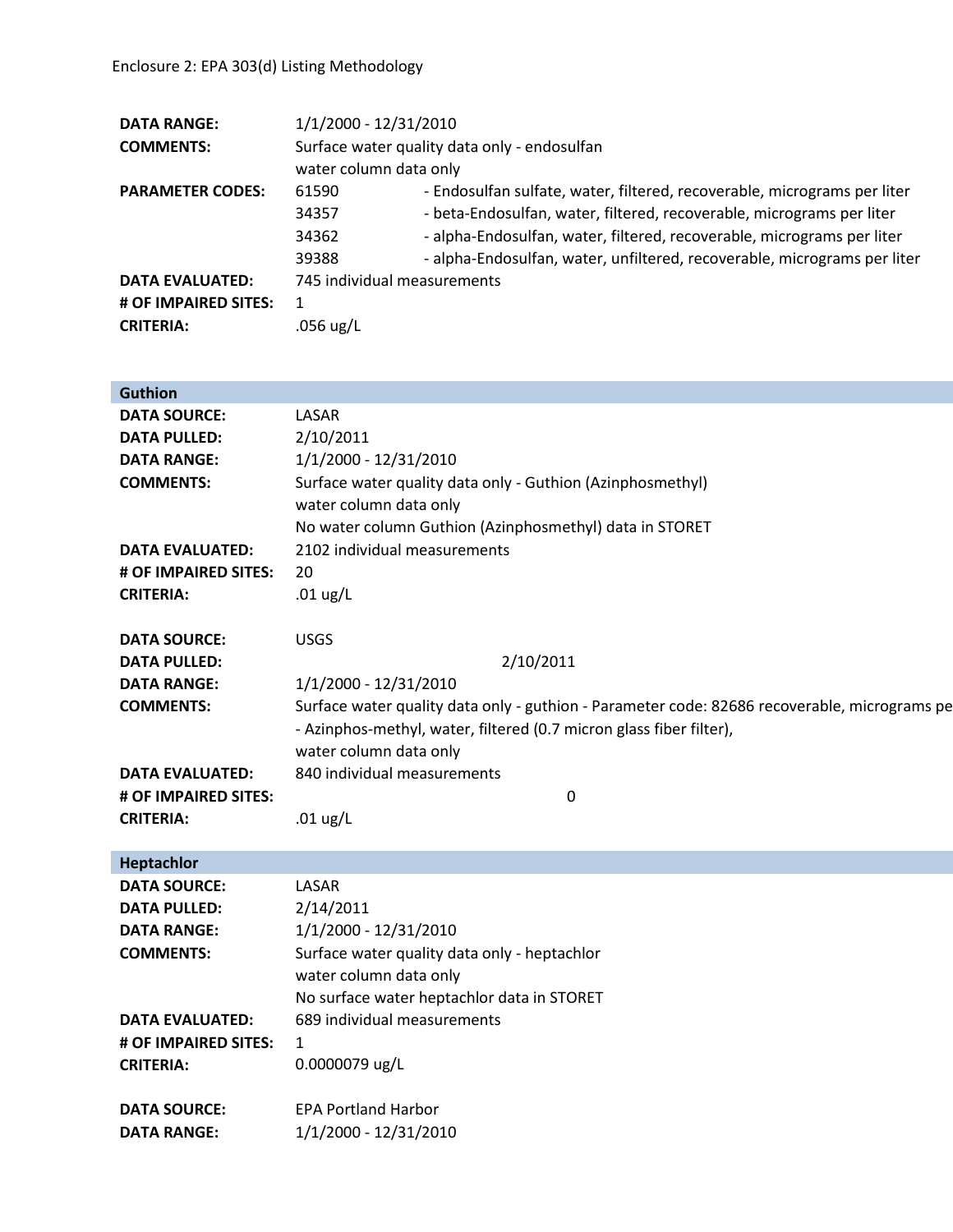| <b>COMMENTS:</b>       | Surface water quality data only                                                                 |  |  |
|------------------------|-------------------------------------------------------------------------------------------------|--|--|
|                        | water column data only                                                                          |  |  |
| <b>DATA EVALUATED:</b> | 24,830                                                                                          |  |  |
| # OF IMPAIRED SITES:   | $\mathbf{1}$                                                                                    |  |  |
| <b>CRITERIA:</b>       | 0.0000079 ug/L                                                                                  |  |  |
|                        |                                                                                                 |  |  |
| <b>DATA SOURCE:</b>    | <b>USGS</b>                                                                                     |  |  |
| <b>DATA PULLED:</b>    | 2/14/2011                                                                                       |  |  |
| <b>DATA RANGE:</b>     | 1/1/2000 - 12/31/2010                                                                           |  |  |
|                        | Surface water quality data only - heptachlor - P39410 - Heptachlor, water, unfiltered, recovera |  |  |
| <b>COMMENTS:</b>       | micrograms per liter                                                                            |  |  |
|                        | water column data only                                                                          |  |  |
| <b>DATA EVALUATED:</b> | 37 individual measurements                                                                      |  |  |
| # OF IMPAIRED SITES:   | 0                                                                                               |  |  |
| <b>CRITERIA:</b>       | 0.0000079 ug/L                                                                                  |  |  |
|                        |                                                                                                 |  |  |
| Hexachlorobenzene      |                                                                                                 |  |  |
|                        |                                                                                                 |  |  |
| <b>DATA SOURCE:</b>    | <b>EPA Portland Harbor</b>                                                                      |  |  |
| <b>DATA RANGE:</b>     | 1/1/2000 - 12/31/2010                                                                           |  |  |
| <b>COMMENTS:</b>       | Surface water quality data only                                                                 |  |  |
|                        | water column data only                                                                          |  |  |
| <b>DATA EVALUATED:</b> | 24,830                                                                                          |  |  |
| # OF IMPAIRED SITES:   | $\mathbf{1}$                                                                                    |  |  |
| <b>CRITERIA:</b>       | 0.000029 ug/L                                                                                   |  |  |
|                        |                                                                                                 |  |  |
| Hexachlorobutadiene    |                                                                                                 |  |  |
| <b>DATA SOURCE:</b>    | <b>EPA Portland Harbor</b>                                                                      |  |  |
| <b>DATA RANGE:</b>     | 1/1/2000 - 12/31/2010                                                                           |  |  |
| <b>COMMENTS:</b>       | Surface water quality data only                                                                 |  |  |
|                        | water column data only                                                                          |  |  |
| <b>DATA EVALUATED:</b> | 24,830                                                                                          |  |  |
| # OF IMPAIRED SITES:   | $\mathbf{1}$                                                                                    |  |  |
| <b>CRITERIA:</b>       | $0.36$ ug/L                                                                                     |  |  |
|                        |                                                                                                 |  |  |
| Hexachloroethane       |                                                                                                 |  |  |
| <b>DATA SOURCE:</b>    | <b>EPA Portland Harbor</b>                                                                      |  |  |
| <b>DATA RANGE:</b>     | 1/1/2000 - 12/31/2010                                                                           |  |  |
| <b>COMMENTS:</b>       | Surface water quality data only                                                                 |  |  |
|                        | water column data only                                                                          |  |  |
| <b>DATA EVALUATED:</b> |                                                                                                 |  |  |
| # OF IMPAIRED SITES:   | 24,830                                                                                          |  |  |
|                        | $\mathbf{1}$                                                                                    |  |  |
| <b>CRITERIA:</b>       | $0.29$ ug/L                                                                                     |  |  |
| Iron                   |                                                                                                 |  |  |
| <b>DATA SOURCE:</b>    | LASAR                                                                                           |  |  |
| <b>DATA PULLED:</b>    | 2/14/2011                                                                                       |  |  |
|                        |                                                                                                 |  |  |
|                        |                                                                                                 |  |  |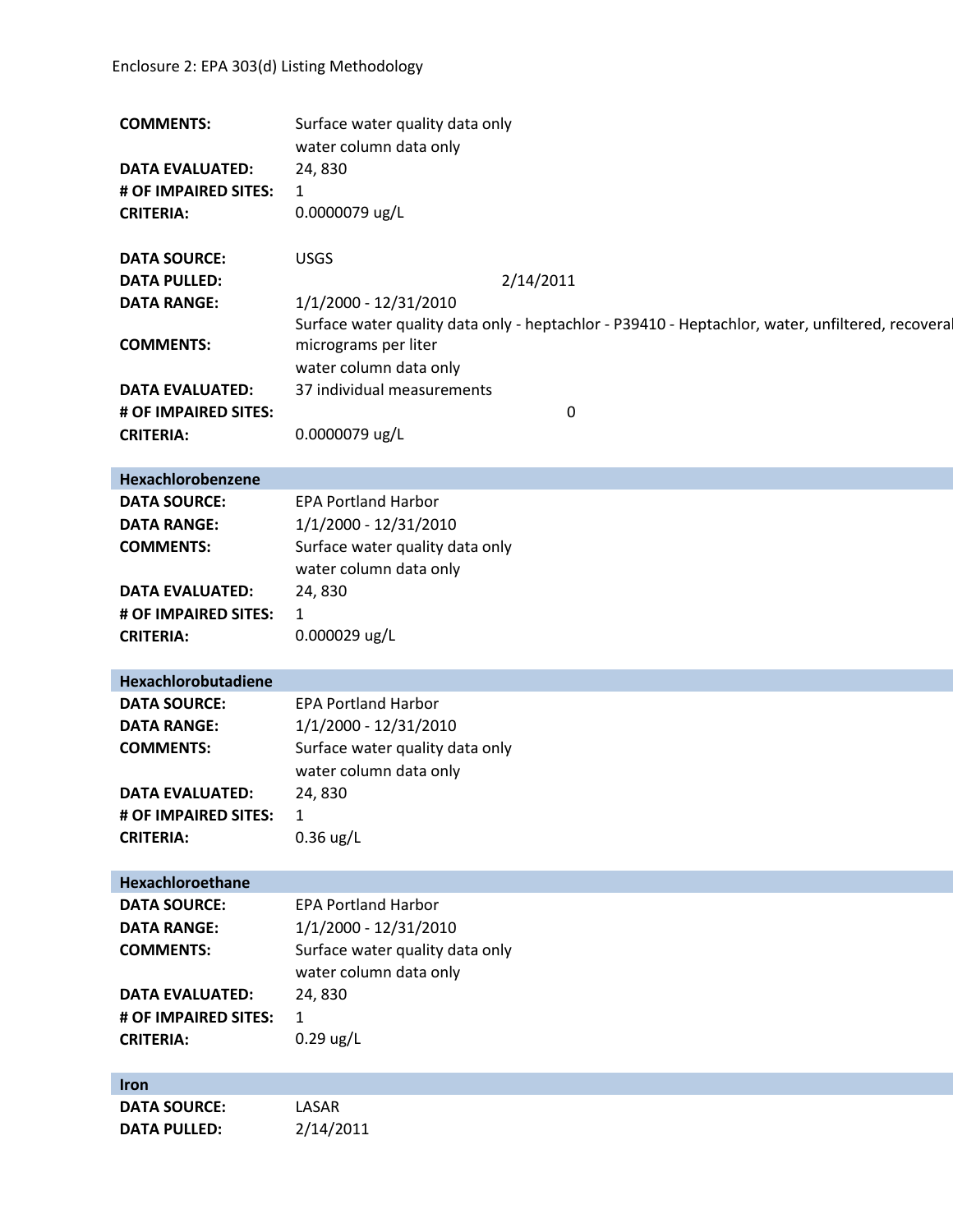| <b>DATA RANGE:</b>                             | 1/1/2000 - 12/31/2010                                                                                                                |  |  |
|------------------------------------------------|--------------------------------------------------------------------------------------------------------------------------------------|--|--|
| <b>COMMENTS:</b>                               | Surface water quality data only - iron (dissolved)                                                                                   |  |  |
|                                                | water column data only<br>1837 individual measurements                                                                               |  |  |
| <b>DATA EVALUATED:</b><br># OF IMPAIRED SITES: |                                                                                                                                      |  |  |
| <b>CRITERIA:</b>                               | $\overline{2}$<br>1000 ug/L                                                                                                          |  |  |
|                                                | $1$ mg/L                                                                                                                             |  |  |
|                                                |                                                                                                                                      |  |  |
| <b>DATA SOURCE:</b>                            | <b>STORET</b>                                                                                                                        |  |  |
| <b>DATA PULLED:</b>                            | 2/14/2011                                                                                                                            |  |  |
| <b>DATA RANGE:</b>                             | 1/1/2000 - 12/31/2010                                                                                                                |  |  |
| <b>COMMENTS:</b>                               | Surface water quality data only - iron (all total iron, no dissolved iron)                                                           |  |  |
|                                                | water column data only                                                                                                               |  |  |
| <b>DATA EVALUATED:</b>                         | 184 individual measurements (all total iron, no dissolved iron)                                                                      |  |  |
| # OF IMPAIRED SITES:                           | 0                                                                                                                                    |  |  |
| <b>CRITERIA:</b>                               | 1000 ug/L                                                                                                                            |  |  |
|                                                |                                                                                                                                      |  |  |
| <b>DATA SOURCE:</b>                            | <b>USGS</b>                                                                                                                          |  |  |
| <b>DATA PULLED:</b>                            | 2/14/2011                                                                                                                            |  |  |
| <b>DATA RANGE:</b>                             | 1/1/2000 - 12/31/2010                                                                                                                |  |  |
|                                                | Surface water quality data only - iron (dissolved) - Parameter code: 01046 - Iron, water, filtered                                   |  |  |
| <b>COMMENTS:</b>                               | micrograms per liter                                                                                                                 |  |  |
|                                                | water column data only                                                                                                               |  |  |
| <b>DATA EVALUATED:</b>                         | 419 individual measurements                                                                                                          |  |  |
| # OF IMPAIRED SITES:<br><b>CRITERIA:</b>       | 0                                                                                                                                    |  |  |
|                                                | 1000 ug/L                                                                                                                            |  |  |
| <b>Malathion</b>                               |                                                                                                                                      |  |  |
| <b>DATA SOURCE:</b>                            | LASAR                                                                                                                                |  |  |
| <b>DATA PULLED:</b>                            | 2/15/2011                                                                                                                            |  |  |
| <b>DATA RANGE:</b>                             | 1/1/2000 - 12/31/2010                                                                                                                |  |  |
| <b>COMMENTS:</b>                               | Surface water quality data only - malathion                                                                                          |  |  |
|                                                | water column data only                                                                                                               |  |  |
|                                                | No malathion water column data in STORET                                                                                             |  |  |
| <b>DATA EVALUATED:</b>                         | 3063 individual measurements                                                                                                         |  |  |
| # OF IMPAIRED SITES:                           | 8                                                                                                                                    |  |  |
| <b>CRITERIA:</b>                               | $.1$ ug/L                                                                                                                            |  |  |
|                                                |                                                                                                                                      |  |  |
| <b>DATA SOURCE:</b>                            | <b>USGS</b>                                                                                                                          |  |  |
| <b>DATA PULLED:</b>                            | 2/15/2011                                                                                                                            |  |  |
| <b>DATA RANGE:</b>                             | 1/1/2000 - 12/31/2010                                                                                                                |  |  |
| <b>COMMENTS:</b>                               | Surface water quality data only - malathion - Parameter code: 39532-liter<br>Malathion, water, filtered, recoverable, micrograms per |  |  |
|                                                |                                                                                                                                      |  |  |
|                                                | water column data only<br>842 individual measurements                                                                                |  |  |
| <b>DATA EVALUATED:</b>                         |                                                                                                                                      |  |  |
| # OF IMPAIRED SITES:                           | 0                                                                                                                                    |  |  |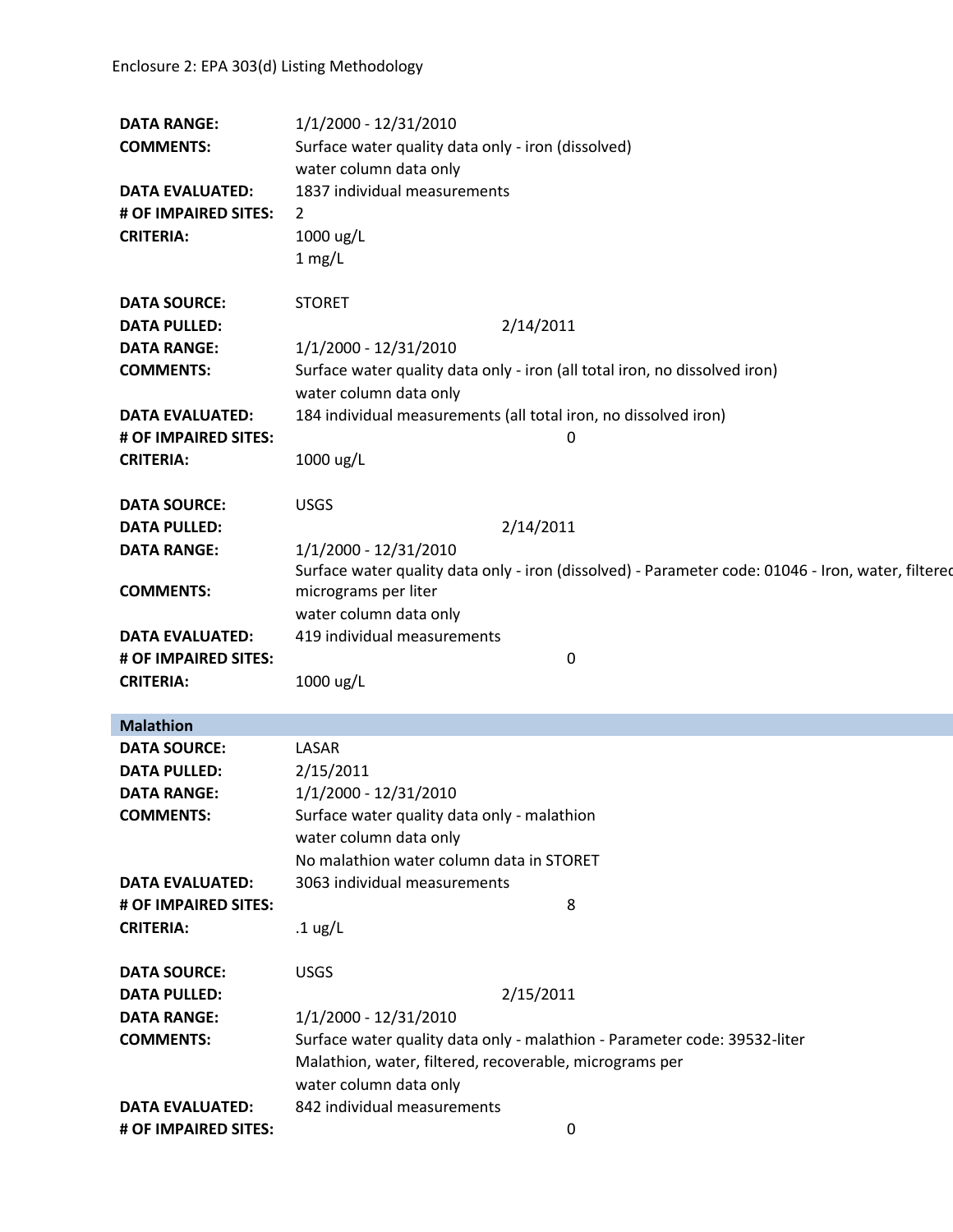# **CRITERIA:** .1 ug/L

| <b>Mercury</b>                                          |                                                                          |  |  |
|---------------------------------------------------------|--------------------------------------------------------------------------|--|--|
| <b>DATA SOURCE:</b>                                     | LASAR                                                                    |  |  |
| <b>DATA PULLED:</b>                                     | 2/15/2011                                                                |  |  |
| <b>DATA RANGE:</b>                                      | 1/1/2000 - 12/31/2010                                                    |  |  |
| <b>COMMENTS:</b>                                        | Surface water quality data only - mercury                                |  |  |
|                                                         | water column data only                                                   |  |  |
| <b>DATA EVALUATED:</b>                                  | 759 individual measurements                                              |  |  |
| # OF IMPAIRED SITES:                                    | 3                                                                        |  |  |
| <b>CRITERIA:</b>                                        | .012 $\mu$ g/L                                                           |  |  |
|                                                         |                                                                          |  |  |
| <b>DATA SOURCE:</b>                                     | <b>STORET</b>                                                            |  |  |
| <b>DATA PULLED:</b>                                     | 2/15/2011                                                                |  |  |
| <b>DATA RANGE:</b>                                      | 1/1/2000 - 12/31/2010                                                    |  |  |
| <b>COMMENTS:</b>                                        | Surface water quality data only - mercury                                |  |  |
|                                                         |                                                                          |  |  |
|                                                         | water column data only                                                   |  |  |
| <b>DATA EVALUATED:</b>                                  | 298 individual measurements                                              |  |  |
| # OF IMPAIRED SITES:                                    | 0                                                                        |  |  |
| <b>CRITERIA:</b>                                        | .012 $\mu$ g/L                                                           |  |  |
|                                                         |                                                                          |  |  |
| <b>DATA SOURCE:</b>                                     | <b>USGS</b>                                                              |  |  |
| <b>DATA PULLED:</b>                                     | 2/15/2011                                                                |  |  |
| <b>DATA RANGE:</b>                                      | 1/1/2000 - 12/31/2010                                                    |  |  |
| <b>COMMENTS:</b>                                        | Surface water quality data only                                          |  |  |
|                                                         | water column data only                                                   |  |  |
| <b>PARAMETER CODES:</b>                                 | 50285 - Methylmercury, water, filtered, recoverable, nanograms per liter |  |  |
| 50287 - Mercury, water, filtered, nanograms per liter   |                                                                          |  |  |
|                                                         | 71890 - Mercury, water, filtered, micrograms per liter                   |  |  |
|                                                         | 71900 - Mercury, water, unfiltered, recoverable, micrograms per liter    |  |  |
| <b>DATA EVALUATED:</b>                                  | 144 individual measurements                                              |  |  |
| # OF IMPAIRED SITES:                                    | 0                                                                        |  |  |
| <b>CRITERIA:</b>                                        | .012 ug/L                                                                |  |  |
|                                                         |                                                                          |  |  |
| <b>Nitrates</b>                                         |                                                                          |  |  |
| <b>DATA SOURCE:</b>                                     | LASAR                                                                    |  |  |
| <b>DATA PULLED:</b>                                     | 12/29/2011                                                               |  |  |
| <b>DATA RANGE:</b>                                      | 1/1/2000 - 12/31/2010                                                    |  |  |
| <b>COMMENTS:</b>                                        | Surface water quality data only - Nitrates - CAS#14797558                |  |  |
|                                                         | water column data only                                                   |  |  |
| 14934 individual measurements<br><b>DATA EVALUATED:</b> |                                                                          |  |  |
| # OF IMPAIRED SITES:                                    | 7                                                                        |  |  |
| <b>CRITERIA:</b>                                        | $10$ mg/L                                                                |  |  |
|                                                         | 10000 ug/L                                                               |  |  |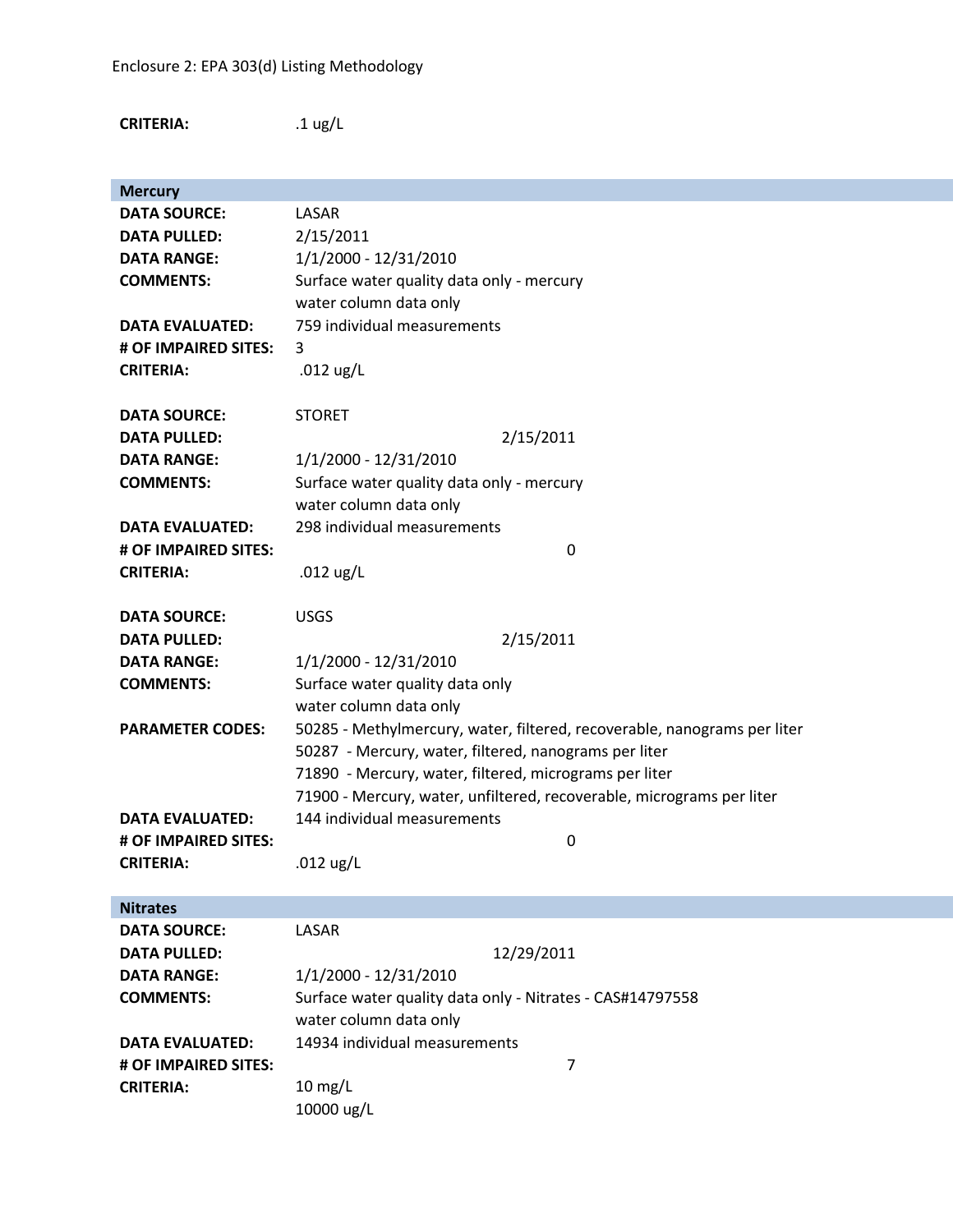I

| <b>DATA SOURCE:</b>     | <b>STORET</b>                                                                           |  |  |
|-------------------------|-----------------------------------------------------------------------------------------|--|--|
| <b>DATA PULLED:</b>     | 12/29/2011                                                                              |  |  |
| <b>DATA RANGE:</b>      | 1/1/2000 - 12/31/2010                                                                   |  |  |
| <b>COMMENTS:</b>        | Surface water quality data only - Nitrates                                              |  |  |
|                         | water column data only                                                                  |  |  |
| <b>DATA EVALUATED:</b>  | 119 individual measurements                                                             |  |  |
| # OF IMPAIRED SITES:    | 0                                                                                       |  |  |
| <b>CRITERIA:</b>        | $10 \text{ mg/L}$                                                                       |  |  |
|                         | 10000 ug/L                                                                              |  |  |
| <b>DATA SOURCE:</b>     | <b>USGS</b>                                                                             |  |  |
| <b>DATA PULLED:</b>     | 12/29/2011                                                                              |  |  |
| <b>DATA RANGE:</b>      | 1/1/2000 - 12/31/2010                                                                   |  |  |
| <b>COMMENTS:</b>        | Surface water quality data only                                                         |  |  |
| <b>PARAMETER CODES:</b> | # P00618<br>- Nitrate, water, filtered, milligrams per liter as nitrogen                |  |  |
|                         | # P00630<br>- Nitrate plus nitrite, water, unfiltered, milligrams per liter as nitrogen |  |  |
|                         | # P00631<br>- Nitrate plus nitrite, water, filtered, milligrams per liter as nitrogen   |  |  |
| <b>DATA EVALUATED:</b>  | 14408 individual measurements                                                           |  |  |
| # OF IMPAIRED SITES:    | 1                                                                                       |  |  |
| <b>CRITERIA:</b>        | $10 \text{ mg/L}$                                                                       |  |  |
|                         | 10000 ug/L                                                                              |  |  |
|                         |                                                                                         |  |  |

| $N -$                  |                                                           |
|------------------------|-----------------------------------------------------------|
| Nitrosodiphenylamine   |                                                           |
| <b>DATA SOURCE:</b>    | <b>EPA Portland Harbor</b>                                |
| <b>DATA RANGE:</b>     | 1/1/2000 - 12/31/2010                                     |
| <b>COMMENTS:</b>       | Surface water quality data only<br>water column data only |
| <b>DATA EVALUATED:</b> | 24,830                                                    |
| # OF IMPAIRED SITES:   | 1                                                         |
| <b>CRITERIA:</b>       | $0.55$ ug/L                                               |

| $N -$                  |                                 |
|------------------------|---------------------------------|
| Nitrosodipropylamine   |                                 |
| <b>DATA SOURCE:</b>    | <b>EPA Portland Harbor</b>      |
| <b>DATA RANGE:</b>     | 1/1/2000 - 12/31/2010           |
| <b>COMMENTS:</b>       | Surface water quality data only |
|                        | water column data only          |
| <b>DATA EVALUATED:</b> | 24,830                          |
| # OF IMPAIRED SITES:   |                                 |
| <b>CRITERIA:</b>       | $0.0046$ ug/L                   |

| <b>Parathion and Methyl Parathion</b> |           |
|---------------------------------------|-----------|
| <b>DATA SOURCE:</b>                   | LASAR     |
| <b>DATA PULLED:</b>                   | 2/16/2011 |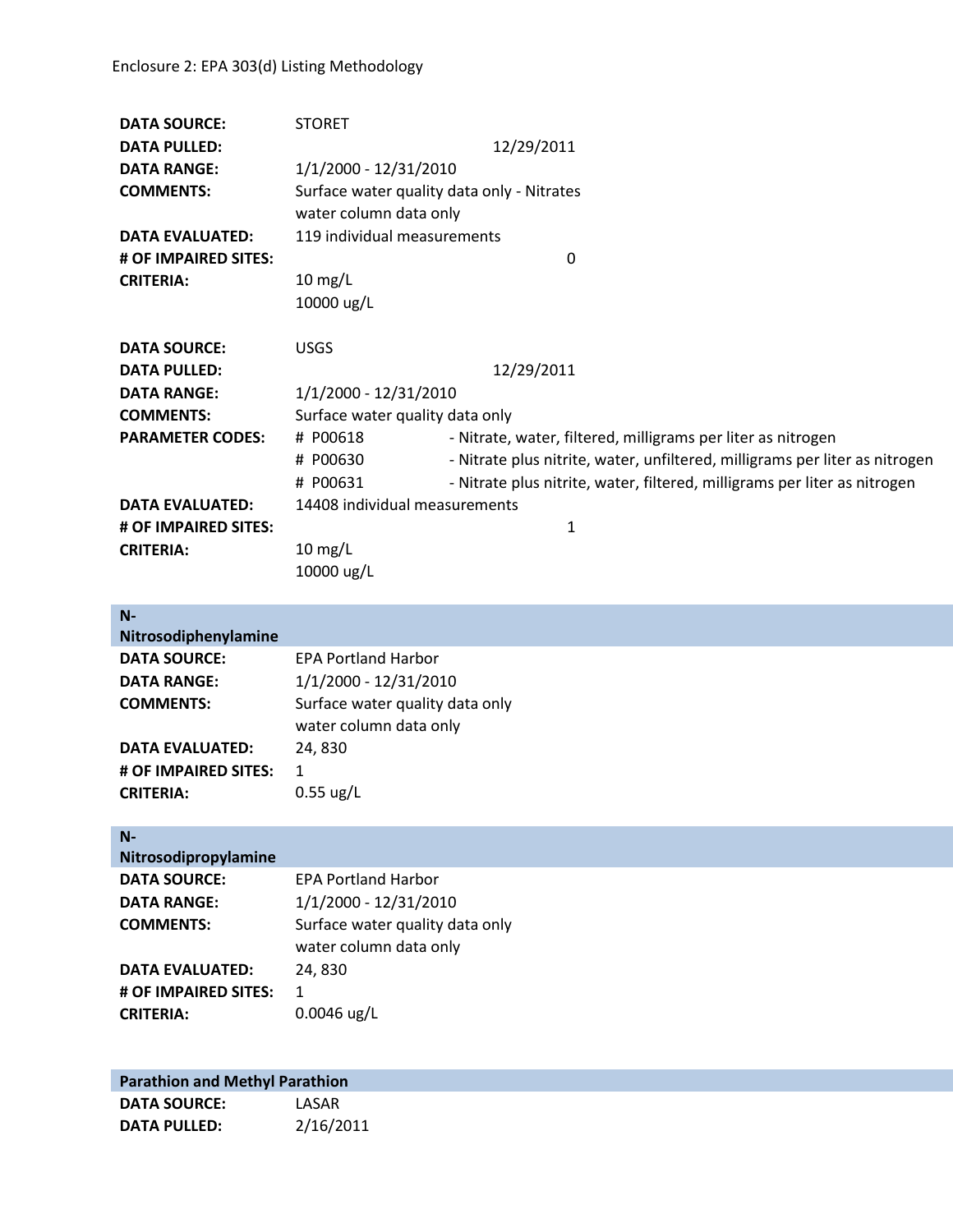| <b>DATA RANGE:</b><br><b>COMMENTS:</b> | 1/1/2000 - 12/31/2010<br>Surface water quality data only - parathion & methyl parathion data<br>water column data only<br>No parathion water column data found in STORET            |  |  |
|----------------------------------------|-------------------------------------------------------------------------------------------------------------------------------------------------------------------------------------|--|--|
| <b>DATA EVALUATED:</b>                 | 3050 individual measurements                                                                                                                                                        |  |  |
| # OF IMPAIRED SITES:                   | 10                                                                                                                                                                                  |  |  |
| <b>CRITERIA:</b>                       | .013 $\mu$ g/L                                                                                                                                                                      |  |  |
|                                        |                                                                                                                                                                                     |  |  |
| <b>DATA SOURCE:</b>                    | <b>USGS</b>                                                                                                                                                                         |  |  |
| <b>DATA PULLED:</b>                    | 2/16/2011                                                                                                                                                                           |  |  |
| <b>DATA RANGE:</b>                     | 1/1/2000 - 12/31/2010                                                                                                                                                               |  |  |
| <b>COMMENTS:</b>                       | Surface water quality data only - parathion                                                                                                                                         |  |  |
|                                        | water column data only                                                                                                                                                              |  |  |
| <b>PARAMETER CODES:</b>                | 39542 - Parathion, water, filtered, recoverable, micrograms per liter<br>82667 - Methyl parathion, water, filtered (0.7 micron glass fiber filter), recoverable, microgran<br>liter |  |  |
| <b>DATA EVALUATED:</b>                 | 843 individual measurements                                                                                                                                                         |  |  |
| # OF IMPAIRED SITES:                   | 0                                                                                                                                                                                   |  |  |
| <b>CRITERIA:</b>                       | .013 $\mu$ g/L                                                                                                                                                                      |  |  |
|                                        |                                                                                                                                                                                     |  |  |
| <b>Thallium</b>                        |                                                                                                                                                                                     |  |  |
| <b>DATA SOURCE:</b>                    | LASAR                                                                                                                                                                               |  |  |
| <b>DATA PULLED:</b>                    | 2/22/2011                                                                                                                                                                           |  |  |
| <b>DATA RANGE:</b>                     | 1/1/2000 - 12/31/2010                                                                                                                                                               |  |  |
| <b>COMMENTS:</b>                       | Surface water quality data only - thallium data only                                                                                                                                |  |  |
|                                        | water column data only                                                                                                                                                              |  |  |
|                                        | No thallium water column data in STORET                                                                                                                                             |  |  |
| <b>DATA EVALUATED:</b>                 | 1366 individual measurements                                                                                                                                                        |  |  |
| # OF IMPAIRED SITES:                   | 0                                                                                                                                                                                   |  |  |
| <b>CRITERIA:</b>                       | $0.043$ ug/L                                                                                                                                                                        |  |  |
| <b>DATA SOURCE:</b>                    | <b>USGS</b>                                                                                                                                                                         |  |  |
| <b>DATA PULLED:</b>                    | 2/22/2011                                                                                                                                                                           |  |  |
| <b>DATA RANGE:</b>                     | 1/1/2000 - 12/31/2010                                                                                                                                                               |  |  |
| <b>COMMENTS:</b>                       | Surface water quality data only - thallium data only                                                                                                                                |  |  |
|                                        | water column data only                                                                                                                                                              |  |  |
| <b>PARAMETER CODES:</b>                | 01057 - Thallium, water, filtered, micrograms per liter                                                                                                                             |  |  |
|                                        | 01059 - Thallium, water, unfiltered, micrograms per liter                                                                                                                           |  |  |

**Vinyl chloride DATA SOURCE:** EPA Portland Harbor<br>**DATA RANGE:** 1/1/2000 - 12/31/201 **DATA RANGE:** 1/1/2000 - 12/31/2010

**CRITERIA:** 0.043 ug/L

| DAIA NAIVUL.     | 1/1/2000 - 12/31/2010           |
|------------------|---------------------------------|
| <b>COMMENTS:</b> | Surface water quality data only |

**DATA EVALUATED:** 229 individual measurements

**# OF IMPAIRED SITES:** 0